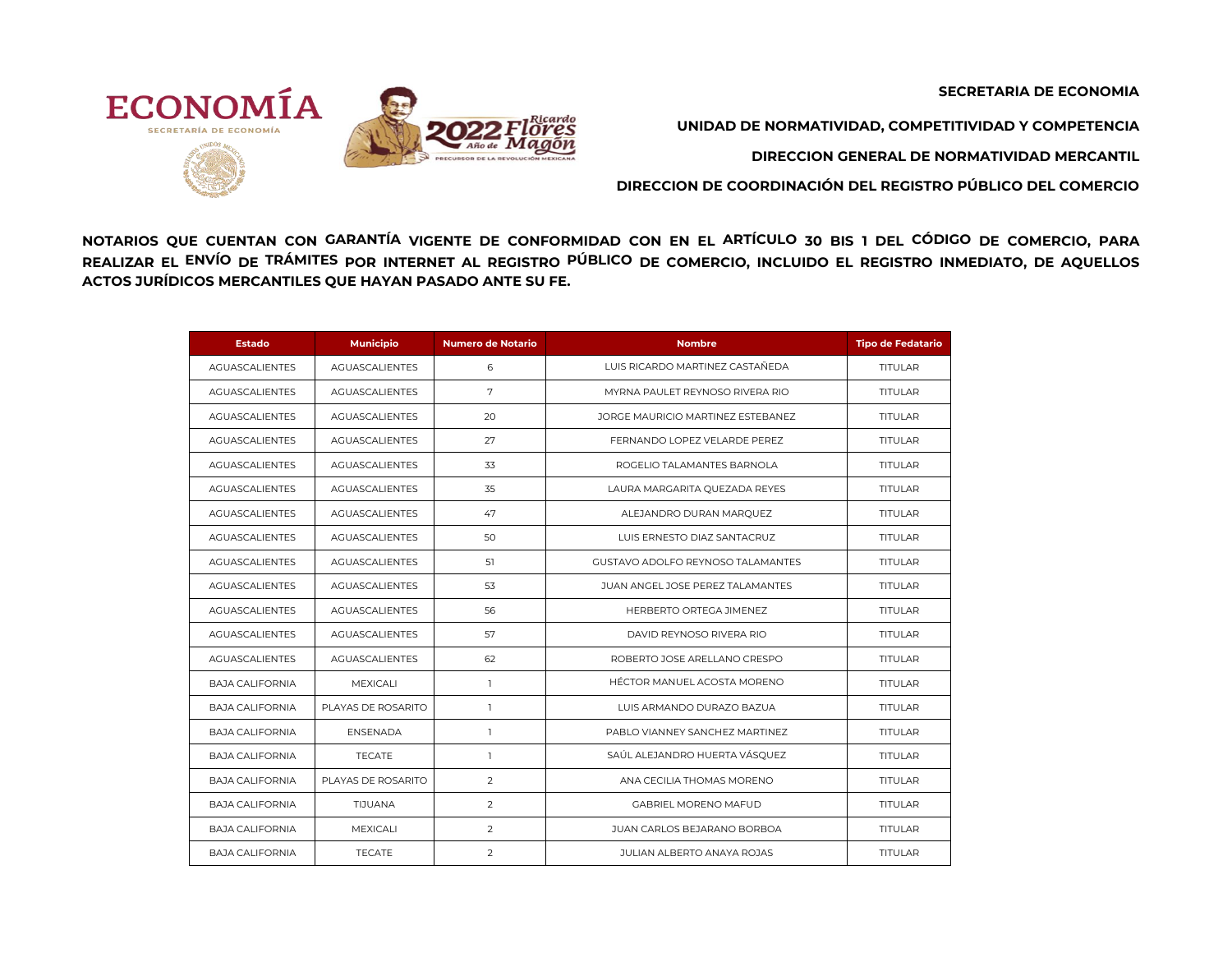| <b>BAJA CALIFORNIA</b> | <b>TECATE</b>   | 3               | GERARDO MANUEL SOSA MINAKATA          | TITULAR        |
|------------------------|-----------------|-----------------|---------------------------------------|----------------|
| <b>BAJA CALIFORNIA</b> | <b>ENSENADA</b> | 3               | RODRIGO ARMADA OSORIO                 | <b>TITULAR</b> |
| <b>BAJA CALIFORNIA</b> | TIJUANA         | 3               | XAVIER IBAÑEZ VERAMENDI               | TITULAR        |
| <b>BAJA CALIFORNIA</b> | MEXICALI        | $\overline{4}$  | NORMA ALICIA ROMERO MIRANDA           | TITULAR        |
| <b>BAJA CALIFORNIA</b> | <b>ENSENADA</b> | 5               | DIEGO MONSIVAIS FRANCO                | <b>TITULAR</b> |
| <b>BAJA CALIFORNIA</b> | TIJUANA         | 5               | JOSE ROMAN LEYVA CASTRO               | TITULAR        |
| <b>BAJA CALIFORNIA</b> | <b>ENSENADA</b> | $\sqrt{ }$      | LORENA GUTIERREZ DE LA PEÑA           | TITULAR        |
| <b>BAJA CALIFORNIA</b> | TIJUANA         | 7               | JUAN JOSE THOMAS MORENO               | <b>TITULAR</b> |
| <b>BAJA CALIFORNIA</b> | <b>ENSENADA</b> | 8               | ADRIAN URIBE HERNANDEZ                | TITULAR        |
| <b>BAJA CALIFORNIA</b> | TIJUANA         | 8               | RICARDO DEL MONTE NUÑEZ               | TITULAR        |
| <b>BAJA CALIFORNIA</b> | MEXICALI        | 9               | CARLOS ENRIQUEZ DE RIVERA CASTELLANOS | <b>TITULAR</b> |
| <b>BAJA CALIFORNIA</b> | MEXICALI        | 10              | GABRIEL TOBIAS DUARTE CORRAL          | TITULAR        |
| <b>BAJA CALIFORNIA</b> | TIJUANA         | 10              | INGRID MARCELA FERNANDEZ VALENCIA     | TITULAR        |
| <b>BAJA CALIFORNIA</b> | <b>ENSENADA</b> | 10 <sup>°</sup> | PATRICIA LIBRADA ORTEGA INZUNZA       | <b>TITULAR</b> |
| <b>BAJA CALIFORNIA</b> | MEXICALI        | 10              | RAMIRO EDUARDO DUARTE QUIJADA         | TITULAR        |
| <b>BAJA CALIFORNIA</b> | MEXICALI        | $\mathbf{1}$    | GONZALO CÁRDENAS MAGAÑA               | <b>TITULAR</b> |
| <b>BAJA CALIFORNIA</b> | TIJUANA         | $\mathbb{I}$    | MARCO ANTONIO MAYO BARRON             | <b>TITULAR</b> |
| <b>BAJA CALIFORNIA</b> | <b>ENSENADA</b> | 11              | SAUL AUGUSTO ARMAS GOMEZ              | TITULAR        |
| <b>BAJA CALIFORNIA</b> | TIJUANA         | 12              | HECTOR MANUEL LOPEZ CISNEROS          | TITULAR        |
| <b>BAJA CALIFORNIA</b> | MEXICALI        | 12              | RAUL LOPEZ QUINTERO                   | <b>TITULAR</b> |
| <b>BAJA CALIFORNIA</b> | TIJUANA         | 13              | CARLOS EDUARDO AHUMADA ARRUTI         | TITULAR        |
| <b>BAJA CALIFORNIA</b> | MEXICALI        | 14              | ARTURO LOPEZ CORELLA                  | TITULAR        |
| <b>BAJA CALIFORNIA</b> | TIJUANA         | 15              | ENRIQUE GALLAGA ESPARZA               | <b>TITULAR</b> |
| <b>BAJA CALIFORNIA</b> | TIJUANA         | 17              | JALIL ENRIQUE WEHBER BARREIRO         | <b>TITULAR</b> |
| <b>BAJA CALIFORNIA</b> | MEXICALI        | 17              | VIRGILIO CESAR VALDES PORTALES        | TITULAR        |
| <b>BAJA CALIFORNIA</b> | TIJUANA         | 18              | RAMON ANDRES GRACIANO DUEÑAS          | <b>TITULAR</b> |
| <b>BAJA CALIFORNIA</b> | TIJUANA         | 19              | MARIA ESTHER LOPEZ ESTRADA            | <b>TITULAR</b> |
| <b>BAJA CALIFORNIA</b> | MEXICALI        | 20              | JORGE ARTURO ESPINOSA AGUILUZ         | TITULAR        |
| <b>BAJA CALIFORNIA</b> | TIJUANA         | 20              | RODRIGO GONZALEZ QUIROZ               | <b>TITULAR</b> |
| <b>BAJA CALIFORNIA</b> | TIJUANA         | 22              | RAMON HERNANDEZ SANCHEZ               | <b>TITULAR</b> |
| <b>BAJA CALIFORNIA</b> | TIJUANA         | 24              | RENE MAURICIO GONZALEZ SANDEZ         | TITULAR        |
| <b>BAJA CALIFORNIA</b> | TIJUANA         | 28              | LUIS ALFONSO LEYVA CASTRO             | TITULAR        |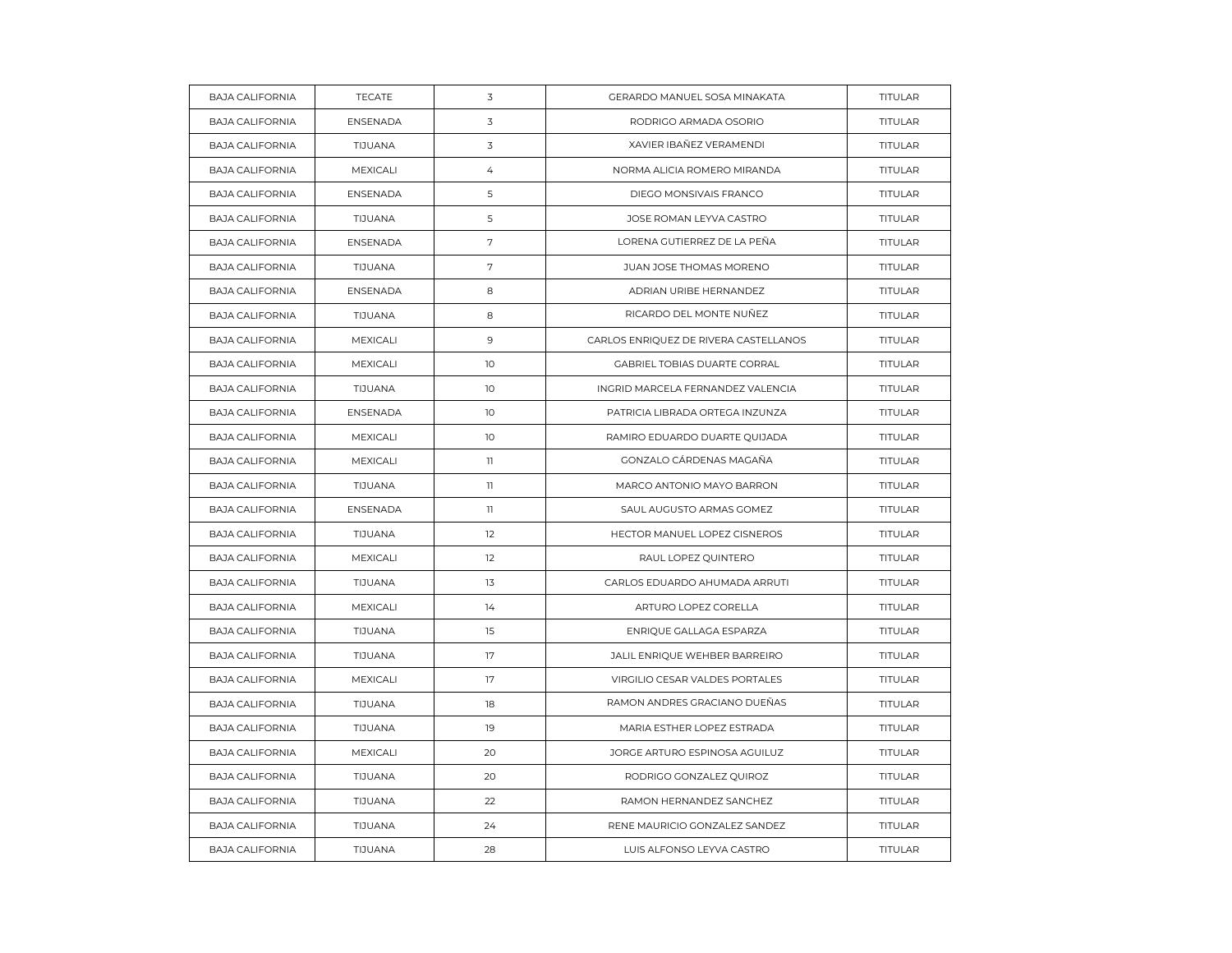| <b>BAJA CALIFORNIA</b>     | TIJUANA                      | 29             | ELSA MARIA NOVOA FOGLIO           | TITULAR        |
|----------------------------|------------------------------|----------------|-----------------------------------|----------------|
| <b>BAJA CALIFORNIA</b>     | TIJUANA                      | 30             | LAMBERTO MORERA CABRERA           | <b>TITULAR</b> |
| <b>BAJA CALIFORNIA</b>     | <b>TIJUANA</b>               | 31             | RODRIGO QUIÑONES ILLADES          | TITULAR        |
| <b>BAJA CALIFORNIA</b>     | TIJUANA                      | 32             | RICARDO DEL MONTE MADRIGAL        | TITULAR        |
| <b>BAJA CALIFORNIA</b>     | TIJUANA                      | 34             | OSCAR ALBERTO CARRASCO ORTEGA     | <b>TITULAR</b> |
| <b>BAJA CALIFORNIA</b>     | TIJUANA                      | 35             | VICTOR MANUEL DIAZ CUADRAS        | <b>TITULAR</b> |
| <b>BAJA CALIFORNIA</b>     | TIJUANA                      | 36             | MELANIE AGLAEL GRACIANO VEJAR     | TITULAR        |
| <b>BAJA CALIFORNIA</b>     | TIJUANA                      | 40             | BRUNILDA ANDRADE MARIN            | TITULAR        |
| <b>BAJA CALIFORNIA</b>     | TIJUANA                      | 41             | JORGE ALBERTO LARRIEU CREEL       | <b>TITULAR</b> |
| <b>BAJA CALIFORNIA</b>     | TIJUANA                      | 42             | IVAN VILLEGAS HERNANDEZ           | TITULAR        |
| <b>BAJA CALIFORNIA</b>     | TIJUANA                      | 43             | ELIZABETH RAMIREZ CARRASCO        | TITULAR        |
| <b>BAJA CALIFORNIA</b>     | TIJUANA                      | 44             | CARLA IVET AVILA AGUILAR          | <b>TITULAR</b> |
| <b>BAJA CALIFORNIA</b>     | TIJUANA                      | 46             | XICOTENCATL FRANCISCO LEYVA BORJA | <b>TITULAR</b> |
| <b>BAJA CALIFORNIA SUR</b> | CABO SAN LUCAS               | $\mathbb{I}$   | ARMANDO ANTONIO AGUILAR MONDRAGON | <b>TITULAR</b> |
| <b>BAJA CALIFORNIA SUR</b> | LA PAZ                       | 3              | CARLOS ARAMBURO ROMERO            | <b>TITULAR</b> |
| <b>BAJA CALIFORNIA SUR</b> | LA PAZ                       | $\sqrt{ }$     | JOSE ALBERTO CASTRO SALAZAR       | TITULAR        |
| <b>BAJA CALIFORNIA SUR</b> | CABO SAN LUCAS               | 17             | MARIA DEL PILAR GARCIA OROZCO     | <b>TITULAR</b> |
| <b>BAJA CALIFORNIA SUR</b> | SAN JOSE DEL CABO            | 18             | RICARDO CEVALLOS VALDEZ           | <b>TITULAR</b> |
| <b>BAJA CALIFORNIA SUR</b> | LA PAZ                       | 28             | RAMÓN ALEJO PARRA OJEDA           | TITULAR        |
| <b>BAJA CALIFORNIA SUR</b> | SAN JOSE DEL CABO            | 31             | ERICH PIUS KAUFMANN CERVANTES     | <b>TITULAR</b> |
| CAMPECHE                   | CAMPECHE                     | $\overline{4}$ | MARIA MERCEDES RUIZ ORTEGON       | TITULAR        |
| CAMPECHE                   | CIUDAD DEL CARMEN            | 5              | PERLA DEL CARMEN CORTES MADRAZO   | SUPLENTE       |
| CAMPECHE                   | CIUDAD DEL CARMEN            | 6              | JOSE LUDGERIO COBA JIMENEZ        | <b>TITULAR</b> |
| CAMPECHE                   | CIUDAD DEL CARMEN            | $\overline{7}$ | ESTELA RENE VAUGHT MOSQUEDA       | <b>TITULAR</b> |
| CAMPECHE                   | CIUDAD DEL CARMEN            | 8              | EDUARDO ZAVALA HERRERA            | TITULAR        |
| CAMPECHE                   | CAMPECHE                     | 12             | ALBERTO LUCIANO FUENTES TZEC      | <b>TITULAR</b> |
| CAMPECHE                   | CIUDAD DEL CARMEN            | 12             | JAIME ANTONIO BOETA TOUS          | <b>TITULAR</b> |
| CAMPECHE                   | CIUDAD DEL CARMEN            | 13             | SERGIO AYALA FERNÁNDEZ DEL CAMPO  | <b>TITULAR</b> |
| CAMPECHE                   | CAMPECHE                     | 16             | ABELARDO MALDONADO ROSADO         | TITULAR        |
| CAMPECHE                   | CAMPECHE                     | 20             | RAMON ALBERTO ESPINOLA ESPADAS    | SUPLENTE       |
| CAMPECHE                   | CAMPECHE                     | 24             | CARLOS FELIPE ORTEGA PEREZ        | SUPLENTE       |
| CAMPECHE                   | SAN FRANCISCO DE<br>CAMPECHE | 26             | LUIS ARTURO FLORES PAVON          | SUPLENTE       |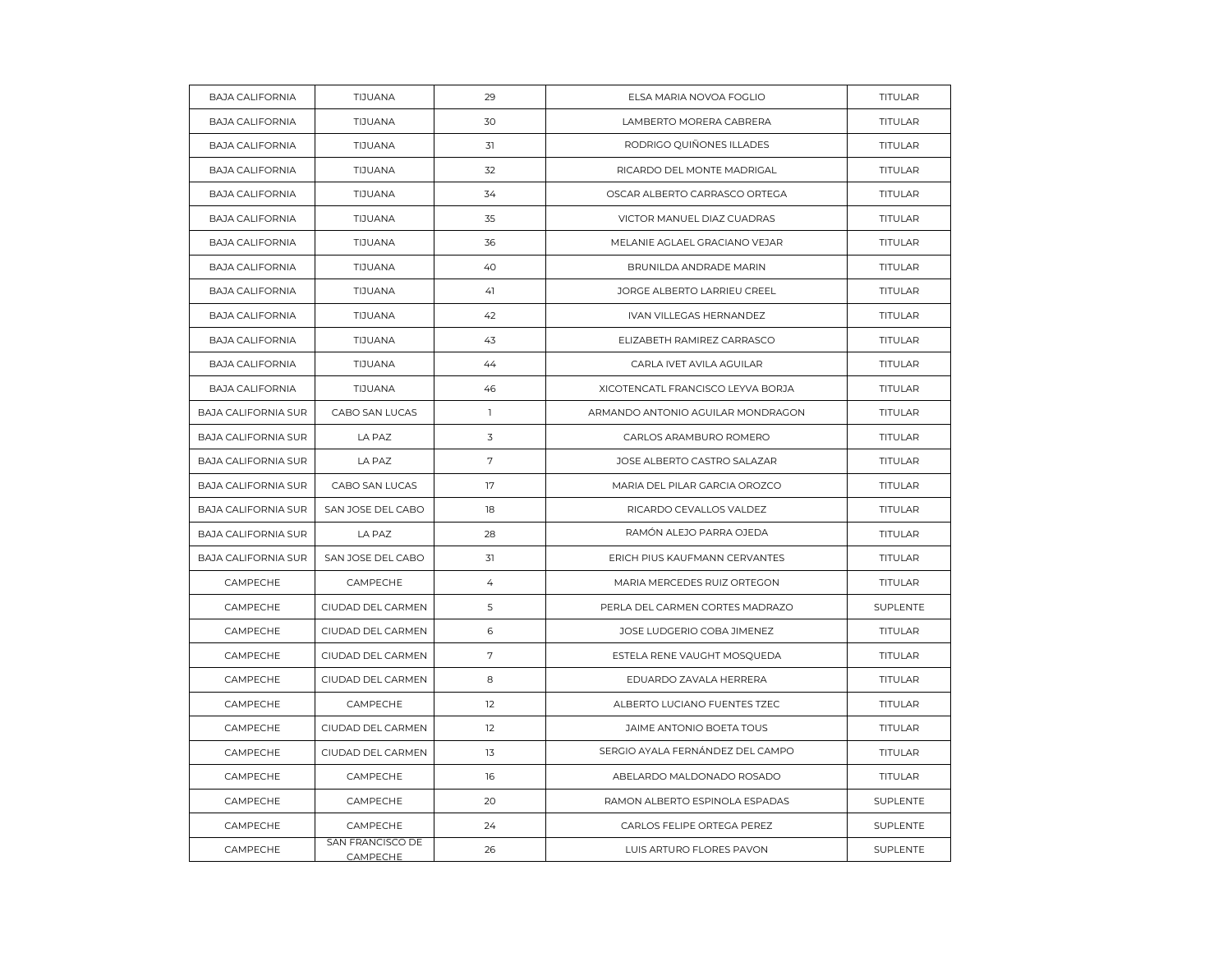| CAMPECHE | CAMPECHE                      | 30  | EDUARDO XAVIER CASTRO RODRIGUEZ       | <b>SUSTITUTO</b> |
|----------|-------------------------------|-----|---------------------------------------|------------------|
| CAMPECHE | CAMPECHE                      | 33  | ERMILO ORTEGA SALINAS                 | SUPLENTE         |
| CAMPECHE | CAMPECHE                      | 34  | JORGE LUIS PEREZ CURMINA              | TITULAR          |
| CAMPECHE | CAMPECHE                      | 35  | ABELARDO MALDONADO GUERRERO           | TITULAR          |
| CAMPECHE | CAMPECHE                      | 36  | CRUZ MANUEL ALFARO ISAAC              | <b>TITULAR</b>   |
| CAMPECHE | CAMPECHE                      | 37  | MONICA PATRICIA RODRIGUEZ CASTILLO    | SUPLENTE         |
| CAMPECHE | CAMPECHE                      | 40  | NELIA DEL PILAR PEREZ CURMINA         | TITULAR          |
| CAMPECHE | CAMPECHE                      | 44  | MARIA DE LAS MERCEDES ESPINOLA TORAYA | <b>TITULAR</b>   |
| CAMPECHE | CAMPECHE                      | 50  | DANIEL ALBERTO ESPADAS POTENCIANO     | TITULAR          |
| CHIAPAS  | TAPACHULA                     | 5   | MARCOS ESCOBAR LOPEZ                  | TITULAR          |
| CHIAPAS  | TUXTLA GUTIERREZ              | 16  | OSCAR GABRIEL ESQUINCA CAMACHO        | <b>TITULAR</b>   |
| CHIAPAS  | TUXTLA GUTIERREZ              | 18  | JOSE ANTONIO GONZALEZ SOLORZANO       | TITULAR          |
| CHIAPAS  | COMITAN                       | 20  | RUTH AURELIA PENSAMIENTO MORALES      | <b>ADJUNTO</b>   |
| CHIAPAS  | <b>TUXTLA GUTIERREZ</b>       | 21  | EDGAR TRUJILLO CASAS                  | <b>TITULAR</b>   |
| CHIAPAS  | TUXTLA GUTIERREZ              | 30  | BRUNO FALCONI FERNANDEZ               | TITULAR          |
| CHIAPAS  | TAPACHULA                     | 36  | JOSE MARIA MORALES MEDINA             | <b>TITULAR</b>   |
| CHIAPAS  | TUXTLA GUTIERREZ              | 46  | MIGUEL DE JESUS SOLORZANO GRAJALES    | <b>TITULAR</b>   |
| CHIAPAS  | <b>TONALA</b>                 | 47  | FERNANDO RODRIGUEZ NARVAEZ            | TITULAR          |
| CHIAPAS  | CHIAPAS                       | 51  | JOSE MANUEL MANTECON VAZQUEZ          | TITULAR          |
| CHIAPAS  | <b>TUXTLA GUTIERREZ</b>       | 59  | JUAN LUIS MARTINEZ FLORES             | <b>TITULAR</b>   |
| CHIAPAS  | TAPACHULA                     | 65  | EZZIO DEL PINO GONZALEZ               | TITULAR          |
| CHIAPAS  | SAN CRISTOBAL DE LAS<br>CASAS | 72  | HUMBERTO FLORES FLORES                | TITULAR          |
| CHIAPAS  | TUXTLA GUTIERREZ              | 108 | MARIA EUGENIA CASTELLANOS CASTELLANOS | <b>TITULAR</b>   |
| CHIAPAS  | TUXTLA GUTIERREZ              | 110 | MARCO ANTONIO ORANTES LOPEZ           | <b>TITULAR</b>   |
| CHIAPAS  | TUXTLA GUTIERREZ              | 112 | ESTELA DIAZ VILLALOBOS                | TITULAR          |
| CHIAPAS  | CINTALAPA                     | 124 | JULIO CÉSAR ESPONDA CAL Y MAYOR       | <b>TITULAR</b>   |
| CHIAPAS  | TUXTLA GUTIERREZ              | 137 | CARLOS OCTAVIO CASTELLANOS MIJARES    | <b>TITULAR</b>   |
| CHIAPAS  | TUXTLA GUTIERREZ              | 138 | JEANETTE DEL CARMEN LÓPEZ ZAPATA      | SUPLENTE         |
| CHIAPAS  | COMITAN                       | 146 | CARLOS FRANCISCO SOLIS BERMUDEZ       | <b>TITULAR</b>   |
| CHIAPAS  | TUXTLA GUTIERREZ              | 156 | OVIDIO CORTAZAR RAMOS                 | <b>TITULAR</b>   |
| CHIAPAS  | CHIAPAS                       | 158 | JORGE ALBERTO SALAZAR MENDOZA         | TITULAR          |
| CHIAPAS  | <b>MARGARITAS</b>             | 162 | JOSE MARIA DOMINGUEZ CAMPO            | TITULAR          |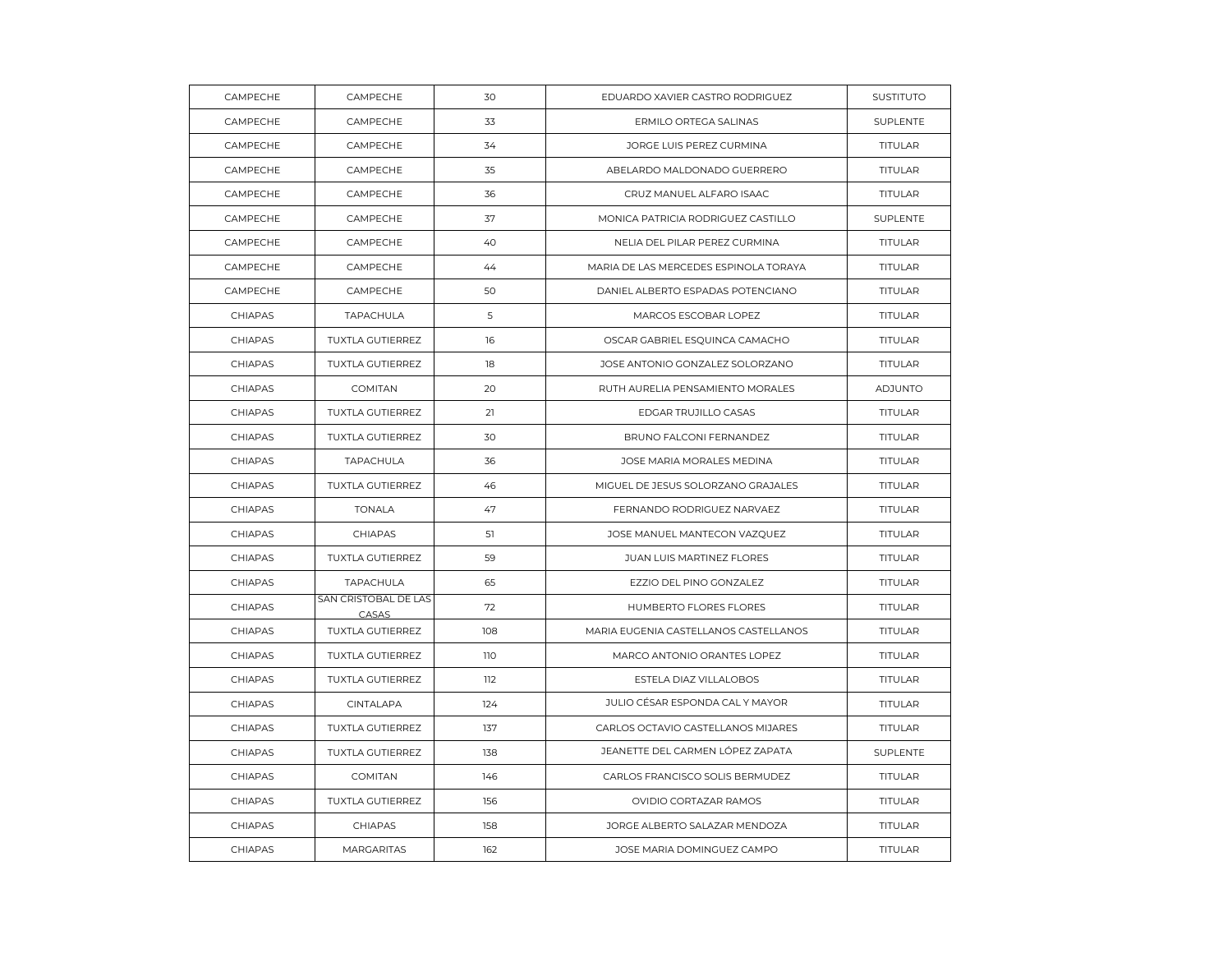| <b>CHIAPAS</b> | TUXTLA GUTIERREZ                     | 164            | REYNALDO JAVIER PASTRANA TREVIÑO         | TITULAR         |
|----------------|--------------------------------------|----------------|------------------------------------------|-----------------|
| CHIAPAS        | <b>TUXTLA GUTIERREZ</b>              | 173            | BLANCA LUZ OROZCO VAZQUEZ                | <b>TITULAR</b>  |
| CHIAPAS        | PARRAL                               | 178            | LUIS ALBERTO ALBORES FIGUEROA            | TITULAR         |
| CHIAPAS        | <b>SUCHIAPA</b>                      | 190            | OSCAR LIEVANO MORENO                     | <b>TITULAR</b>  |
| CHIAPAS        | TAPACHULA                            | 195            | JOAQUINA DE LOS ANGELES HERNANDEZ TOLEDO | <b>TITULAR</b>  |
| CHIHUAHUA      | CIUDAD JUAREZ                        | $\mathbb{I}$   | HÉCTOR ARCELÚS PÉREZ                     | <b>TITULAR</b>  |
| CHIHUAHUA      | CHIHUAHUA                            | $\overline{2}$ | FERNANDO RODRIGUEZ PEREZ                 | <b>AUXILIAR</b> |
| CHIHUAHUA      | CHIHUAHUA                            | 2              | FERNANDO RODRIGUEZ GARCIA                | TITULAR         |
| CHIHUAHUA      | <b>NUEVO CASAS</b><br><b>GRANDES</b> | 3              | HECTOR FELIX JAURRIETA VALLES            | <b>TITULAR</b>  |
| CHIHUAHUA      | CD. JUAREZ                           | 3              | JAVIER IGNACIO CAMARGO NASSAR            | <b>TITULAR</b>  |
| CHIHUAHUA      | CD. JUAREZ                           | $\overline{4}$ | EDUARDO ROMERO RAMOS                     | TITULAR         |
| CHIHUAHUA      | CHIHUAHUA                            | 5              | LEOBARDO MEZA FOURZAN                    | <b>ADSCRITO</b> |
| CHIHUAHUA      | HIDALGO DEL PARRAL                   | 5              | ANTONIO LUIS PAYAN BARAJAS               | TITULAR         |
| CHIHUAHUA      | CHIHUAHUA                            | 5              | LUIS CARLOS MAGDALENO                    | <b>TITULAR</b>  |
| CHIHUAHUA      | CD. JUAREZ                           | 5              | RICARDO ALONSO AGUIRRE PEREZ             | TITULAR         |
| CHIHUAHUA      | CHIHUAHUA                            | 6              | EMMA DEL ROSARIO HERNANDEZ BEZANILLA     | <b>TITULAR</b>  |
| CHIHUAHUA      | CD. DELICIAS                         | 6              | JAIME ALBERTO BALDERRAMA MENDOZA         | <b>TITULAR</b>  |
| CHIHUAHUA      | CD. JUAREZ                           | 6              | <b>JAVIER GOMEZ ITO</b>                  | TITULAR         |
| CHIHUAHUA      | CHIHUAHUA                            | 7              | ALEJANDRO BURCIAGA MOLINAR               | TITULAR         |
| CHIHUAHUA      | CHIHUAHUA                            | 8              | HECTOR MANUEL NAVARRO MANJARREZ          | <b>TITULAR</b>  |
| CHIHUAHUA      | CHIHUAHUA                            | 10             | CYNTHIA MARGARITA AGUILAR CABALLERO      | <b>ADSCRITO</b> |
| CHIHUAHUA      | CD. JUAREZ                           | 10             | CARLOS ALBERTO ACEVEDO BARRAZA           | <b>TITULAR</b>  |
| CHIHUAHUA      | CHIHUAHUA                            | 10             | LUIS CALDERON DE ANDA                    | <b>TITULAR</b>  |
| CHIHUAHUA      | CHIHUAHUA                            | $\mathbf{1}$   | MARIA ANTONIETA ARZATE VALLES            | TITULAR         |
| CHIHUAHUA      | CD. JUAREZ                           | 12             | JOSE GUILLERMO DOWELL DELGADO            | TITULAR         |
| CHIHUAHUA      | CHIHUAHUA                            | 13             | ROSALINDA RAMOS RIOS                     | <b>TITULAR</b>  |
| CHIHUAHUA      | CD. JUAREZ                           | 14             | JORGE ORRANTIA PONCE                     | <b>TITULAR</b>  |
| CHIHUAHUA      | CD. JUAREZ                           | 15             | HERNANDO FELIX BUSTILLOS                 | TITULAR         |
| CHIHUAHUA      | CHIHUAHUA                            | 16             | CARLOS ALEJANDRO GARZA SAENZ             | <b>TITULAR</b>  |
| CHIHUAHUA      | CD. JUAREZ                           | 16             | RUBEN AGUIRRE DUARTE                     | <b>TITULAR</b>  |
| CHIHUAHUA      | CD. JUAREZ                           | 18             | ALEJANDRO ALVAREZ HERNANDEZ              | TITULAR         |
| CHIHUAHUA      | CHIHUAHUA                            | 21             | MONICA ESNAYRA PEREYRA                   | TITULAR         |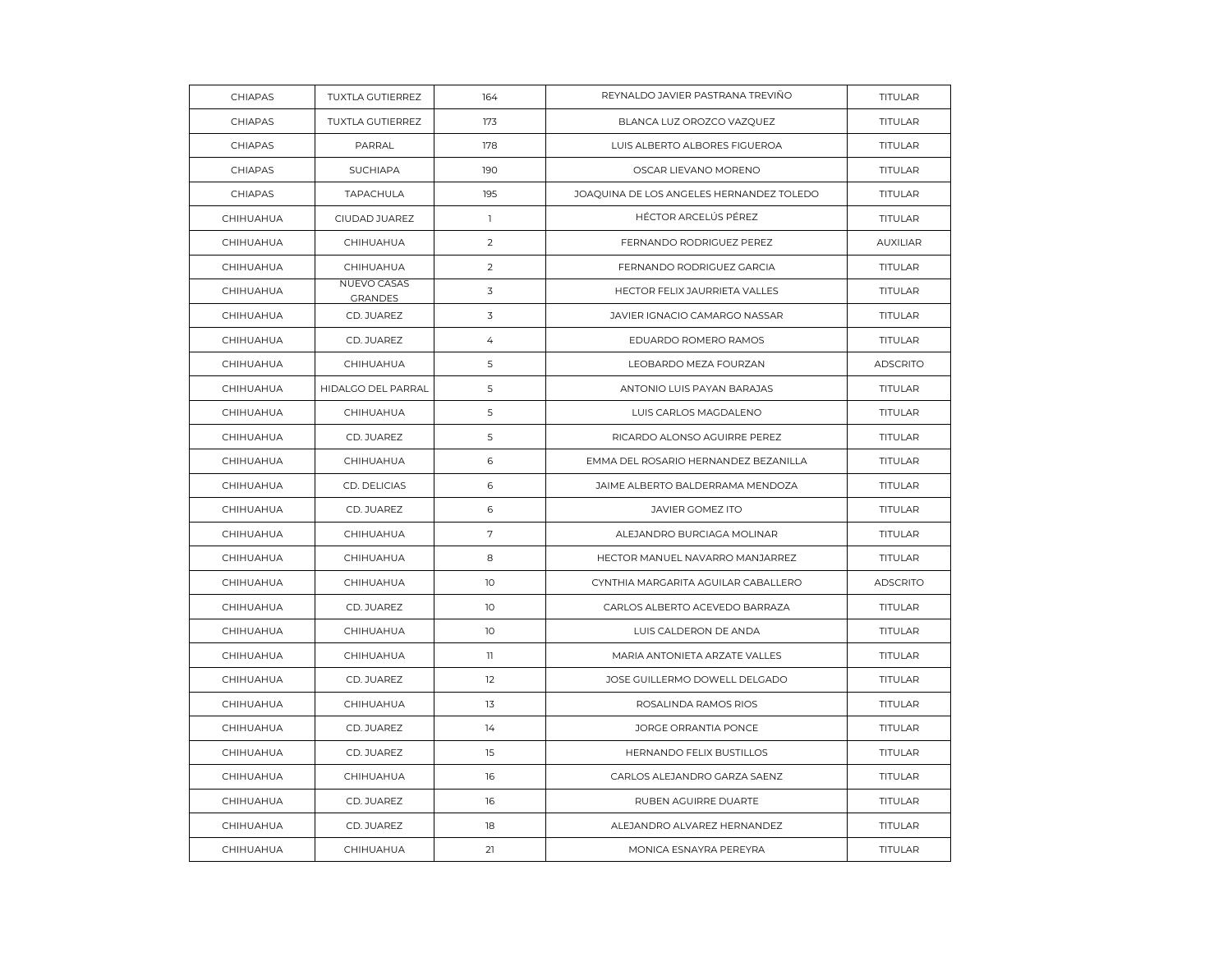| CHIHUAHUA        | CD. JUAREZ       | 21             | SARAI MARTINEZ MONTES                  | TITULAR        |
|------------------|------------------|----------------|----------------------------------------|----------------|
| CHIHUAHUA        | CD. JUAREZ       | 22             | JOSE JORGE MENA BURGUETE               | <b>TITULAR</b> |
| CHIHUAHUA        | CHIHUAHUA        | 24             | EUGENIO FERNANDO GARCIA RUSSEK         | <b>TITULAR</b> |
| CHIHUAHUA        | CD. JUAREZ       | 24             | ROSA MARIA CONTRERAS PEÑA              | TITULAR        |
| CHIHUAHUA        | <b>GUADALUPE</b> | 25             | KARLA ALEJANDRA PRIETO CARRILLO        | <b>TITULAR</b> |
| CHIHUAHUA        | CHIHUAHUA        | 26             | MARIA DEL CARMEN VALENZUELA BREACH     | <b>TITULAR</b> |
| CHIHUAHUA        | CD. JUAREZ       | 27             | ANTONIO SUAREZ ESTRADA                 | TITULAR        |
| CHIHUAHUA        | CD. JUAREZ       | 28             | OSCAR CAYETANO BECERRA TUCKER          | <b>TITULAR</b> |
| CHIHUAHUA        | CD. JUAREZ       | 29             | FELIX FLORES FLORES                    | <b>TITULAR</b> |
| CHIHUAHUA        | CHIHUAHUA        | 29             | VICTOR EUGENIO ANCHONDO SANTOS         | TITULAR        |
| CHIHUAHUA        | CD. JUAREZ       | 30             | FRANCISCO BURCIAGA MOLINAR             | <b>TITULAR</b> |
| CHIHUAHUA        | CD. JUAREZ       | 31             | ODILLE CORRAL ANDUJO                   | <b>TITULAR</b> |
| CHIHUAHUA        | CD. JUAREZ       | 32             | JOSEFINA SOSA RAMIREZ                  | <b>TITULAR</b> |
| CIUDAD DE MÉXICO | CIUDAD DE MEXICO | $\mathbb{L}$   | ROBERTO NUÑEZ Y BANDERA                | <b>TITULAR</b> |
| CIUDAD DE MÉXICO | CIUDAD DE MEXICO | $\overline{2}$ | ALFREDO GONZALEZ SERRANO               | <b>TITULAR</b> |
| CIUDAD DE MÉXICO | CIUDAD DE MEXICO | $\overline{4}$ | FELIPE DE JESUS CLAUDIO ZACARIAS PONCE | <b>TITULAR</b> |
| CIUDAD DE MÉXICO | CIUDAD DE MEXICO | 5              | ALFONSO ZERMEÑO INFANTE                | <b>TITULAR</b> |
| CIUDAD DE MÉXICO | CIUDAD DE MEXICO | 6              | CLAUDIO JUAN RAMON HERNANDEZ DE RUBIN  | TITULAR        |
| CIUDAD DE MÉXICO | CIUDAD DE MEXICO | $\sqrt{ }$     | BENITO IVAN GUERRA SILLA               | TITULAR        |
| CIUDAD DE MÉXICO | CIUDAD DE MEXICO | 8              | MARIANNE OLLIVIER MORAN                | <b>TITULAR</b> |
| CIUDAD DE MÉXICO | CIUDAD DE MEXICO | 9              | JOSE ANGEL VILLALOBOS MAGAÑA           | TITULAR        |
| CIUDAD DE MÉXICO | CIUDAD DE MEXICO | 10             | TOMAS LOZANO MOLINA                    | TITULAR        |
| CIUDAD DE MÉXICO | CIUDAD DE MEXICO | $\mathbb{I}$   | CARLOS ALEJANDRO DURAN LOERA           | <b>TITULAR</b> |
| CIUDAD DE MÉXICO | CIUDAD DE MEXICO | 12             | FERNANDO PEREZ ARREDONDO               | <b>TITULAR</b> |
| CIUDAD DE MÉXICO | CIUDAD DE MEXICO | 13             | IGNACIO SOTO SOBREYRA Y SILVA          | TITULAR        |
| CIUDAD DE MÉXICO | CIUDAD DE MEXICO | 14             | MAXIMINO GARCIA CUETO                  | <b>TITULAR</b> |
| CIUDAD DE MÉXICO | CIUDAD DE MEXICO | 15             | EDUARDO GARCIA VILLEGAS                | TITULAR        |
| CIUDAD DE MÉXICO | CIUDAD DE MEXICO | 17             | FERNANDO CATAÑO MURO SANDOVAL          | <b>TITULAR</b> |
| CIUDAD DE MÉXICO | CIUDAD DE MEXICO | 18             | RAFAEL AZUELA NIETO                    | <b>TITULAR</b> |
| CIUDAD DE MÉXICO | CIUDAD DE MEXICO | 19             | MIGUEL ALESSIO ROBLES                  | <b>TITULAR</b> |
| CIUDAD DE MÉXICO | CIUDAD DE MEXICO | 20             | ARMANDO ZACARIAS OSTOS ZEPEDA          | TITULAR        |
| CIUDAD DE MÉXICO | CIUDAD DE MEXICO | 21             | JOAQUIN HUMBERTO CACERES Y FERRAEZ     | TITULAR        |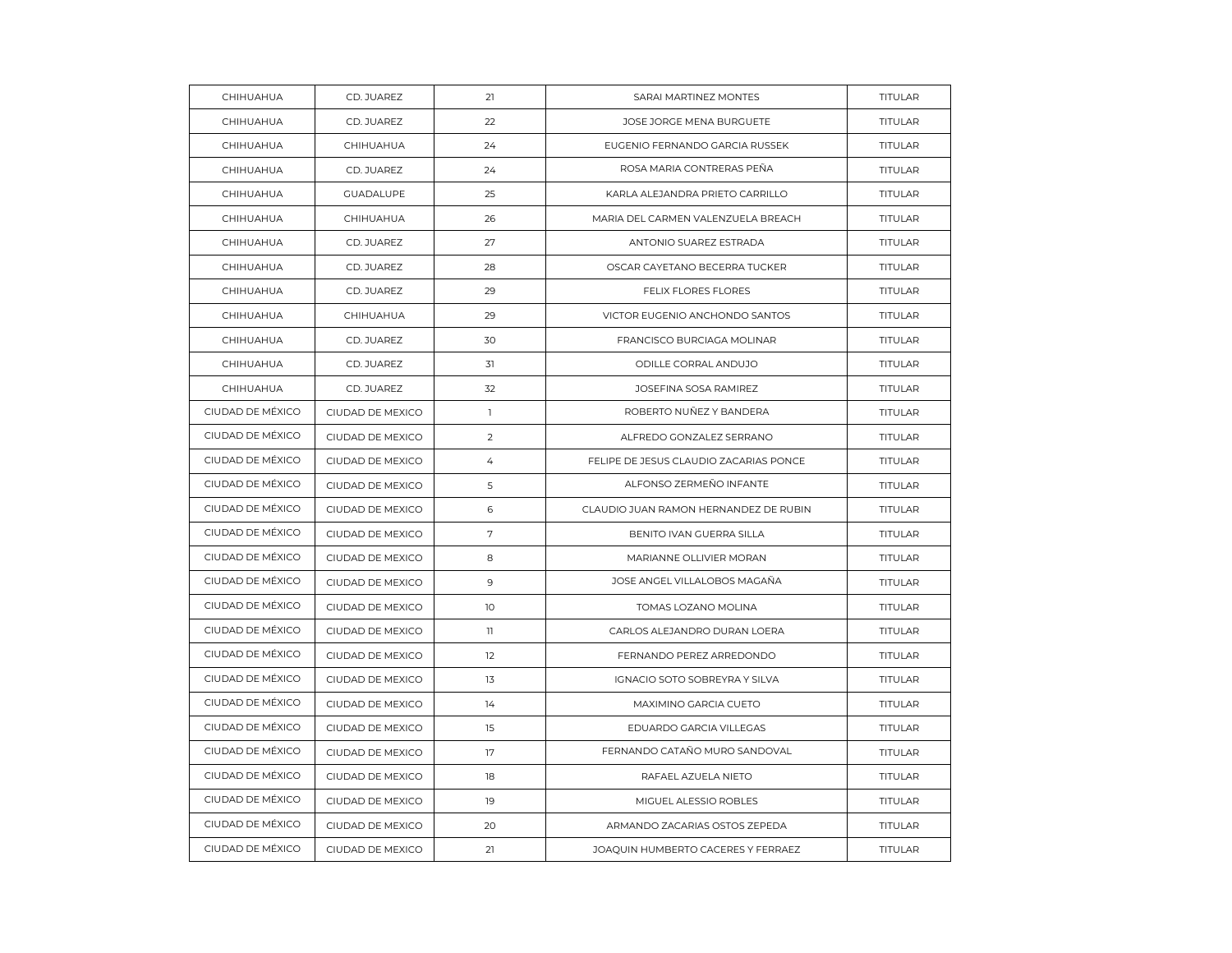| CIUDAD DE MÉXICO | CIUDAD DE MEXICO | 22 | DANIEL GARCIA CORDOVA                    | TITULAR        |
|------------------|------------------|----|------------------------------------------|----------------|
| CIUDAD DE MÉXICO | CIUDAD DE MEXICO | 23 | BERNARDO PEREZ FERNANDEZ DEL CASTILLO    | TITULAR        |
| CIUDAD DE MÉXICO | CIUDAD DE MEXICO | 24 | LUIS RICARDO DUARTE GUERRA               | <b>TITULAR</b> |
| CIUDAD DE MÉXICO | CIUDAD DE MEXICO | 25 | EMILIANO ZUBIRIA MAQUEO                  | TITULAR        |
| CIUDAD DE MÉXICO | CIUDAD DE MEXICO | 26 | JESUS MARIA GARZA VALDES                 | TITULAR        |
| CIUDAD DE MÉXICO | CIUDAD DE MEXICO | 27 | MILDRED MARIA NOVELO RIVAS               | <b>TITULAR</b> |
| CIUDAD DE MÉXICO | CIUDAD DE MEXICO | 28 | CARLOS ANTONIO YFARRAGUERRI Y VILLARREAL | TITULAR        |
| CIUDAD DE MÉXICO | CIUDAD DE MEXICO | 29 | LUIS ANTONIO MONTES DE OCA MAYAGOITIA    | TITULAR        |
| CIUDAD DE MÉXICO | CIUDAD DE MEXICO | 30 | RAFAEL ARTURO COELLO SANTOS              | <b>TITULAR</b> |
| CIUDAD DE MÉXICO | CIUDAD DE MEXICO | 31 | ALFONSO GONZALEZ ALONSO                  | TITULAR        |
| CIUDAD DE MÉXICO | CIUDAD DE MEXICO | 32 | FRANCISCO JACOBO SEVILLANO GONZALEZ      | TITULAR        |
| CIUDAD DE MÉXICO | CIUDAD DE MEXICO | 33 | JOSE JOAQUIN HERRERA VILLANUEVA          | <b>TITULAR</b> |
| CIUDAD DE MÉXICO | CIUDAD DE MEXICO | 34 | LUIS ALBERTO SANCHEZ TAPIA               | TITULAR        |
| CIUDAD DE MÉXICO | CIUDAD DE MEXICO | 35 | EUTIQUIO LOPEZ HERNANDEZ                 | TITULAR        |
| CIUDAD DE MÉXICO | CIUDAD DE MEXICO | 36 | JORGE FERNANDO CARAZA PINTO              | <b>TITULAR</b> |
| CIUDAD DE MÉXICO | CIUDAD DE MEXICO | 37 | CARLOS FLAVIO OROZCO PEREZ               | TITULAR        |
| CIUDAD DE MÉXICO | CIUDAD DE MEXICO | 38 | JOSE DE JESUS CASTRO FIGUEROA            | <b>TITULAR</b> |
| CIUDAD DE MÉXICO | CIUDAD DE MEXICO | 39 | MAURICIO GALVEZ MUÑOZ                    | <b>TITULAR</b> |
| CIUDAD DE MÉXICO | CIUDAD DE MEXICO | 40 | CARLOS PRIETO ACEVES                     | TITULAR        |
| CIUDAD DE MÉXICO | CIUDAD DE MEXICO | 41 | SANTIAGO JAVIER COVARRUBIAS Y GONZALEZ   | <b>TITULAR</b> |
| CIUDAD DE MÉXICO | CIUDAD DE MEXICO | 42 | SALVADOR GODINEZ VIERA                   | TITULAR        |
| CIUDAD DE MÉXICO | CIUDAD DE MEXICO | 43 | JOSE EMMANUEL CARDOSO PEREZ GROVAS       | <b>TITULAR</b> |
| CIUDAD DE MÉXICO | CIUDAD DE MEXICO | 44 | LILIANA GUTIERREZ ROBLES                 | <b>TITULAR</b> |
| CIUDAD DE MÉXICO | CIUDAD DE MEXICO | 45 | RAFAEL MANUEL OLIVEROS LARA              | <b>TITULAR</b> |
| CIUDAD DE MÉXICO | CIUDAD DE MEXICO | 47 | ALFREDO MIGUEL MORAN MOGUEL              | TITULAR        |
| CIUDAD DE MÉXICO | CIUDAD DE MEXICO | 48 | FELIPE GUZMAN NUÑEZ                      | <b>TITULAR</b> |
| CIUDAD DE MÉXICO | CIUDAD DE MEXICO | 49 | ARTURO SOBRINO FRANCO                    | TITULAR        |
| CIUDAD DE MÉXICO | CIUDAD DE MEXICO | 51 | CARLOS CATAÑO MURO SANDOVAL              | <b>TITULAR</b> |
| CIUDAD DE MÉXICO | CIUDAD DE MEXICO | 52 | RAUL CESAR MAYORGA COMPEAN               | <b>TITULAR</b> |
| CIUDAD DE MÉXICO | CIUDAD DE MEXICO | 53 | ROGELIO RODRIGO OROZCO PEREZ             | <b>TITULAR</b> |
| CIUDAD DE MÉXICO | CIUDAD DE MEXICO | 54 | HOMERO DIAZ RODRIGUEZ                    | <b>TITULAR</b> |
| CIUDAD DE MÉXICO | CIUDAD DE MEXICO | 55 | GUILLERMO CARRANCO ROMERO                | TITULAR        |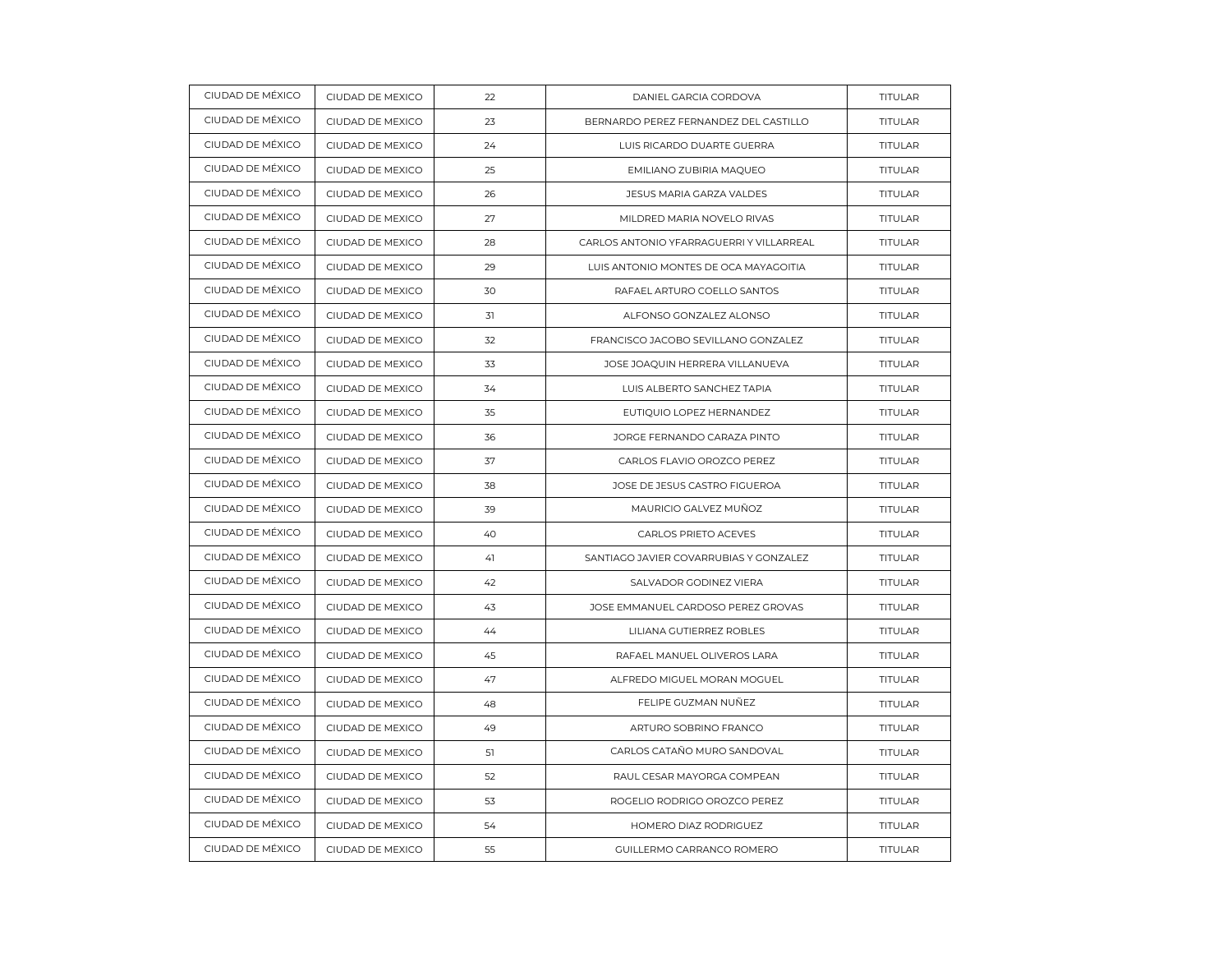| CIUDAD DE MÉXICO | CIUDAD DE MEXICO | 56 | EDUARDO AGUSTIN MARTINEZ URQUIDI       | TITULAR        |
|------------------|------------------|----|----------------------------------------|----------------|
| CIUDAD DE MÉXICO | CIUDAD DE MEXICO | 57 | DAVID FIGUEROA MARQUEZ                 | TITULAR        |
| CIUDAD DE MÉXICO | CIUDAD DE MEXICO | 58 | IÑIGO XAVIER REYNOSO DE TERESA         | <b>TITULAR</b> |
| CIUDAD DE MÉXICO | CIUDAD DE MEXICO | 60 | LUIS FELIPE MORALES VIESCA             | TITULAR        |
| CIUDAD DE MÉXICO | CIUDAD DE MEXICO | 61 | JAVIER EDUARDO DEL VALLE Y PALAZUELOS  | TITULAR        |
| CIUDAD DE MÉXICO | CIUDAD DE MEXICO | 62 | JOAQUÍN IGNACIO MENDOZA PERTIERRA      | <b>TITULAR</b> |
| CIUDAD DE MÉXICO | CIUDAD DE MEXICO | 63 | OTHON PEREZ FERNANDEZ DEL CASTILLO     | TITULAR        |
| CIUDAD DE MÉXICO | CIUDAD DE MEXICO | 64 | JOSÉ LUIS FRANCO JIMÉNEZ               | TITULAR        |
| CIUDAD DE MÉXICO | CIUDAD DE MEXICO | 65 | PEDRO DEL PASO REGAERT                 | <b>TITULAR</b> |
| CIUDAD DE MÉXICO | CIUDAD DE MEXICO | 66 | JOSE LUIS ALTAMIRANO QUINTERO          | TITULAR        |
| CIUDAD DE MÉXICO | CIUDAD DE MEXICO | 67 | MARIO EVARISTO VIVANCO PAREDES         | TITULAR        |
| CIUDAD DE MÉXICO | CIUDAD DE MEXICO | 68 | RICARDO GUTIERREZ PEREZ                | <b>TITULAR</b> |
| CIUDAD DE MÉXICO | CIUDAD DE MEXICO | 69 | HERIBERTO CASTILLO VILLANUEVA          | TITULAR        |
| CIUDAD DE MÉXICO | CIUDAD DE MEXICO | 70 | PEDRO VAZQUEZ NAVA                     | TITULAR        |
| CIUDAD DE MÉXICO | CIUDAD DE MEXICO | 71 | EDUARDO JAVIER MUÑOZ PINCHETTI         | <b>TITULAR</b> |
| CIUDAD DE MÉXICO | CIUDAD DE MEXICO | 72 | CARLOS RICARDO VIÑAS BEREA             | TITULAR        |
| CIUDAD DE MÉXICO | CIUDAD DE MEXICO | 73 | FRANCISCO JAVIER MONDRAGON ALARCON     | <b>TITULAR</b> |
| CIUDAD DE MÉXICO | CIUDAD DE MEXICO | 74 | FRANCISCO JAVIER ARCE GARGOLLO         | TITULAR        |
| CIUDAD DE MÉXICO | CIUDAD DE MEXICO | 75 | FRANCISCO JAVIER GERARDO OLIVEROS LARA | <b>TITULAR</b> |
| CIUDAD DE MÉXICO | CIUDAD DE MEXICO | 76 | MARIO FERNANDO PEREZ SALINAS Y RAMIREZ | <b>TITULAR</b> |
| CIUDAD DE MÉXICO | CIUDAD DE MEXICO | 77 | JOSE DE JESUS NIÑO DE LA SELVA         | TITULAR        |
| CIUDAD DE MÉXICO | CIUDAD DE MEXICO | 78 | MIGUEL ANGEL ZAMORA VALENCIA           | TITULAR        |
| CIUDAD DE MÉXICO | CIUDAD DE MEXICO | 79 | GERARDO GONZALEZ MEZA HOFFMANN         | <b>TITULAR</b> |
| CIUDAD DE MÉXICO | CIUDAD DE MEXICO | 80 | MARIO RISCHIA VELAZQUEZ                | <b>TITULAR</b> |
| CIUDAD DE MÉXICO | CIUDAD DE MEXICO | 81 | JORGE FRANCO MARTINEZ                  | TITULAR        |
| CIUDAD DE MÉXICO | CIUDAD DE MEXICO | 82 | PEDRO BERNARDO BARRERA CRISTIANI       | <b>TITULAR</b> |
| CIUDAD DE MÉXICO | CIUDAD DE MEXICO | 83 | ALBERTO T. SANCHEZ COLIN               | TITULAR        |
| CIUDAD DE MÉXICO | CIUDAD DE MEXICO | 84 | VÍCTOR HUGO GÓMEZ ARNÁIZ               | TITULAR        |
| CIUDAD DE MÉXICO | CIUDAD DE MEXICO | 85 | ROSA MARÍA ÁVILA FERNÁNDEZ             | <b>TITULAR</b> |
| CIUDAD DE MÉXICO | CIUDAD DE MEXICO | 86 | JOSE DANIEL LABARDINI SCHETTINO        | <b>TITULAR</b> |
| CIUDAD DE MÉXICO | CIUDAD DE MEXICO | 87 | CESAR ALVAREZ FLORES                   | TITULAR        |
| CIUDAD DE MÉXICO | CIUDAD DE MEXICO | 88 | RICARDO VARGAS NAVARRO                 | TITULAR        |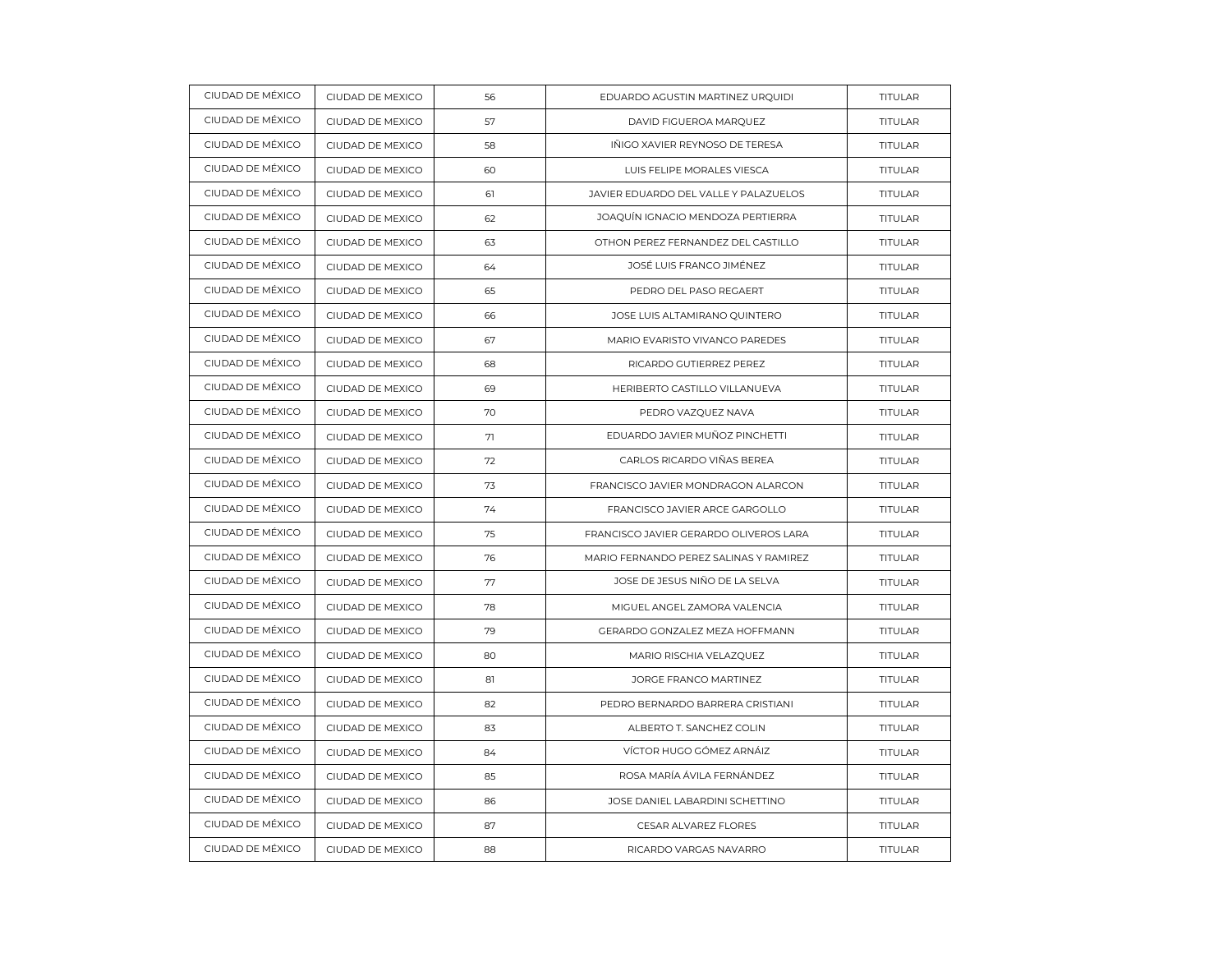| CIUDAD DE MÉXICO | CIUDAD DE MEXICO | 89  | GERARDO CORREA ETCHEGARAY                     | TITULAR        |
|------------------|------------------|-----|-----------------------------------------------|----------------|
| CIUDAD DE MÉXICO | CIUDAD DE MEXICO | 90  | JOEL CHIRINO CASTILLO                         | <b>TITULAR</b> |
| CIUDAD DE MÉXICO | CIUDAD DE MEXICO | 91  | MOISES FARCA CHARABATI                        | <b>TITULAR</b> |
| CIUDAD DE MÉXICO | CIUDAD DE MEXICO | 92  | JOSE VISOSO DEL VALLE                         | TITULAR        |
| CIUDAD DE MÉXICO | CIUDAD DE MEXICO | 93  | PEDRO PORCAYO VERGARA                         | TITULAR        |
| CIUDAD DE MÉXICO | CIUDAD DE MEXICO | 94  | ERIK NAMUR CAMPESINO                          | TITULAR        |
| CIUDAD DE MÉXICO | CIUDAD DE MEXICO | 95  | OLGA MERCEDES GARCIA VILLEGAS SANCHEZ CORDERO | <b>TITULAR</b> |
| CIUDAD DE MÉXICO | CIUDAD DE MEXICO | 96  | MAURICIO MARTINEZ RIVERA                      | TITULAR        |
| CIUDAD DE MÉXICO | CIUDAD DE MEXICO | 97  | MARCO ANTONIO ESPINOZA ROMMYNGTH              | TITULAR        |
| CIUDAD DE MÉXICO | CIUDAD DE MEXICO | 98  | GONZALO MANUEL ORTIZ BLANCO                   | <b>TITULAR</b> |
| CIUDAD DE MÉXICO | CIUDAD DE MEXICO | 99  | JOSE LUIS QUEVEDO SALCEDA                     | TITULAR        |
| CIUDAD DE MÉXICO | CIUDAD DE MEXICO | 100 | MANUEL ENRIQUE OLIVEROS LARA                  | TITULAR        |
| CIUDAD DE MÉXICO | CIUDAD DE MEXICO | 101 | ANA LETICIA OCHOA GOMEZ                       | TITULAR        |
| CIUDAD DE MÉXICO | CIUDAD DE MEXICO | 102 | JOSE MARIA MORERA GONZALEZ                    | TITULAR        |
| CIUDAD DE MÉXICO | CIUDAD DE MEXICO | 103 | ARIEL ORTIZ MACIAS                            | TITULAR        |
| CIUDAD DE MÉXICO | CIUDAD DE MEXICO | 104 | JOSE IGNACIO SENTIES LABORDE                  | TITULAR        |
| CIUDAD DE MÉXICO | CIUDAD DE MEXICO | 105 | FERMIN ARTURO FULDA Y FERNANDEZ               | <b>TITULAR</b> |
| CIUDAD DE MÉXICO | CIUDAD DE MEXICO | 106 | MARIO F. REA FIELD                            | <b>TITULAR</b> |
| CIUDAD DE MÉXICO | CIUDAD DE MEXICO | 107 | JOSE DE JESUS MAXIMILIANO PEREZ SALINAS       | TITULAR        |
| CIUDAD DE MÉXICO | CIUDAD DE MEXICO | 108 | MIGUEL ANGEL ZAMORA Y VEGA                    | TITULAR        |
| CIUDAD DE MÉXICO | CIUDAD DE MEXICO | 109 | LUIS DE ANGOITIA BECERRA                      | TITULAR        |
| CIUDAD DE MÉXICO | CIUDAD DE MEXICO | 110 | JAVIER CEBALLOS LUJAMBIO                      | <b>TITULAR</b> |
| CIUDAD DE MÉXICO | CIUDAD DE MEXICO | 112 | JOSE HIGINIO NUÑEZ Y BANDERA                  | TITULAR        |
| CIUDAD DE MÉXICO | CIUDAD DE MEXICO | 113 | DAVID MALAGON BONILLA                         | TITULAR        |
| CIUDAD DE MÉXICO | CIUDAD DE MEXICO | 114 | MARIA TERESA RODRIGUEZ Y RODRIGUEZ            | <b>TITULAR</b> |
| CIUDAD DE MÉXICO | CIUDAD DE MEXICO | 115 | JORGE RIOS HELLIG                             | TITULAR        |
| CIUDAD DE MÉXICO | CIUDAD DE MEXICO | 116 | IGNACIO REY MORALES LECHUGA                   | TITULAR        |
| CIUDAD DE MÉXICO | CIUDAD DE MEXICO | 117 | FRANCISCO DANIEL SANCHEZ DOMINGUEZ            | TITULAR        |
| CIUDAD DE MÉXICO | CIUDAD DE MEXICO | 118 | RAMON AGUILERA SOTO                           | TITULAR        |
| CIUDAD DE MÉXICO | CIUDAD DE MEXICO | 119 | ARTURO PEREZ NEGRETE                          | TITULAR        |
| CIUDAD DE MÉXICO | CIUDAD DE MEXICO | 120 | MIGUEL ANGEL ESPINDOLA BUSTILLOS              | <b>TITULAR</b> |
| CIUDAD DE MÉXICO | CIUDAD DE MEXICO | 121 | AMANDO MASTACHI AGUARIO                       | <b>TITULAR</b> |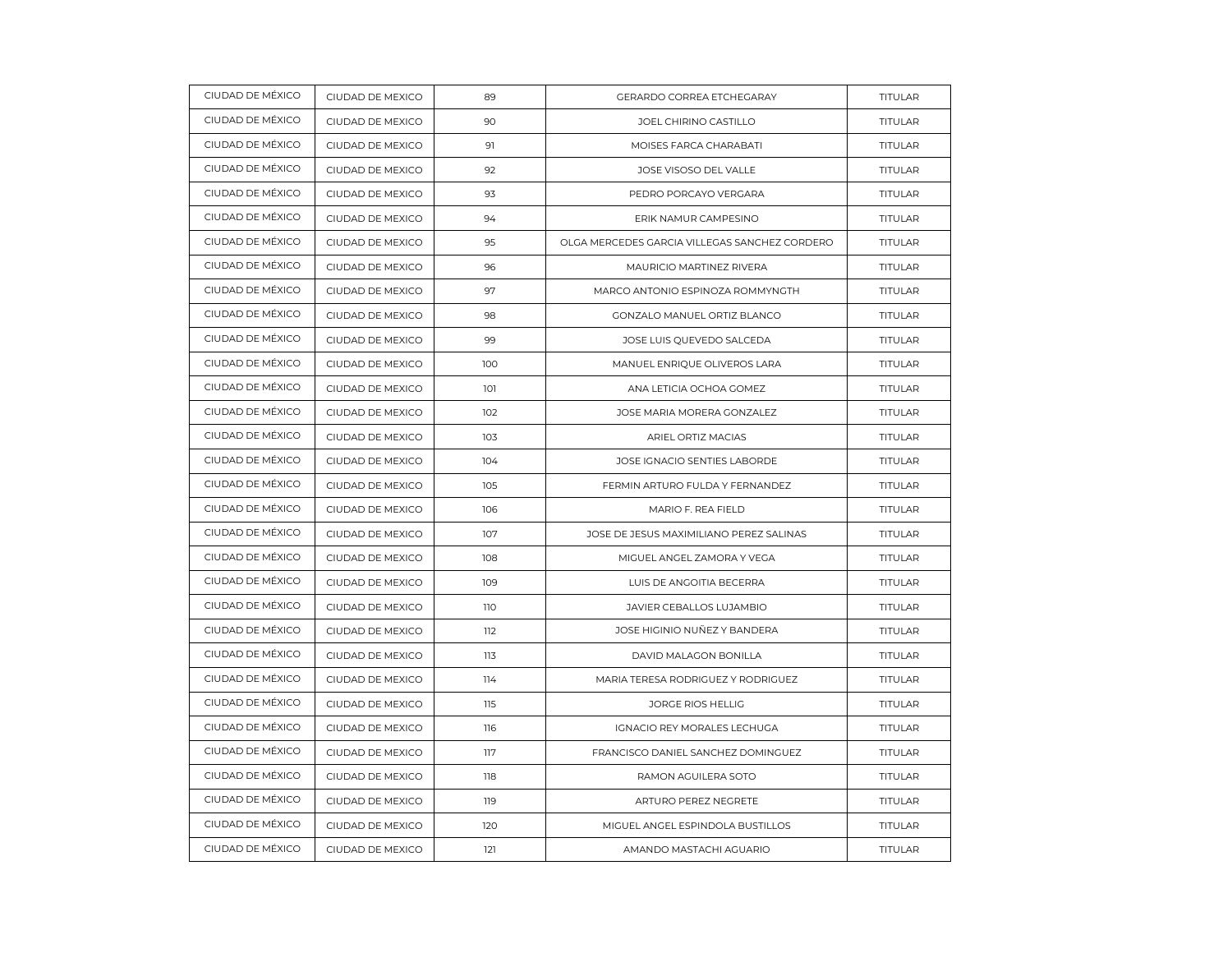| CIUDAD DE MÉXICO | CIUDAD DE MEXICO | 122 | ARTURO TALAVERA AUTRIQUE              | TITULAR        |
|------------------|------------------|-----|---------------------------------------|----------------|
| CIUDAD DE MÉXICO | CIUDAD DE MEXICO | 123 | PEDRO JOAQUIN ROMANO ZARRABE          | TITULAR        |
| CIUDAD DE MÉXICO | CIUDAD DE MEXICO | 124 | RANULFO ENRIQUE TOVILLA SAENZ         | TITULAR        |
| CIUDAD DE MÉXICO | CIUDAD DE MEXICO | 125 | JAVIER ISAIAS PEREZ ALMARAZ           | TITULAR        |
| CIUDAD DE MÉXICO | CIUDAD DE MEXICO | 128 | SERGIO NAVARRETE MARDUEÑO             | TITULAR        |
| CIUDAD DE MÉXICO | CIUDAD DE MEXICO | 129 | IGNACIO SOTO BORJA Y ANDA             | TITULAR        |
| CIUDAD DE MÉXICO | CIUDAD DE MEXICO | 130 | VINICIO ROMULO HERNANDEZ VILLARREAL   | TITULAR        |
| CIUDAD DE MÉXICO | CIUDAD DE MEXICO | 131 | GABRIEL BENJAMIN DIAZ SOTO            | TITULAR        |
| CIUDAD DE MÉXICO | CIUDAD DE MEXICO | 132 | JOAQUIN CACERES JIMENEZ O'FARRILL     | TITULAR        |
| CIUDAD DE MÉXICO | CIUDAD DE MEXICO | 133 | HECTOR GUILLERMO GALEANO INCLAN       | TITULAR        |
| CIUDAD DE MÉXICO | CIUDAD DE MEXICO | 134 | OMAR LOZANO TORRES                    | TITULAR        |
| CIUDAD DE MÉXICO | CIUDAD DE MEXICO | 135 | EDUARDO GARDUÑO GARCIA VILLALOBOS     | TITULAR        |
| CIUDAD DE MÉXICO | CIUDAD DE MEXICO | 136 | ADRIAN ROGELIO ITURBIDE GALINDO       | TITULAR        |
| CIUDAD DE MÉXICO | CIUDAD DE MEXICO | 137 | CARLOS DE PABLO SERNA                 | TITULAR        |
| CIUDAD DE MÉXICO | CIUDAD DE MEXICO | 138 | JOSE ANTONIO MANZANERO ESCUTIA        | TITULAR        |
| CIUDAD DE MÉXICO | CIUDAD DE MEXICO | 140 | JORGE ALFREDO DOMINGUEZ MARTINEZ      | TITULAR        |
| CIUDAD DE MÉXICO | CIUDAD DE MEXICO | 141 | ALFREDO RUIZ DEL RIO PRIETO           | <b>TITULAR</b> |
| CIUDAD DE MÉXICO | CIUDAD DE MEXICO | 142 | MARCO ANTONIO VACA VÉLEZ              | TITULAR        |
| CIUDAD DE MÉXICO | CIUDAD DE MEXICO | 143 | MOISES TELIZ SANTOYO                  | TITULAR        |
| CIUDAD DE MÉXICO | CIUDAD DE MEXICO | 144 | ALFREDO GABRIEL MIRANDA SOLANO        | <b>TITULAR</b> |
| CIUDAD DE MÉXICO | CIUDAD DE MEXICO | 145 | FRANCISCO JOSE VISOSO DEL VALLE       | TITULAR        |
| CIUDAD DE MÉXICO | CIUDAD DE MEXICO | 146 | ANA DE JESUS JIMENEZ MONTAÑEZ         | TITULAR        |
| CIUDAD DE MÉXICO | CIUDAD DE MEXICO | 147 | FRANCISCO JAVIER GUTIERREZ SILVA      | <b>TITULAR</b> |
| CIUDAD DE MÉXICO | CIUDAD DE MEXICO | 148 | FRANCISCO CARBIA PIZARRO SUAREZ       | <b>TITULAR</b> |
| CIUDAD DE MÉXICO | CIUDAD DE MEXICO | 150 | JOSE LUIS FRANCO VARELA               | TITULAR        |
| CIUDAD DE MÉXICO | CIUDAD DE MEXICO | 151 | CECILIO GONZALEZ MARQUEZ              | <b>TITULAR</b> |
| CIUDAD DE MÉXICO | CIUDAD DE MEXICO | 152 | JORGE ANTONIO DOROTEO HERNANDEZ ARIAS | <b>TITULAR</b> |
| CIUDAD DE MÉXICO | CIUDAD DE MEXICO | 153 | JORGE ANTONIO SANCHEZ CORDERO DAVILA  | TITULAR        |
| CIUDAD DE MÉXICO | CIUDAD DE MEXICO | 154 | ALFREDO EDGARDO AURIOLES ACOSTA       | <b>TITULAR</b> |
| CIUDAD DE MÉXICO | CIUDAD DE MEXICO | 155 | PABLO ANTONIO PRUNEDA PADILLA         | <b>TITULAR</b> |
| CIUDAD DE MÉXICO | CIUDAD DE MEXICO | 156 | ROGELIO MAGAÑA LUNA                   | TITULAR        |
| CIUDAD DE MÉXICO | CIUDAD DE MEXICO | 157 | PLACIDO NUÑEZ BARROSO                 | TITULAR        |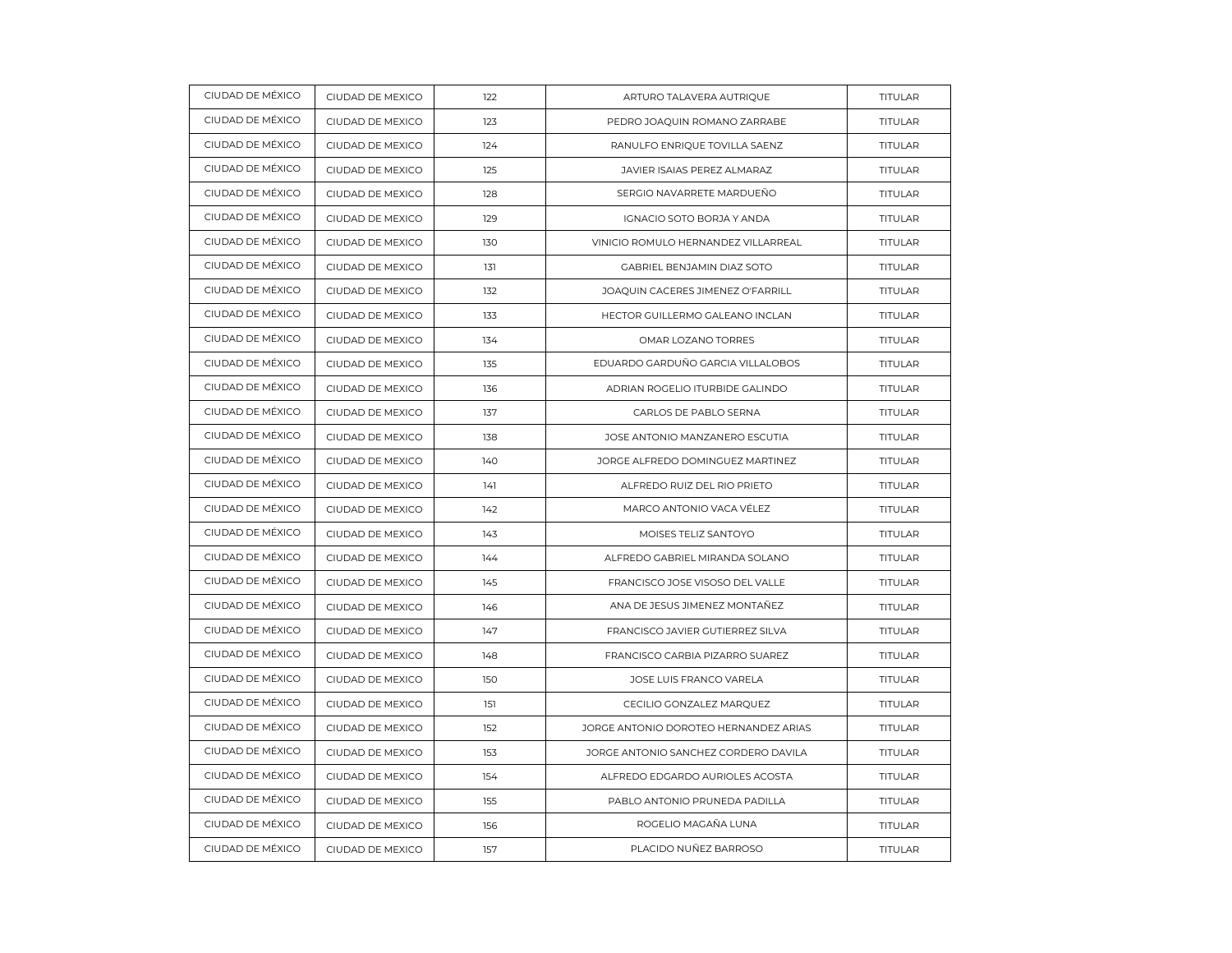| CIUDAD DE MÉXICO | CIUDAD DE MEXICO | 158 | MARIA CRISTINA CERRILLO ALVAREZ       | TITULAR        |
|------------------|------------------|-----|---------------------------------------|----------------|
| CIUDAD DE MÉXICO | CIUDAD DE MEXICO | 159 | TARCISIO DOMINGO SANCHEZ ULLOA        | TITULAR        |
| CIUDAD DE MÉXICO | CIUDAD DE MEXICO | 160 | GUADALUPE GUERRERO GUERRERO           | TITULAR        |
| CIUDAD DE MÉXICO | CIUDAD DE MEXICO | 161 | ROBERTO TEUTLI OTERO                  | <b>TITULAR</b> |
| CIUDAD DE MÉXICO | CIUDAD DE MEXICO | 162 | ALFONSO GOMEZ PORTUGAL AGUIRRE        | TITULAR        |
| CIUDAD DE MÉXICO | CIUDAD DE MEXICO | 163 | JOSE ANTONIO SOSA CASTAÑEDA           | TITULAR        |
| CIUDAD DE MÉXICO | CIUDAD DE MEXICO | 164 | ANTONIO VELARDE VIOLANTE              | TITULAR        |
| CIUDAD DE MÉXICO | CIUDAD DE MEXICO | 165 | CARLOS ALBERTO SOTELO REGIL HERNANDEZ | TITULAR        |
| CIUDAD DE MÉXICO | CIUDAD DE MEXICO | 166 | <b>GUSTAVO JIMENEZ ORTIZ</b>          | TITULAR        |
| CIUDAD DE MÉXICO | CIUDAD DE MEXICO | 167 | BENJAMIN CERVANTES CARDIEL            | <b>TITULAR</b> |
| CIUDAD DE MÉXICO | CIUDAD DE MEXICO | 168 | JORGE ALFREDO RUIZ DEL RIO ESCALANTE  | TITULAR        |
| CIUDAD DE MÉXICO | CIUDAD DE MEXICO | 169 | MIGUEL ANGEL BELTRAN LARA             | TITULAR        |
| CIUDAD DE MÉXICO | CIUDAD DE MEXICO | 170 | MARIANA PEREZ SALINAS Y RAMIREZ       | TITULAR        |
| CIUDAD DE MÉXICO | CIUDAD DE MEXICO | 171 | JUAN JOSE AGUSTIN BARRAGAN ABASCAL    | TITULAR        |
| CIUDAD DE MÉXICO | CIUDAD DE MEXICO | 172 | AQUILEO INFANZON RIVAS                | TITULAR        |
| CIUDAD DE MÉXICO | CIUDAD DE MEXICO | 173 | FRANCISCO XAVIER ARREDONDO GALVAN     | <b>TITULAR</b> |
| CIUDAD DE MÉXICO | CIUDAD DE MEXICO | 174 | VICTOR RAFAEL AGUILAR MOLINA          | <b>TITULAR</b> |
| CIUDAD DE MÉXICO | CIUDAD DE MEXICO | 175 | MIGUEL LOPEZ LIRA ACEVEDO             | TITULAR        |
| CIUDAD DE MÉXICO | CIUDAD DE MEXICO | 177 | VICTOR MANUEL MANCILLA GUERRERO       | TITULAR        |
| CIUDAD DE MÉXICO | CIUDAD DE MEXICO | 178 | ANDRES JIMENEZ CRUZ                   | TITULAR        |
| CIUDAD DE MÉXICO | CIUDAD DE MEXICO | 179 | JUAN VICENTE MATUTE RUIZ              | TITULAR        |
| CIUDAD DE MÉXICO | CIUDAD DE MEXICO | 180 | LUIS EDUARDO PAREDES SANCHEZ          | TITULAR        |
| CIUDAD DE MÉXICO | CIUDAD DE MEXICO | 181 | MIGUEL EDUARDO SOBERON MAINERO        | TITULAR        |
| CIUDAD DE MÉXICO | CIUDAD DE MEXICO | 182 | OLGA SANCHEZ CORDERO DAVILA           | TITULAR        |
| CIUDAD DE MÉXICO | CIUDAD DE MEXICO | 183 | RODRIGO ABASCAL OLASCOAGA             | TITULAR        |
| CIUDAD DE MÉXICO | CIUDAD DE MEXICO | 184 | MARIO GARCIADIEGO GONZALEZ COS        | <b>TITULAR</b> |
| CIUDAD DE MÉXICO | CIUDAD DE MEXICO | 186 | JUAN MANUEL ASPRON PELAYO             | <b>TITULAR</b> |
| CIUDAD DE MÉXICO | CIUDAD DE MEXICO | 187 | CARLOS ANTONIO REA FIELD              | <b>TITULAR</b> |
| CIUDAD DE MÉXICO | CIUDAD DE MEXICO | 188 | LUIS EDUARDO ZUNO CHAVIRA             | TITULAR        |
| CIUDAD DE MÉXICO | CIUDAD DE MEXICO | 189 | LUIS ENRIQUE TORRES Y ORTIZ           | <b>TITULAR</b> |
| CIUDAD DE MÉXICO | CIUDAD DE MEXICO | 190 | DAVID FILEMON DAVILA GOMEZ            | <b>TITULAR</b> |
| CIUDAD DE MÉXICO | CIUDAD DE MEXICO | 191 | DAVID MALAGON KAMEL                   | <b>TITULAR</b> |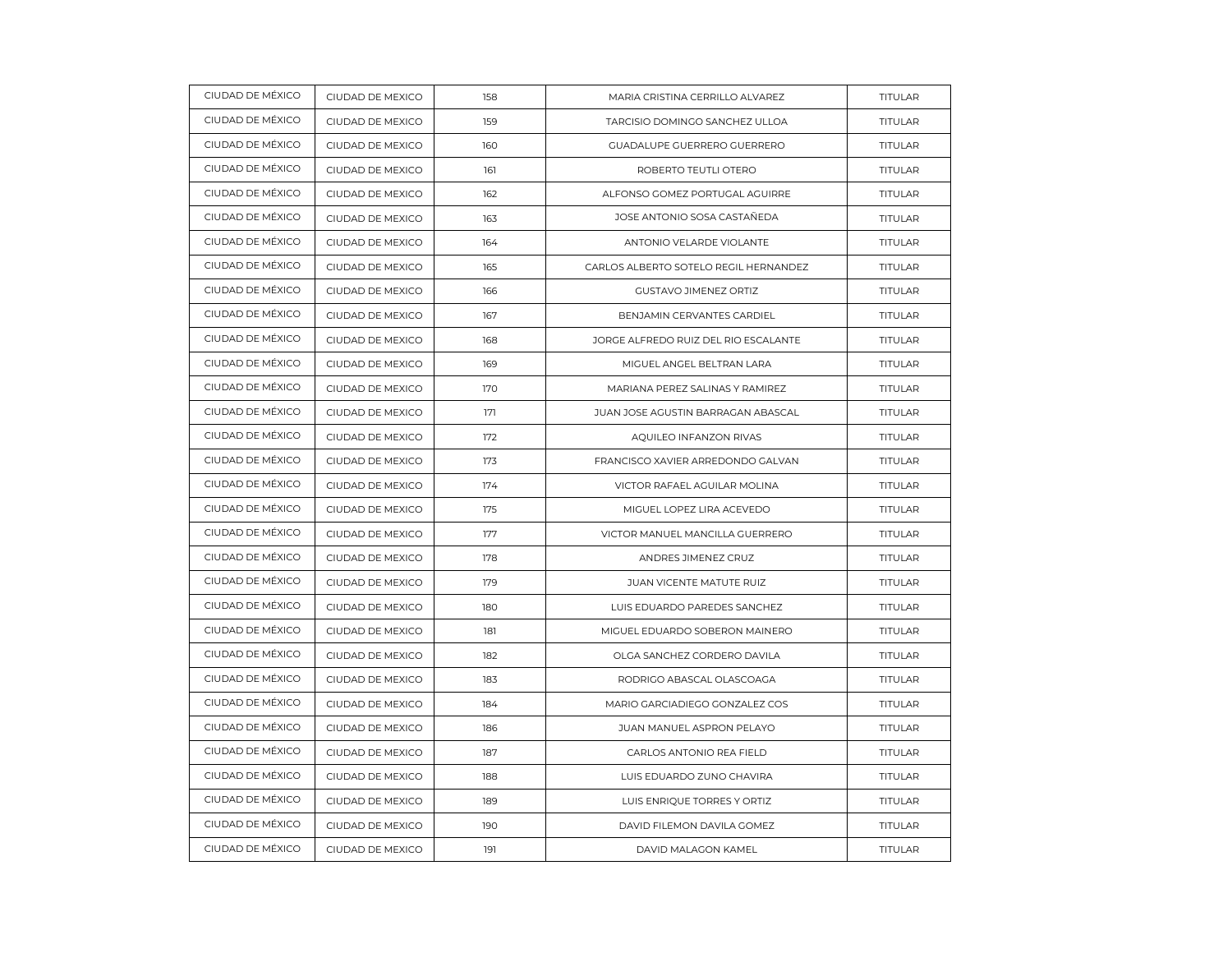| CIUDAD DE MÉXICO | CIUDAD DE MEXICO | 192 | ENRIQUE DAVILA MEZA                      | TITULAR        |
|------------------|------------------|-----|------------------------------------------|----------------|
| CIUDAD DE MÉXICO | CIUDAD DE MEXICO | 193 | PASCUAL ALBERTO OROZCO GARIBAY           | <b>TITULAR</b> |
| CIUDAD DE MÉXICO | CIUDAD DE MEXICO | 194 | ENRIQUE ZAPATA GONZALEZ PACHECO          | <b>TITULAR</b> |
| CIUDAD DE MÉXICO | CIUDAD DE MEXICO | 195 | PATRICIO GARZA BANDALA                   | <b>TITULAR</b> |
| CIUDAD DE MÉXICO | CIUDAD DE MEXICO | 196 | ERICK SALVADOR PULLIAM ABURTO            | <b>TITULAR</b> |
| CIUDAD DE MÉXICO | CIUDAD DE MEXICO | 197 | SARA CUEVAS VILLALOBOS                   | TITULAR        |
| CIUDAD DE MÉXICO | CIUDAD DE MEXICO | 198 | ENRIQUE ALMANZA PEDRAZA                  | TITULAR        |
| CIUDAD DE MÉXICO | CIUDAD DE MEXICO | 199 | ANTONIO ROSADO SANCHEZ                   | TITULAR        |
| CIUDAD DE MÉXICO | CIUDAD DE MEXICO | 200 | JULIAN REAL VAZQUEZ                      | <b>TITULAR</b> |
| CIUDAD DE MÉXICO | CIUDAD DE MEXICO | 201 | HECTOR MANUEL CARDENAS VILLARREAL        | <b>TITULAR</b> |
| CIUDAD DE MÉXICO | CIUDAD DE MEXICO | 202 | MISCHEL COHEN CHICUREL                   | TITULAR        |
| CIUDAD DE MÉXICO | CIUDAD DE MEXICO | 203 | JUAN JOSE PASTRANA ANCONA                | <b>TITULAR</b> |
| CIUDAD DE MÉXICO | CIUDAD DE MEXICO | 204 | CESAR HUMBERTO VIVEROS GONZALEZ          | TITULAR        |
| CIUDAD DE MÉXICO | CIUDAD DE MEXICO | 205 | ARTURO ADOLFO LLORENTE MARTINEZ          | TITULAR        |
| CIUDAD DE MÉXICO | CIUDAD DE MEXICO | 206 | MIGUEL ANGEL GUTIERREZ VARGAS            | TITULAR        |
| CIUDAD DE MÉXICO | CIUDAD DE MEXICO | 207 | GEORGINA SCHILA OLIVERA GONZALEZ         | <b>TITULAR</b> |
| CIUDAD DE MÉXICO | CIUDAD DE MEXICO | 208 | AGUSTIN WALLACE HAMPTON GUTIERREZ KATZE  | TITULAR        |
| CIUDAD DE MÉXICO | CIUDAD DE MEXICO | 209 | JUAN CARLOS FRANCISCO DIAZ PONCE DE LEON | TITULAR        |
| CIUDAD DE MÉXICO | CIUDAD DE MEXICO | 210 | RICARDO CUEVAS MIGUEL                    | <b>TITULAR</b> |
| CIUDAD DE MÉXICO | CIUDAD DE MEXICO | 211 | JOSE EUGENIO CASTAÑEDA ESCOBEDO          | TITULAR        |
| CIUDAD DE MÉXICO | CIUDAD DE MEXICO | 212 | FRANCISCO ISIDORO HUGUES VELEZ           | <b>TITULAR</b> |
| CIUDAD DE MÉXICO | CIUDAD DE MEXICO | 213 | SANTIAGO CAPARROSO CHAVES                | <b>TITULAR</b> |
| CIUDAD DE MÉXICO | CIUDAD DE MEXICO | 214 | EFRAIN MARTIN VIRUES Y LAZOS             | <b>TITULAR</b> |
| CIUDAD DE MÉXICO | CIUDAD DE MEXICO | 215 | URIEL OLIVA SANCHEZ                      | TITULAR        |
| CIUDAD DE MÉXICO | CIUDAD DE MEXICO | 216 | ERNESTINA BEJARANO ALFONSO               | TITULAR        |
| CIUDAD DE MÉXICO | CIUDAD DE MEXICO | 217 | JOSE ANGEL FERNANDEZ URIA                | <b>TITULAR</b> |
| CIUDAD DE MÉXICO | CIUDAD DE MEXICO | 218 | JOSE LUIS VILLAVICENCIO CASTAÑEDA        | <b>TITULAR</b> |
| CIUDAD DE MÉXICO | CIUDAD DE MEXICO | 219 | ESTELA ALVAREZ NARVAEZ                   | <b>TITULAR</b> |
| CIUDAD DE MÉXICO | CIUDAD DE MEXICO | 220 | <b>JESUS RODRIGUEZ ESPINOSA</b>          | <b>TITULAR</b> |
| CIUDAD DE MÉXICO | CIUDAD DE MEXICO | 221 | FRANCISCO TALAVERA AUTRIQUE              | <b>TITULAR</b> |
| CIUDAD DE MÉXICO | CIUDAD DE MEXICO | 222 | PONCIANO LOPEZ JUAREZ                    | TITULAR        |
| CIUDAD DE MÉXICO | CIUDAD DE MEXICO | 223 | ROSAMARIA LOPEZ LUGO                     | <b>TITULAR</b> |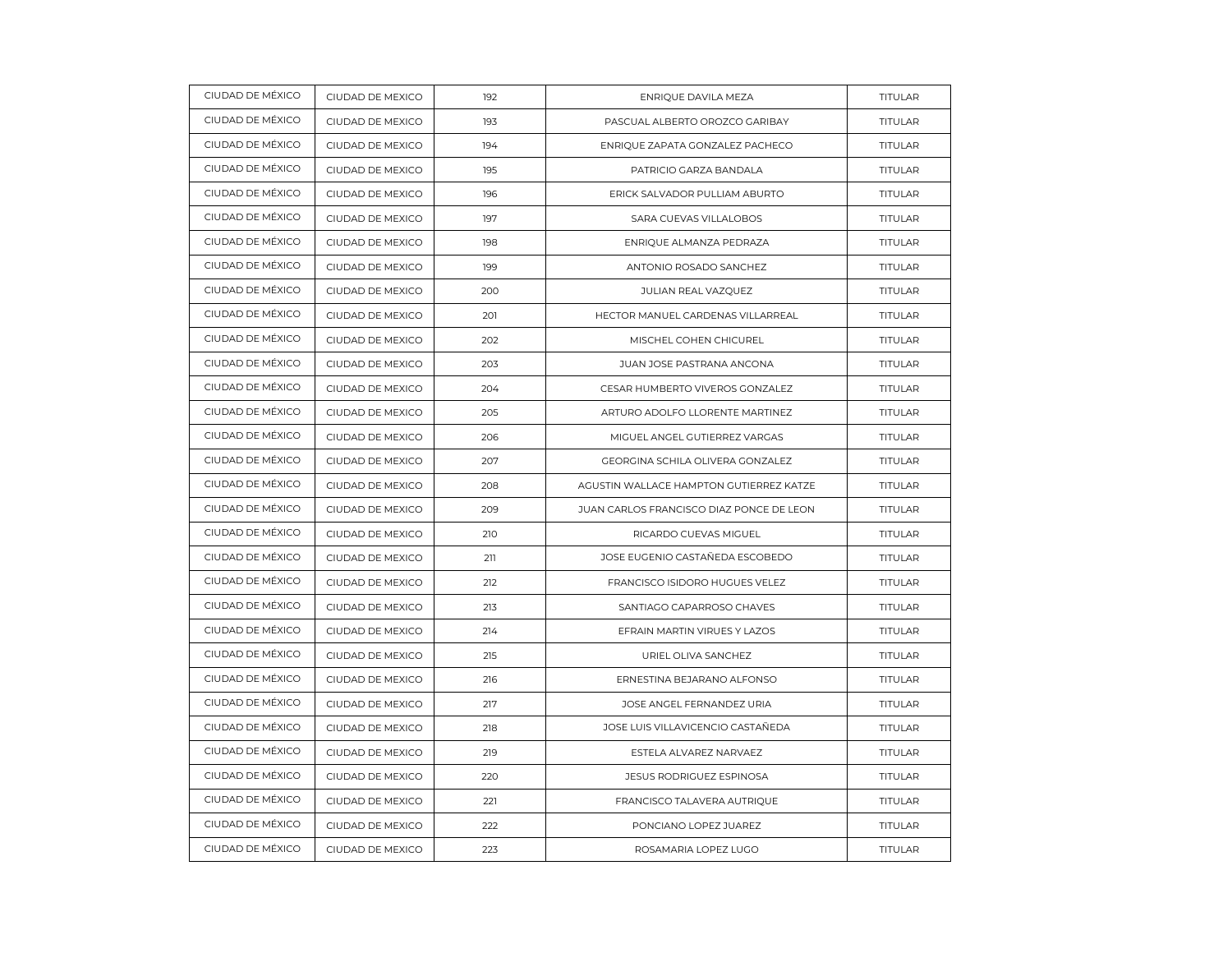| CIUDAD DE MÉXICO | CIUDAD DE MEXICO | 224            | <b>JESUS TORRES GOMEZ</b>                            | TITULAR        |
|------------------|------------------|----------------|------------------------------------------------------|----------------|
| CIUDAD DE MÉXICO | CIUDAD DE MEXICO | 225            | ENRIQUE ZAPATA LOPEZ                                 | <b>TITULAR</b> |
| CIUDAD DE MÉXICO | CIUDAD DE MEXICO | 226            | PEDRO CORTINA LATAPI                                 | <b>TITULAR</b> |
| CIUDAD DE MÉXICO | CIUDAD DE MEXICO | 227            | CARLOS ANTONIO MORALES MONTES DE OCA                 | <b>TITULAR</b> |
| CIUDAD DE MÉXICO | CIUDAD DE MEXICO | 228            | MANUEL VILLAGORDOA MESA                              | <b>TITULAR</b> |
| CIUDAD DE MÉXICO | CIUDAD DE MEXICO | 229            | MARCO ANTONIO RUIZ AGUIRRE                           | <b>TITULAR</b> |
| CIUDAD DE MÉXICO | CIUDAD DE MEXICO | 230            | ALFREDO BAZUA WITTE                                  | <b>TITULAR</b> |
| CIUDAD DE MÉXICO | CIUDAD DE MEXICO | 231            | ANTONIO ANDERE PEREZ MORENO                          | TITULAR        |
| CIUDAD DE MÉXICO | CIUDAD DE MEXICO | 232            | CARLOS CORREA ROJO                                   | TITULAR        |
| CIUDAD DE MÉXICO | CIUDAD DE MEXICO | 233            | ANGEL GILBERTO ADAME LOPEZ                           | <b>TITULAR</b> |
| CIUDAD DE MÉXICO | CIUDAD DE MEXICO | 234            | HECTOR TREJO ARIAS                                   | TITULAR        |
| CIUDAD DE MÉXICO | CIUDAD DE MEXICO | 235            | FERNANDO DAVILA REBOLLAR                             | <b>TITULAR</b> |
| CIUDAD DE MÉXICO | CIUDAD DE MEXICO | 236            | ALEJANDRO DOMINGUEZ GARCIA VILLALOBOS                | <b>TITULAR</b> |
| CIUDAD DE MÉXICO | CIUDAD DE MEXICO | 237            | ALFREDO AYALA HERRERA                                | <b>TITULAR</b> |
| CIUDAD DE MÉXICO | CIUDAD DE MEXICO | 238            | ALFONSO MARTIN LEON ORANTES                          | <b>TITULAR</b> |
| CIUDAD DE MÉXICO | CIUDAD DE MEXICO | 239            | RICARDO FELIPE SANCHEZ DESTENAVE                     | TITULAR        |
| CIUDAD DE MÉXICO | CIUDAD DE MEXICO | 240            | ALEJANDRO MONCADA ALVAREZ                            | <b>TITULAR</b> |
| CIUDAD DE MÉXICO | CIUDAD DE MEXICO | 241            | SERGIO REA FIELD                                     | <b>TITULAR</b> |
| CIUDAD DE MÉXICO | CIUDAD DE MEXICO | 242            | ROBERTO GARZON JIMENEZ                               | <b>TITULAR</b> |
| CIUDAD DE MÉXICO | CIUDAD DE MEXICO | 243            | GUILLERMO ESCAMILLA NARVAEZ                          | TITULAR        |
| CIUDAD DE MÉXICO | CIUDAD DE MEXICO | 244            | CELSO DE JESUS POLA CASTILLO                         | <b>TITULAR</b> |
| CIUDAD DE MÉXICO | CIUDAD DE MEXICO | 245            | <b>GERARDO APARICIO RAZO</b>                         | <b>TITULAR</b> |
| CIUDAD DE MÉXICO | CIUDAD DE MEXICO | 246            | GUILLERMO OLIVER BUCIO                               | TITULAR        |
| CIUDAD DE MÉXICO | CIUDAD DE MEXICO | 247            | GUILLERMO AARON VIGIL CHAPA                          | TITULAR        |
| CIUDAD DE MÉXICO | CIUDAD DE MEXICO | 248            | EDUARDO FRANCISCO GARCIA VILLEGAS SANCHEZ<br>CORDERO | <b>TITULAR</b> |
| CIUDAD DE MÉXICO | CIUDAD DE MEXICO | 249            | RAUL RODRIGUEZ PIÑA                                  | TITULAR        |
| CIUDAD DE MÉXICO | CIUDAD DE MEXICO | 250            | ANTONIO LOPEZ AGUIRRE                                | <b>TITULAR</b> |
| <b>COAHUILA</b>  | SALTILLO         | $\overline{4}$ | FRANCISCO AGUIRRE SANCHEZ                            | <b>TITULAR</b> |
| <b>COAHUILA</b>  | <b>TORREON</b>   | $\overline{4}$ | MARCELA CEPEDA REBOLLO                               | <b>TITULAR</b> |
| COAHUILA         | SABINAS          | 5              | JOSE JUAN CASTAÑON GONZALEZ                          | <b>TITULAR</b> |
| COAHUILA         | <b>TORREON</b>   | 6              | MARICARMEN ROMÁN FLORES                              | TITULAR        |
| COAHUILA         | <b>TORREON</b>   | 8              | HUGO GARCIA SANCHEZ                                  | <b>TITULAR</b> |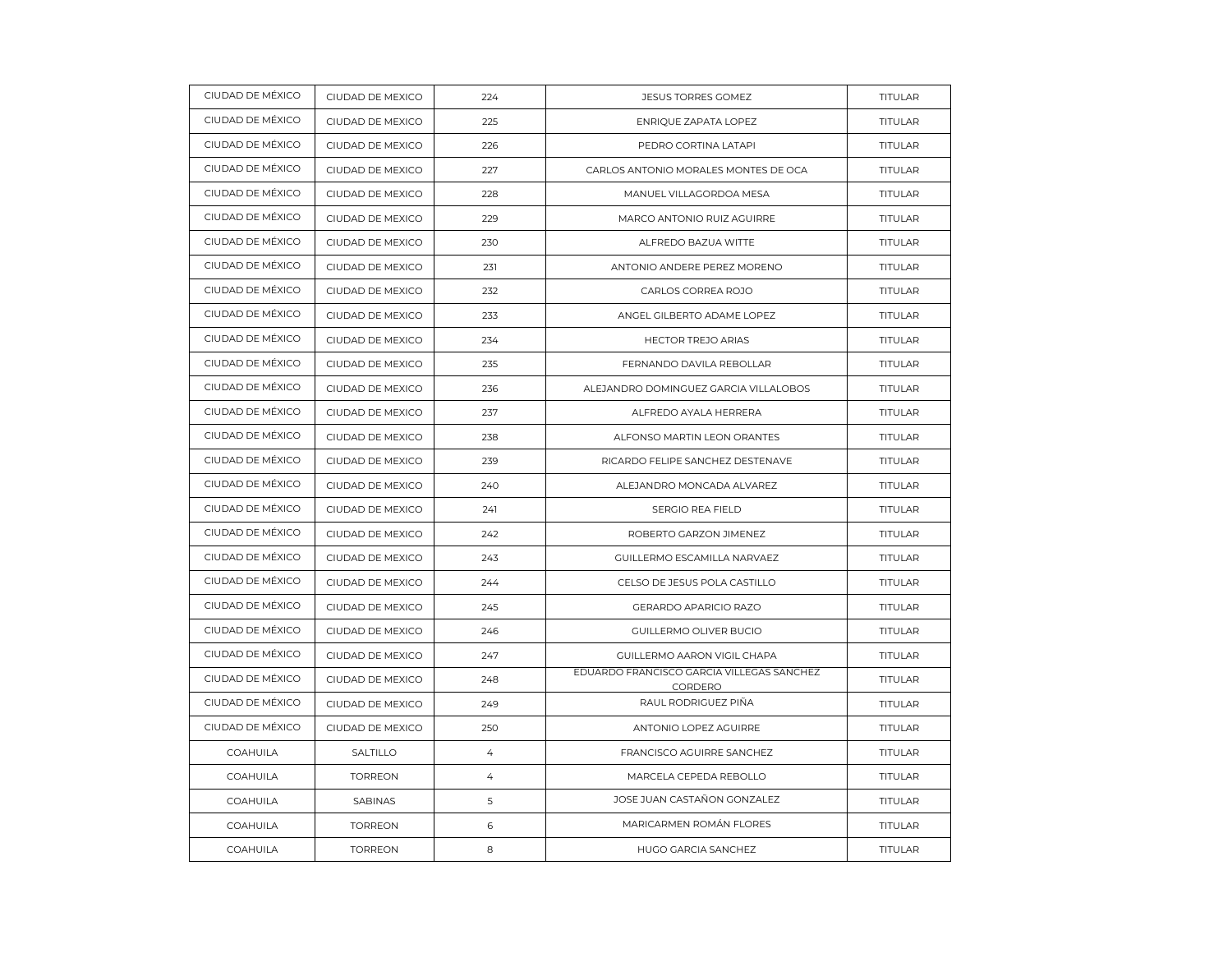| COAHUILA        | <b>TORREON</b> | $\mathbf{1}$ | ANDRES GONZALEZ TREVIÑO HERRERA      | TITULAR        |
|-----------------|----------------|--------------|--------------------------------------|----------------|
| <b>COAHUILA</b> | SALTILLO       | 12           | JESUS FRANCISCO AGUIRRE GARZA        | <b>TITULAR</b> |
| COAHUILA        | <b>TORREON</b> | 15           | SALVADOR SANCHEZ GUERRA              | TITULAR        |
| <b>COAHUILA</b> | <b>TORREON</b> | 18           | HECTOR IVAN GONZÁLEZ MARTINEZ        | <b>TITULAR</b> |
| <b>COAHUILA</b> | <b>TORREON</b> | 19           | JOSE ORTIZ ZERMEÑO                   | <b>TITULAR</b> |
| COAHUILA        | SALTILLO       | 20           | CLAUDIA VALDÉS CABELLO               | TITULAR        |
| COAHUILA        | SALTILLO       | 21           | JUAN FERNANDO AGUIRRE VALDES         | <b>TITULAR</b> |
| <b>COAHUILA</b> | MONCLOVA       | 23           | JESUS GILBERTO SARACHO NAVARRO       | <b>TITULAR</b> |
| <b>COAHUILA</b> | <b>TORREON</b> | 25           | CARLOS ROMAN CEPEDA GONZALEZ         | <b>TITULAR</b> |
| COAHUILA        | <b>TORREON</b> | 26           | GUILLERMO CANALES LOPEZ              | <b>TITULAR</b> |
| COAHUILA        | <b>TORREON</b> | 27           | ALEJANDRA CALDERON FLORES            | TITULAR        |
| <b>COAHUILA</b> | MONCLOVA       | 29           | CECILIA ISABEL LOPEZ QUINTANA        | <b>TITULAR</b> |
| COAHUILA        | <b>TORREON</b> | 32           | ELENA IDUÑATE BARRERA                | <b>TITULAR</b> |
| COAHUILA        | <b>TORREON</b> | 33           | ANA CRISTINA OSORIO MORALES          | TITULAR        |
| COAHUILA        | <b>TORREON</b> | 34           | JESUS DE LEON TELLO                  | TITULAR        |
| <b>COAHUILA</b> | SALTILLO       | 37           | FRANCISCO JESUS DEL BOSQUE DE VALLE  | <b>TITULAR</b> |
| COAHUILA        | <b>TORREON</b> | 38           | ERNESTO RAMOS COBO                   | TITULAR        |
| COAHUILA        | <b>TORREON</b> | 41           | AGUSTIN GERARDO SALDAÑA VILLARREAL   | TITULAR        |
| COAHUILA        | <b>TORREON</b> | 49           | HECTOR AUGUSTO GORAY VALDEZ          | <b>TITULAR</b> |
| COAHUILA        | SALTILLO       | 50           | JUANA VALDES VILLARREAL              | <b>TITULAR</b> |
| COAHUILA        | SALTILLO       | 52           | MARIA ELENA GUADALUPE OROZCO AGUIRRE | TITULAR        |
| COAHUILA        | <b>TORREON</b> | 53           | ANA PATRICIA RAMOS TORRES            | <b>TITULAR</b> |
| COAHUILA        | <b>TORREON</b> | 55           | ARMANDO MARTINEZ HERRERA             | <b>TITULAR</b> |
| COAHUILA        | SALTILLO       | 57           | JOSE RICARDO MARTINEZ ORTEGON        | TITULAR        |
| COAHUILA        | SALTILLO       | 59           | MARIELA MARTIN MONTEMAYOR            | TITULAR        |
| COAHUILA        | <b>TORREON</b> | 59           | CLAUDIA ELENA DIAZ VELEZ AGUIRRE     | <b>TITULAR</b> |
| COAHUILA        | SALTILLO       | 61           | JUAN GERARDO NAVA MUÑOZ              | TITULAR        |
| COAHUILA        | <b>TORREON</b> | 61           | JUAN FRANCISCO WOO FAVELA            | <b>TITULAR</b> |
| COAHUILA        | SALTILLO       | 63           | ARMANDO LUNA CANALES                 | <b>TITULAR</b> |
| COAHUILA        | <b>TORREON</b> | 65           | JOSE RUBEN CORDERO SANCHEZ ALDANA    | <b>TITULAR</b> |
| COAHUILA        | <b>TORREON</b> | 66           | ABELARDO DIAZ GARZA                  | <b>TITULAR</b> |
| COAHUILA        | RAMOS ARIZPE   | 66           | ROSA MARIA CEDILLO ELIZONDO          | <b>TITULAR</b> |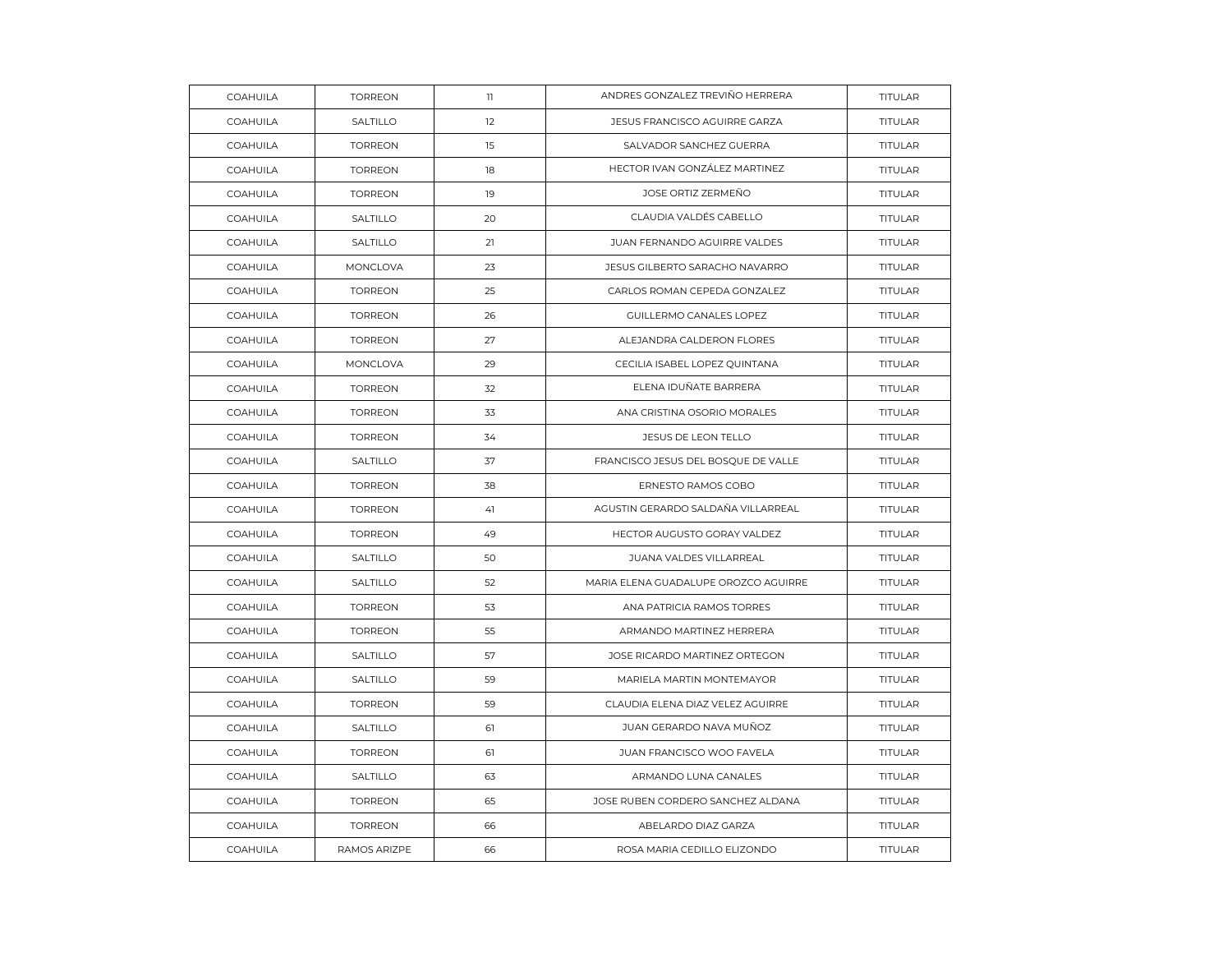| COAHUILA       | SALTILLO                | 67             | ALEJANDRO PALACIOS OLIVAS               | TITULAR         |
|----------------|-------------------------|----------------|-----------------------------------------|-----------------|
| COAHUILA       | <b>TORREON</b>          | 67             | JORGE EDUARDO CARDENAS FLORES           | <b>TITULAR</b>  |
| COAHUILA       | SALTILLO                | 68             | REBECA BOONE VILLARREAL                 | TITULAR         |
| COAHUILA       | RAMOS ARIZPE            | 70             | LUIS EDUARDO ROMERO SCHOBER             | <b>TITULAR</b>  |
| COAHUILA       | <b>TORREON</b>          | 71             | MIGUEL ANGEL CARRILLO REYES             | <b>TITULAR</b>  |
| COAHUILA       | <b>TORREON</b>          | 72             | ADRIANA MARGARITA CHÁVEZ SANDOVAL       | TITULAR         |
| COAHUILA       | COAHUILA                | 73             | EMILIO DARWICH GARZA                    | <b>TITULAR</b>  |
| COAHUILA       | <b>TORREON</b>          | 74             | CRUZ CARLOS ENRIQUEZ ADAME              | <b>TITULAR</b>  |
| COAHUILA       | <b>TORREON</b>          | 76             | ROBERTO FLORES ZAMUDIO                  | <b>TITULAR</b>  |
| COAHUILA       | SALTILLO                | 77             | LUIS FERNANDO VALDES CABELLO            | <b>TITULAR</b>  |
| COAHUILA       | SALTILLO                | 78             | RODRIGO FERNANDO OROZCO AGUIRRE         | TITULAR         |
| COAHUILA       | <b>TORREON</b>          | 80             | MARGARITA IVONNE GONZALEZ ZAMORANO      | <b>TITULAR</b>  |
| COAHUILA       | <b>TORREON</b>          | 82             | CARLOS ALFONSO MIJARES JIMENEZ          | TITULAR         |
| COAHUILA       | <b>TORREON</b>          | 84             | SALVADOR SANCHEZ AVILA                  | TITULAR         |
| COAHUILA       | <b>TORREON</b>          | 87             | CARLOS HESIQUIO DE LA GARZA DE LA GARZA | TITULAR         |
| COAHUILA       | <b>TORREON</b>          | 88             | ERICK LARA COVIÁN                       | <b>TITULAR</b>  |
| COAHUILA       | <b>TORREON</b>          | 89             | ROSA ILEANA MARQUEZ MARTINEZ            | TITULAR         |
| COAHUILA       | COAHUILA                | 106            | JAVIER OMAR DE LA CRUZ ZAPATA           | TITULAR         |
| COAHUILA       | SALTILLO                | 109            | TANYA JEZABEL CASTILLON MEZA            | TITULAR         |
| COAHUILA       | SALTILLO                | 113            | RODRIGO HERNÁNDEZ GONZÁLEZ              | <b>TITULAR</b>  |
| COAHUILA       | SALTILLO                | 116            | LUZ ELENA GUADALUPE MORALES NÚÑEZ       | TITULAR         |
| COAHUILA       | <b>SALTILLO</b>         | 123            | GEORGINA CANO TORRALVA                  | TITULAR         |
| COAHUILA       | SALTILLO                | 127            | DEMIAN ENRIQUE MALDONADO PÁMANES        | TITULAR         |
| COLIMA         | MANZANILLO              | $\mathbf{1}$   | RAÚL GORDILLO BERRA                     | <b>ADSCRITO</b> |
| COLIMA         | MANZANILLO              | $\overline{2}$ | LUIS FERNANDO BRAVO SANDOVAL            | <b>TITULAR</b>  |
| COLIMA         | <b>TECOMAN</b>          | 4              | LEONEL RENE LLERENAS VIRGEN             | TITULAR         |
| COLIMA         | <b>TECOMAN</b>          | 5              | HECTOR DARIO RAMIREZ MEDINA             | TITULAR         |
| <b>COLIMA</b>  | <b>COLIMA</b>           | $\overline{9}$ | MARIO DE LA MADRID ANDRADE              | TITULAR         |
| <b>DURANGO</b> | CD. LERDO               | 2              | HUMBERTO NEVÁREZ LARA                   | TITULAR         |
| <b>DURANGO</b> | SANTIAGO<br>PAPASQUIERO | $\sqrt{ }$     | LUIS ALBERTO ZAVALA RAMOS               | <b>TITULAR</b>  |
| <b>DURANGO</b> | <b>DURANGO</b>          | 8              | JESUS BERMUDEZ FERNANDEZ                | TITULAR         |
| <b>DURANGO</b> | <b>GOMEZ PALACIO</b>    | 15             | JUAN ANTONIO ALANIS ROMO                | TITULAR         |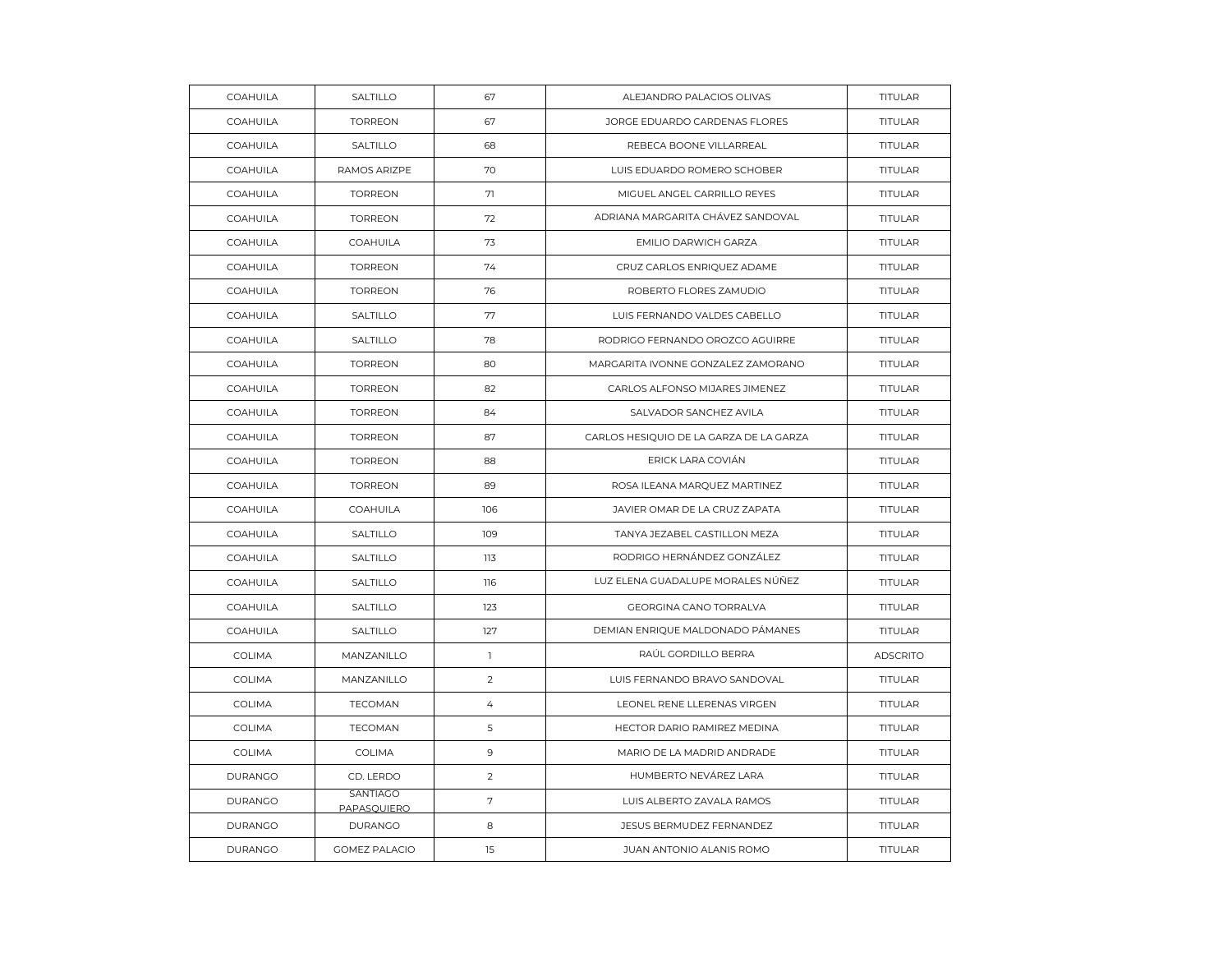| <b>DURANGO</b>   | <b>DURANGO</b>  | 23           | JOSÉ MIGUEL CASTRO MAYAGOITIA        | TITULAR         |
|------------------|-----------------|--------------|--------------------------------------|-----------------|
| ESTADO DE MÉXICO | <b>TEXCOCO</b>  | 2            | SERGIO ROBERTO MAÑON DIAZ            | <b>TITULAR</b>  |
| ESTADO DE MÉXICO | <b>TOLUCA</b>   | 5            | GABRIEL ESCOBAR Y EZETA              | <b>TITULAR</b>  |
| ESTADO DE MÉXICO | <b>TOLUCA</b>   | 6            | ERICK BENJAMIN SANTIN BECERRIL       | TITULAR         |
| ESTADO DE MÉXICO | <b>TOLUCA</b>   | 7            | GABRIELA PALOMA LECHUGA VALDES       | <b>TITULAR</b>  |
| ESTADO DE MÉXICO | TLALNEPANTLA    | 8            | FERNANDO ANTONIO VELASCO TURATI      | TITULAR         |
| ESTADO DE MÉXICO | TLALNEPANTLA    | 9            | JORGE CLAUDIO IBARROLA MURO          | TITULAR         |
| ESTADO DE MÉXICO | CHALCO          | 10           | LILIANA MENDOZA HERRERA              | <b>INTERINO</b> |
| ESTADO DE MÉXICO | CHALCO          | $\mathbb{I}$ | SILVIA ELENA MEZA GEREZ              | TITULAR         |
| ESTADO DE MÉXICO | <b>TEXCOCO</b>  | 12           | SERGIO MARTÍNEZ PÉREZ                | TITULAR         |
| ESTADO DE MÉXICO | TLALNEPANTLA    | 13           | NICOLAS MALUF MALOFF                 | TITULAR         |
| ESTADO DE MÉXICO | TLALNEPANTLA    | 14           | LAURA DIAZ SAMANO                    | <b>TITULAR</b>  |
| ESTADO DE MÉXICO | <b>TOLUCA</b>   | 15           | EVELYN DEL ROCIO LECHUGA GOMEZ       | <b>TITULAR</b>  |
| ESTADO DE MÉXICO | <b>TEXCOCO</b>  | 16           | JUAN CARLOS PALAFOX SCOTT            | <b>INTERINO</b> |
| ESTADO DE MÉXICO | TLALNEPANTLA    | 17           | ALFREDO CASO VELAZQUEZ               | TITULAR         |
| ESTADO DE MÉXICO | TLALNEPANTLA    | 18           | MAURICIO TREJO NAVARRO               | <b>TITULAR</b>  |
| ESTADO DE MÉXICO | TLALNEPANTLA    | 19           | ARMANDO ALBERTO GAMIO PETRICIOLI     | <b>TITULAR</b>  |
| ESTADO DE MÉXICO | CUAUTITLAN      | 20           | RODOLFO SANTOS GONZALEZ SALCEDO      | PROVISIONAL     |
| ESTADO DE MÉXICO | NAUCALPAN       | 21           | GUILLERMO EDUARDO VELAZQUEZ QUINTANA | TITULAR         |
| ESTADO DE MÉXICO | <b>ECATEPEC</b> | 22           | CARLOS OTERO RODRIGUEZ               | <b>TITULAR</b>  |
| ESTADO DE MÉXICO | NEZAHUALCOYOTL  | 23           | FLOR ALEJANDRA KIWAN ALTAMIRANO      | TITULAR         |
| ESTADO DE MÉXICO | <b>TOLUCA</b>   | 24           | JORGE VALDES RAMIREZ                 | TITULAR         |
| ESTADO DE MÉXICO | <b>ECATEPEC</b> | 25           | LEOPOLDO LOPEZ BENITEZ               | <b>TITULAR</b>  |
| ESTADO DE MÉXICO | <b>OTUMBA</b>   | 26           | HUGO JAVIER CASTAÑEDA SANTANA        | TITULAR         |
| ESTADO DE MÉXICO | NAUCALPAN       | 27           | ISABEL JULIA VICTORIA ROJAS DE ICAZA | TITULAR         |
| ESTADO DE MÉXICO | NEZAHUALCOYOTL  | 28           | ALFONSO FLORES MACEDO                | PROVISIONAL     |
| ESTADO DE MÉXICO | NEZAHUALCOYOTL  | 29           | JOSE ANTONIO REYES DUARTE            | TITULAR         |
| ESTADO DE MÉXICO | NAUCALPAN       | 30           | JORGE ALBERTO GOÑI ROJO              | TITULAR         |
| ESTADO DE MÉXICO | CUAUTITLAN      | 31           | MARÍA DE LOURDES SALAS ARREDONDO     | <b>TITULAR</b>  |
| ESTADO DE MÉXICO | NAUCALPAN       | 32           | ANTONIO CASTRO ORVAÑANOS             | TITULAR         |
| ESTADO DE MÉXICO | NAUCALPAN       | 33           | MARIANA SANDOVAL IGARTUA             | TITULAR         |
| ESTADO DE MÉXICO | ATIZAPAN        | 34           | JOSE MANUEL VALDES GARCIA            | <b>INTERINO</b> |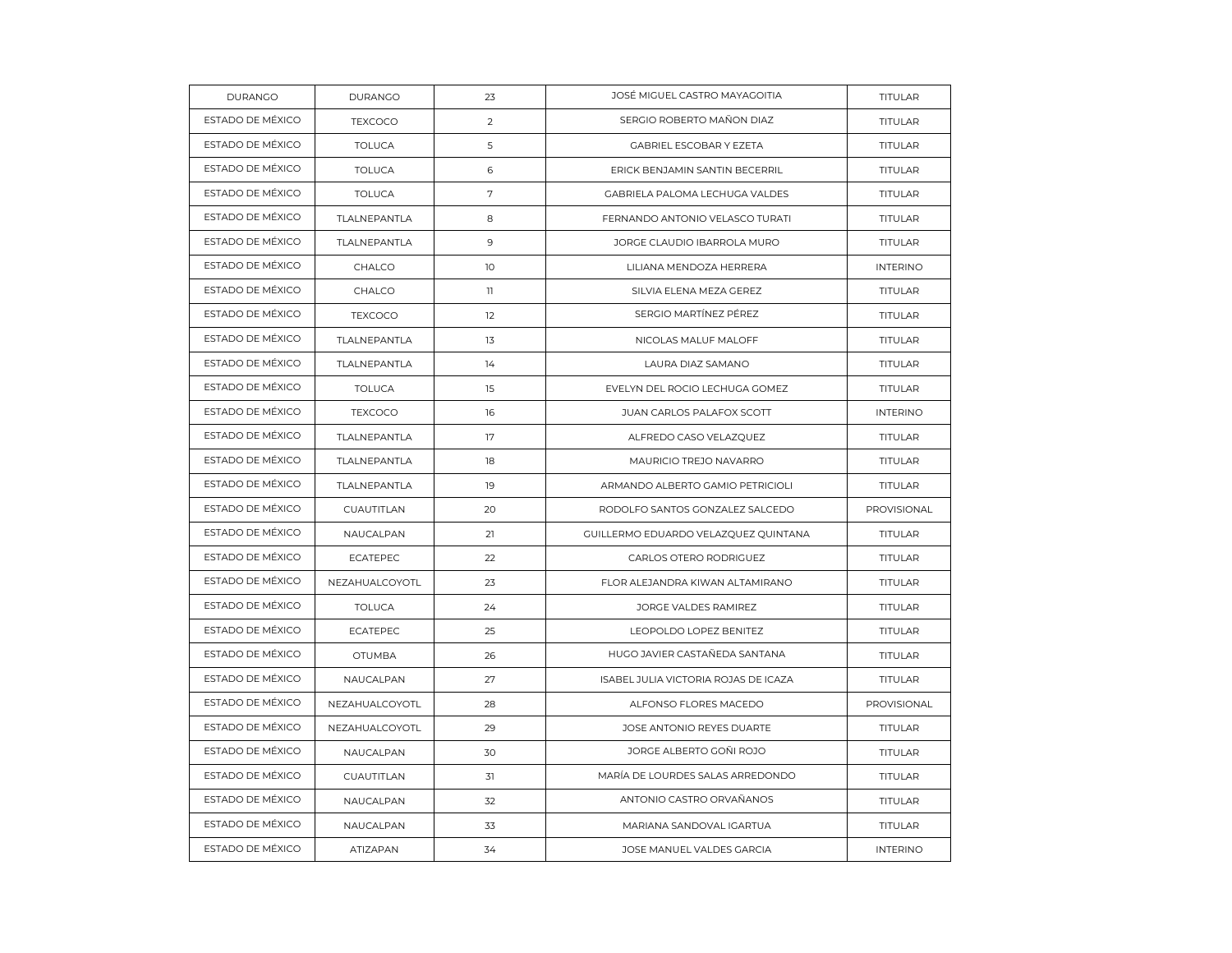| ESTADO DE MÉXICO | NEZAHUALCOYOTL                          | 35 | CARLOS LEOPOLDO MEZA REYES                | TITULAR         |
|------------------|-----------------------------------------|----|-------------------------------------------|-----------------|
| ESTADO DE MÉXICO | CUAUTITLAN                              | 36 | LAURA PATRICIA GARCIA SANCHEZ             | <b>TITULAR</b>  |
| ESTADO DE MÉXICO | <b>TOLUCA</b>                           | 37 | RAFAEL MARTIN ECHEVERRI GONZALEZ          | TITULAR         |
| ESTADO DE MÉXICO | NAUCALPAN                               | 38 | JUAN CORTIÑAS BARAJAS                     | TITULAR         |
| ESTADO DE MÉXICO | NEZAHUALCOYOTL                          | 39 | ARACELI HERNANDEZ DE COSS                 | <b>TITULAR</b>  |
| ESTADO DE MÉXICO | NAUCALPAN                               | 40 | JORGE ANTONIO FRANCOZ GARATE              | <b>TITULAR</b>  |
| ESTADO DE MÉXICO | <b>TOLUCA</b>                           | 41 | ARCADIO ALBERTO SANCHEZ HENKEL GOMEZTAGLE | TITULAR         |
| ESTADO DE MÉXICO | NEZAHUALCOYOTL                          | 42 | FERNANDO TRUEBA BUENFIL                   | TITULAR         |
| ESTADO DE MÉXICO | HUIXQUILUCAN                            | 44 | ALEJANDRO EUGENIO PEREZ TEUFFER FOURNIER  | <b>TITULAR</b>  |
| ESTADO DE MÉXICO | NAUCALPAN                               | 45 | JESUS ZAMUDIO RODRIGUEZ                   | TITULAR         |
| ESTADO DE MÉXICO | <b>TOLUCA</b>                           | 46 | JULIETA SANDOVAL ALMAZÁN                  | TITULAR         |
| ESTADO DE MÉXICO | NAUCALPAN                               | 47 | EDUARDO SEGOVIA ABASCAL                   | <b>TITULAR</b>  |
| ESTADO DE MÉXICO | <b>SANTIAGO</b><br><b>TIANGUISTENCO</b> | 48 | MIGUEL ÁNGEL GUTIÉRREZ MONTERO            | <b>TITULAR</b>  |
| ESTADO DE MÉXICO | <b>IXTLAHUACA</b>                       | 49 | MARIA GUADALUPE MORENO GARCIA             | TITULAR         |
| ESTADO DE MÉXICO | <b>TOLUCA</b>                           | 50 | OSCAR RAUL NAIME LIBIEN                   | TITULAR         |
| ESTADO DE MÉXICO | <b>TENANCINGO</b>                       | 51 | MIGUEL ANGEL ANTONIO GUTIERREZ YSITA      | <b>TITULAR</b>  |
| ESTADO DE MÉXICO | ZUMPANGO                                | 52 | DAVID MAYEN ROCHA                         | <b>TITULAR</b>  |
| ESTADO DE MÉXICO | <b>ECATEPEC</b>                         | 54 | YUNUEN NIÑO DE RIVERA LEAL                | TITULAR         |
| ESTADO DE MÉXICO | <b>ECATEPEC</b>                         | 55 | LEONARDO RICARDO SANCHEZ BERISTAIN        | TITULAR         |
| ESTADO DE MÉXICO | NAUCALPAN                               | 56 | EDGAR ERIC GARZON ZUÑIGA                  | <b>TITULAR</b>  |
| ESTADO DE MÉXICO | VALLE DE BRAVO                          | 57 | ROLANDO ANGEL RIVERA VALDES               | TITULAR         |
| ESTADO DE MÉXICO | TUTITLAN                                | 58 | OMAR MARTÍNEZ VARGAS                      | TITULAR         |
| ESTADO DE MÉXICO | LOS REYES LA PAZ                        | 59 | HILDA LETICIA PANIAGUA HERNANDEZ          | <b>TITULAR</b>  |
| ESTADO DE MÉXICO | <b>ECATEPEC</b>                         | 60 | JOSE ANTONIO ARMENDARIZ MUNGUIA           | TITULAR         |
| ESTADO DE MÉXICO | <b>TOLUCA</b>                           | 61 | ROBERTO SÁNCHEZ LIRA                      | TITULAR         |
| ESTADO DE MÉXICO | CUAUTITLAN                              | 62 | VICTOR MANUEL SALAS CARDOSO               | <b>TITULAR</b>  |
| ESTADO DE MÉXICO | NEZAHUALCOYOTL                          | 63 | RITA RAQUEL MARTINEZ SALGADO              | TITULAR         |
| ESTADO DE MÉXICO | NAUCALPAN                               | 64 | PALOMA VILLALBA ORTIZ                     | TITULAR         |
| ESTADO DE MÉXICO | HUIXQUILUCAN                            | 65 | JOSE LUIS MAZOY KURI                      | <b>TITULAR</b>  |
| ESTADO DE MÉXICO | <b>ECATEPEC</b>                         | 66 | JUAN JOSE AGUILERA ZUBIRAN                | PROVISIONAL     |
| ESTADO DE MÉXICO | <b>TOLUCA</b>                           | 67 | CARLOS LARA TERRIQUEZ                     | TITULAR         |
| ESTADO DE MÉXICO | <b>TOLUCA</b>                           | 68 | MARIA DE LOS DOLORES MARTINA LIBIEN AVILA | <b>INTERINO</b> |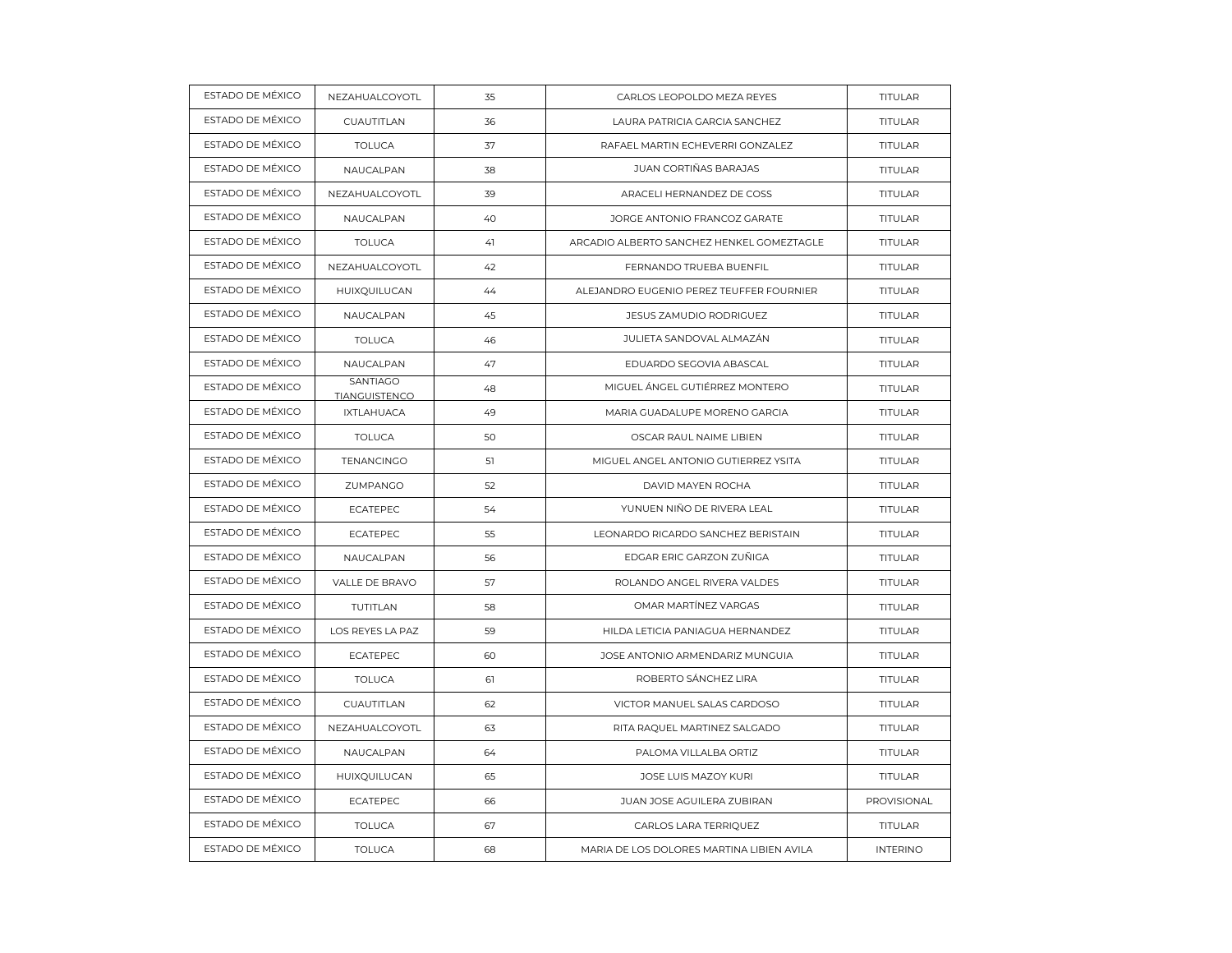| ESTADO DE MÉXICO | EL ORO             | 69  | MARLEN SALAS VILLICAÑA                  | TITULAR         |
|------------------|--------------------|-----|-----------------------------------------|-----------------|
| ESTADO DE MÉXICO | ATIZAPAN           | 70  | SALOMÓN VAZQUEZ VARELA                  | <b>TITULAR</b>  |
| ESTADO DE MÉXICO | <b>TOLUCA</b>      | 71  | MARIO ALBERTO MAYA SCHUSTER             | TITULAR         |
| ESTADO DE MÉXICO | <b>TEXCOCO</b>     | 72  | JUAN MANUEL VALDES RODRIGUEZ            | TITULAR         |
| ESTADO DE MÉXICO | COACALCO           | 73  | RENE GAMEZ IMAZ                         | <b>TITULAR</b>  |
| ESTADO DE MÉXICO | NAUCALPAN          | 74  | ENRIQUE AGUILAR GODÍNEZ                 | <b>TITULAR</b>  |
| ESTADO DE MÉXICO | CUAUTITLAN         | 75  | GRACIELA OLIVA JIMENEZ GODINEZ          | TITULAR         |
| ESTADO DE MÉXICO | ACAMBAY            | 76  | GABRIEL ESCOBAR CEBALLOS                | TITULAR         |
| ESTADO DE MÉXICO | <b>OTUMBA</b>      | 77  | LUZ MARIA FRANCO ORTIZ                  | <b>INTERINO</b> |
| ESTADO DE MÉXICO | <b>LERMA</b>       | 78  | ISRAEL GÓMEZ PEDRAZA                    | <b>INTERINO</b> |
| ESTADO DE MÉXICO | LOS REYES LA PAZ   | 79  | RAUL NAME NEME                          | TITULAR         |
| ESTADO DE MÉXICO | NAUCALPAN          | 80  | DANIEL GOÑI DIAZ                        | <b>TITULAR</b>  |
| ESTADO DE MÉXICO | <b>TOLUCA</b>      | 81  | JORGE DE JESÚS GALLEGOS GARCÍA          | <b>TITULAR</b>  |
| ESTADO DE MÉXICO | <b>TOLUCA</b>      | 82  | DANIEL VALDES BORES                     | TITULAR         |
| ESTADO DE MÉXICO | ATLACOMULCO        | 83  | NORMA VÉLEZ BAUTISTA                    | TITULAR         |
| ESTADO DE MÉXICO | HUIXQUILUCAN       | 85  | JUAN CARLOS BORGES CORNISH              | <b>INTERINO</b> |
| ESTADO DE MÉXICO | <b>TOLUCA</b>      | 86  | ROSAMARIA MONTIEL BASTIDA               | TITULAR         |
| ESTADO DE MÉXICO | <b>TOLUCA</b>      | 87  | CARLOS CESAR AUGUSTO MERCADO VILLASEÑOR | TITULAR         |
| ESTADO DE MÉXICO | CUAUTITLAN         | 88  | AIDA-AIXA CHAVEZ MAGALLANES             | TITULAR         |
| ESTADO DE MÉXICO | CUAUTITLAN         | 89  | LUIS OCTAVIO HERMOSO Y COLIN            | <b>TITULAR</b>  |
| ESTADO DE MÉXICO | <b>SAN BARTOLO</b> | 90  | JUAN CASTAÑEDA SALINAS                  | TITULAR         |
| ESTADO DE MÉXICO | NICOLAS ROMERO     | 91  | ANA LILIA JANETH PORRAS FIGUEROA        | TITULAR         |
| ESTADO DE MÉXICO | <b>ECATEPEC</b>    | 92  | FEDERICO PEDRO VELARDE CRUZ             | <b>TITULAR</b>  |
| ESTADO DE MÉXICO | CUAUTITLAN         | 93  | LILIANA CASTAÑEDA SALINAS               | TITULAR         |
| ESTADO DE MÉXICO | <b>TOLUCA</b>      | 94  | ANABEL UGARTE REYES                     | TITULAR         |
| ESTADO DE MÉXICO | HUIXQUILUCAN       | 95  | ARTURO GONZALEZ JIMENEZ                 | <b>TITULAR</b>  |
| ESTADO DE MÉXICO | NEZAHUALCOYOTL     | 96  | LEONARDO ALFREDO BELTRÁN BALDARES       | TITULAR         |
| ESTADO DE MÉXICO | VALLE DE BRAVO     | 97  | ARTURO SANTIN QUIROZ                    | <b>INTERINO</b> |
| ESTADO DE MÉXICO | ZUMPANGO           | 98  | MELANIA MARTÍNEZ ALVA                   | <b>TITULAR</b>  |
| ESTADO DE MÉXICO | CUAUTITLAN         | 99  | JUAN JOSE RUIZ ORTEGA                   | <b>TITULAR</b>  |
| ESTADO DE MÉXICO | <b>TOLUCA</b>      | 100 | ROGERIO ISMAEL VELASCO GONZALEZ         | TITULAR         |
| ESTADO DE MÉXICO | <b>JILOTEPEC</b>   | 101 | REGINA REYES RETANA MARQUEZ PADILLA     | TITULAR         |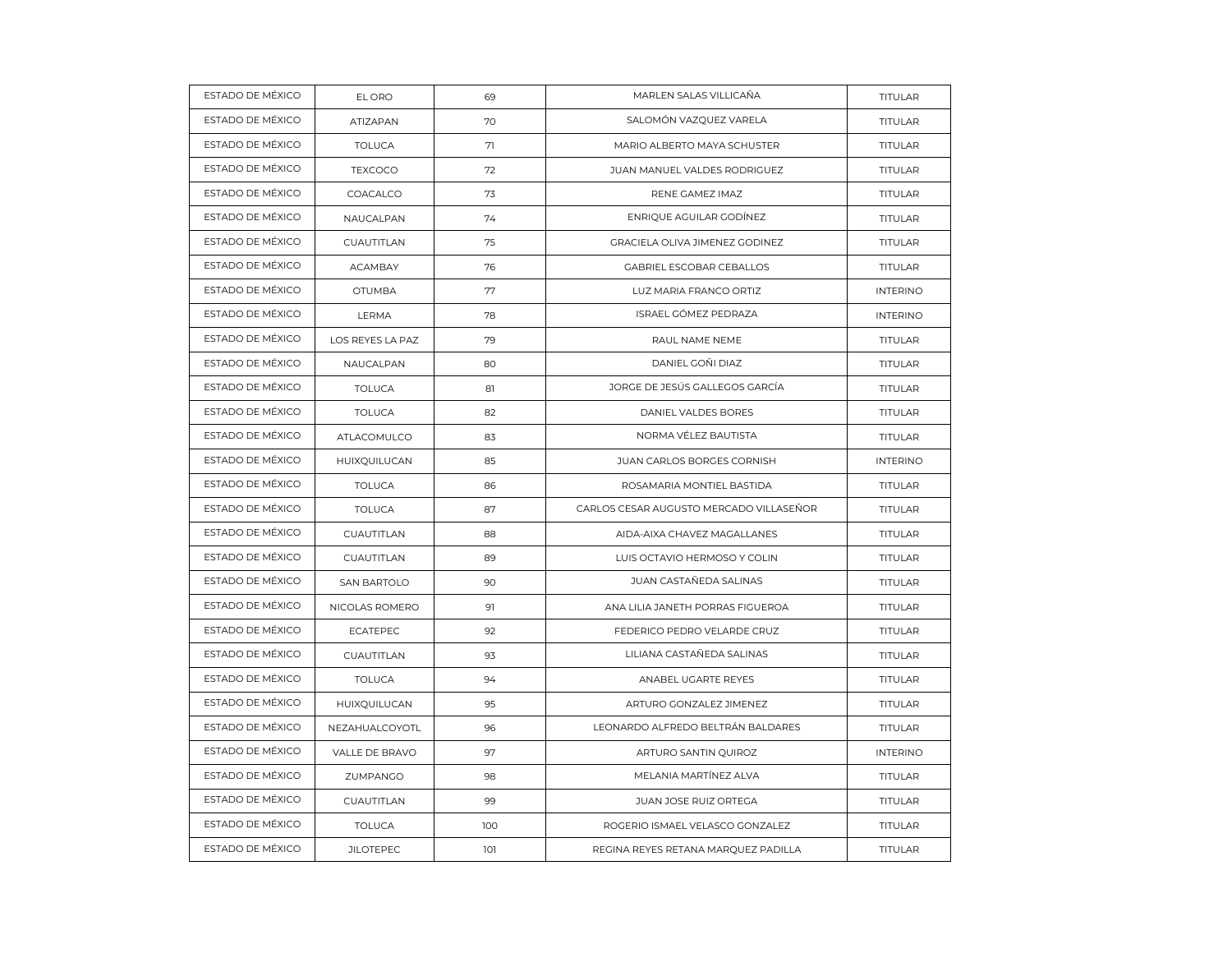| ESTADO DE MÉXICO | <b>TOLUCA</b>           | 103 | VICTOR ALFONSO VARELA VELASCO                | TITULAR         |
|------------------|-------------------------|-----|----------------------------------------------|-----------------|
| ESTADO DE MÉXICO | NAUCALPAN               | 104 | NATHANIEL RUÍZ ZAPATA                        | <b>TITULAR</b>  |
| ESTADO DE MÉXICO | NAUCALPAN               | 105 | CONRADO ZUCKERMANN PONCE                     | TITULAR         |
| ESTADO DE MÉXICO | NAUCALPAN               | 106 | LUIS GERARDO MENDOZA POWELL                  | TITULAR         |
| ESTADO DE MÉXICO | NAUCALPAN               | 107 | ROSA MARIA REED PADILLA                      | <b>TITULAR</b>  |
| ESTADO DE MÉXICO | CUAUTITLAN              | 108 | ALBERTO BRICEÑO ALATRISTE                    | <b>TITULAR</b>  |
| ESTADO DE MÉXICO | HUIXQUILUCAN            | 109 | GABRIEL LUIS EZETA MORALES                   | TITULAR         |
| ESTADO DE MÉXICO | ATIZAPAN                | 110 | CARLOS FRANCISCO CASTRO SUAREZ               | TITULAR         |
| ESTADO DE MÉXICO | HUIXQUILUCAN            | 111 | ROCIO PEÑA NARVAEZ                           | <b>TITULAR</b>  |
| ESTADO DE MÉXICO | HUIXQUILUCAN            | 112 | MARIA CRISTINA DEL SOCORRO RODRIGUEZ CABRERA | TITULAR         |
| ESTADO DE MÉXICO | NEZAHUALCOYOTL          | 113 | JOSE ORTIZ GIRON                             | TITULAR         |
| ESTADO DE MÉXICO | <b>IXPALUCA</b>         | 114 | JUAN BAUTISTA FLORES SANCHEZ                 | <b>TITULAR</b>  |
| ESTADO DE MÉXICO | SAN MATEO ATENCO        | 116 | WILFRIDO ISIDRO MUÑOZ RIVERA                 | <b>TITULAR</b>  |
| ESTADO DE MÉXICO | <b>TECAMAC</b>          | 117 | MIGUEL ANGEL IBAÑEZ CAMACHO                  | <b>TITULAR</b>  |
| ESTADO DE MÉXICO | TULTITLAN               | 119 | JORGE MIGUEL VILLALOBOS SÁNCHEZ              | PROVISIONAL     |
| ESTADO DE MÉXICO | ATLACOMULCO             | 120 | MARIA JOSEFINA SANTILLANA MARTINEZ           | <b>TITULAR</b>  |
| ESTADO DE MÉXICO | <b>TEJUPILCO</b>        | 121 | FRANCISCO ARCE ARELLANO                      | <b>INTERINO</b> |
| ESTADO DE MÉXICO | NAUCALPAN               | 122 | ANDRES HOFFMANN PALOMAR                      | TITULAR         |
| ESTADO DE MÉXICO | <b>TOLUCA</b>           | 123 | ARTURO JAVIER GARDUÑO PEREZ                  | TITULAR         |
| ESTADO DE MÉXICO | METEPEC                 | 124 | JUAN ALBERTO MARTINEZ AMIGON                 | <b>TITULAR</b>  |
| ESTADO DE MÉXICO | METEPEC                 | 125 | JORGE RAMOS CAMPIRAN                         | TITULAR         |
| ESTADO DE MÉXICO | CHALCO                  | 126 | SALVADOR XIMENEZ ESPARZA                     | TITULAR         |
| ESTADO DE MÉXICO | <b>IXTAPALUCA</b>       | 127 | FRANCISCO MALDONADO RUIZ                     | <b>TITULAR</b>  |
| ESTADO DE MÉXICO | <b>TEXCOCO</b>          | 128 | FLAVIO SERGIO DE LA ROSA PINEDA              | TITULAR         |
| ESTADO DE MÉXICO | COACALCO                | 129 | CARLOS HOFFMANN PALOMAR                      | TITULAR         |
| ESTADO DE MÉXICO | ATIZAPAN DE<br>ZARAGOZA | 130 | PALMIRA CORTES RAMIREZ                       | <b>INTERINO</b> |
| ESTADO DE MÉXICO | <b>METEPEC</b>          | 131 | EMMANUEL VILLICAÑA SOTO                      | TITULAR         |
| ESTADO DE MÉXICO | ZINACANTEPEC            | 132 | ENRIQUE SERRANO HERRERA                      | TITULAR         |
| ESTADO DE MÉXICO | ATIZAPAN                | 133 | GUILLERMO ALBERTO RUBIO DIAZ                 | <b>TITULAR</b>  |
| ESTADO DE MÉXICO | ATIZAPAN                | 134 | LUIS ALBERTO DOMINGUEZ GONZALEZ              | <b>TITULAR</b>  |
| ESTADO DE MÉXICO | NEZAHUALCOYOTL          | 135 | PATRICIA NIETO CID DEL PRADO                 | TITULAR         |
| ESTADO DE MÉXICO | METEPEC                 | 136 | VÍCTOR HUMBERTO BENÍTEZ GONZÁLEZ             | TITULAR         |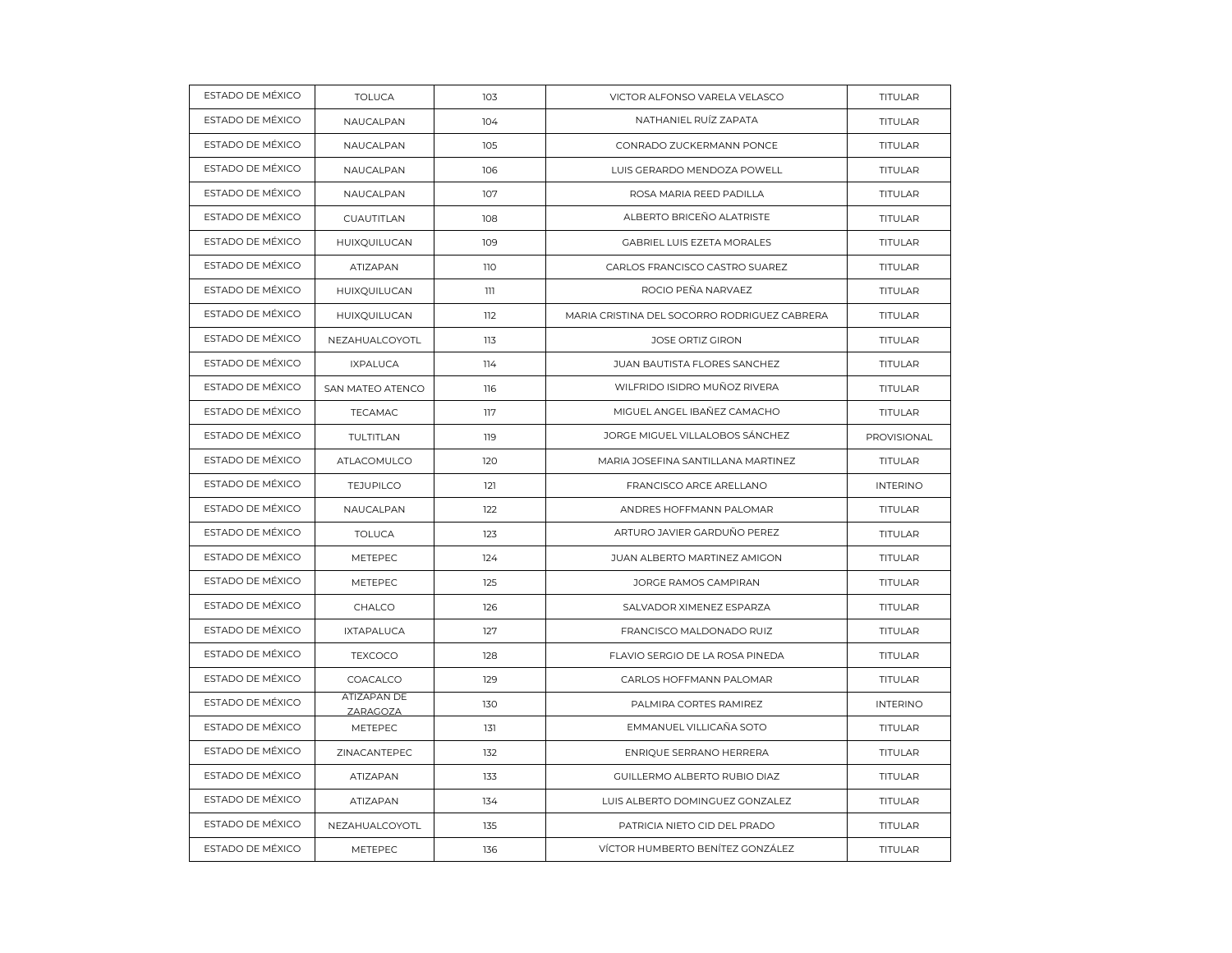| ESTADO DE MÉXICO | CUAUTITLAN                        | 137 | PEDRO GUY DEL PASO JUIN                        | <b>INTERINO</b> |
|------------------|-----------------------------------|-----|------------------------------------------------|-----------------|
| ESTADO DE MÉXICO | <b>TEPOTZOTLAN</b>                | 138 | TERESA PEÑA GASPAR                             | TITULAR         |
| ESTADO DE MÉXICO | <b>ECATEPEC</b>                   | 139 | ARABELA OCHOA VALDIVIA                         | TITULAR         |
| ESTADO DE MÉXICO | HUIXQUILUCAN                      | 140 | JOSE ALFONSO PORTILLA BALMORI                  | <b>TITULAR</b>  |
| ESTADO DE MÉXICO | CHALCO                            | 141 | ARACELI DE LA RIVA MARTINEZ                    | TITULAR         |
| ESTADO DE MÉXICO | TLALNEPANTLA                      | 142 | EDGAR RODOLFO MACEDO NUÑEZ                     | TITULAR         |
| ESTADO DE MÉXICO | HUIXQUILUCAN                      | 143 | DULCE MARIA VILCHIS SANDOVAL                   | <b>INTERINO</b> |
| ESTADO DE MÉXICO | <b>TOLUCA</b>                     | 144 | ARMIDA ARACELI ALONSO MADRIGAL                 | TITULAR         |
| ESTADO DE MÉXICO | ZINACANTEPEC                      | 145 | JOSÉ RAMÓN ARANA POZOS                         | TITULAR         |
| ESTADO DE MÉXICO | METEPEC                           | 146 | MARTHA ELBA TERRON MENDOZA                     | <b>TITULAR</b>  |
| ESTADO DE MÉXICO | TULTITLAN                         | 147 | HECTOR JOEL HUITRON BRAVO                      | TITULAR         |
| ESTADO DE MÉXICO | METEPEC                           | 149 | JOSE MANUEL GOMEZ DEL CAMPO GURZA              | TITULAR         |
| ESTADO DE MÉXICO | METEPEC                           | 150 | ALEJANDRO CABALLERO GASTELUM                   | <b>TITULAR</b>  |
| ESTADO DE MÉXICO | NAUCALPAN                         | 151 | JOSE GOÑI DIAZ                                 | TITULAR         |
| ESTADO DE MÉXICO | LERMA                             | 152 | ANGELICA MONROY DEL MAZO                       | TITULAR         |
| ESTADO DE MÉXICO | NAUCALPAN                         | 153 | CLAUDIA GABRIELA FRANCOZ GARATE                | <b>TITULAR</b>  |
| ESTADO DE MÉXICO | SAN FELIPE DEL<br><b>PROGRESO</b> | 154 | MARTÍN MARCO ANTONIO VILCHIS SANDOVAL          | <b>TITULAR</b>  |
| ESTADO DE MÉXICO | METEPEC                           | 155 | HILDA ALEJANDRA LARA TERRIQUEZ                 | TITULAR         |
| ESTADO DE MÉXICO | HUIXQUILUCAN                      | 156 | MÓNICA BERENICE CASTRO MONDRAGÓN               | <b>TITULAR</b>  |
| ESTADO DE MÉXICO | <b>ECATEPEC</b>                   | 157 | JORGE ADALBERTO BECERRIL RUIZ                  | <b>TITULAR</b>  |
| ESTADO DE MÉXICO | ATIZAPAN                          | 158 | JOSE ALFREDO DE LA CRUZ ROBLES                 | <b>TITULAR</b>  |
| ESTADO DE MÉXICO | HUIXQUILUCAN                      | 159 | CLAUDIA JENNY VILLICAÑA SOTO                   | <b>TITULAR</b>  |
| ESTADO DE MÉXICO | <b>ECATEPEC</b>                   | 160 | ANDRES CARLOS VIESCA URQUIAGA                  | <b>TITULAR</b>  |
| ESTADO DE MÉXICO | SAN MATEO ATENCO                  | 161 | TERESITA JOSEFINA LIBIEN AVILA                 | TITULAR         |
| ESTADO DE MÉXICO | METEPEC                           | 162 | PABLO RAUL LIBIEN ABRAHAM                      | <b>TITULAR</b>  |
| ESTADO DE MÉXICO | NAUCALPAN                         | 163 | PATRICIA MONICA RUIZ DE CHAVEZ RINCON GALLARDO | TITULAR         |
| ESTADO DE MÉXICO | TLALNEPANTLA                      | 164 | JAIME VAZQUEZ CASTILLO                         | <b>TITULAR</b>  |
| ESTADO DE MÉXICO | NAUCALPAN                         | 165 | SERGIO FERNANDEZ MARTINEZ                      | <b>INTERINO</b> |
| ESTADO DE MÉXICO | METEPEC                           | 167 | MARIA GUADALUPE MONTER FLORES                  | <b>TITULAR</b>  |
| ESTADO DE MÉXICO | HUIXQUILUCAN                      | 168 | JUAN CARLOS ORTEGA REYES                       | <b>TITULAR</b>  |
| ESTADO DE MÉXICO | METEPEC                           | 170 | ARMANDO GARDUÑO PEREZ                          | TITULAR         |
| ESTADO DE MÉXICO | NAUCALPAN                         | 171 | MARTIN BERNARDO RODRIGUEZ HERNANDEZ            | TITULAR         |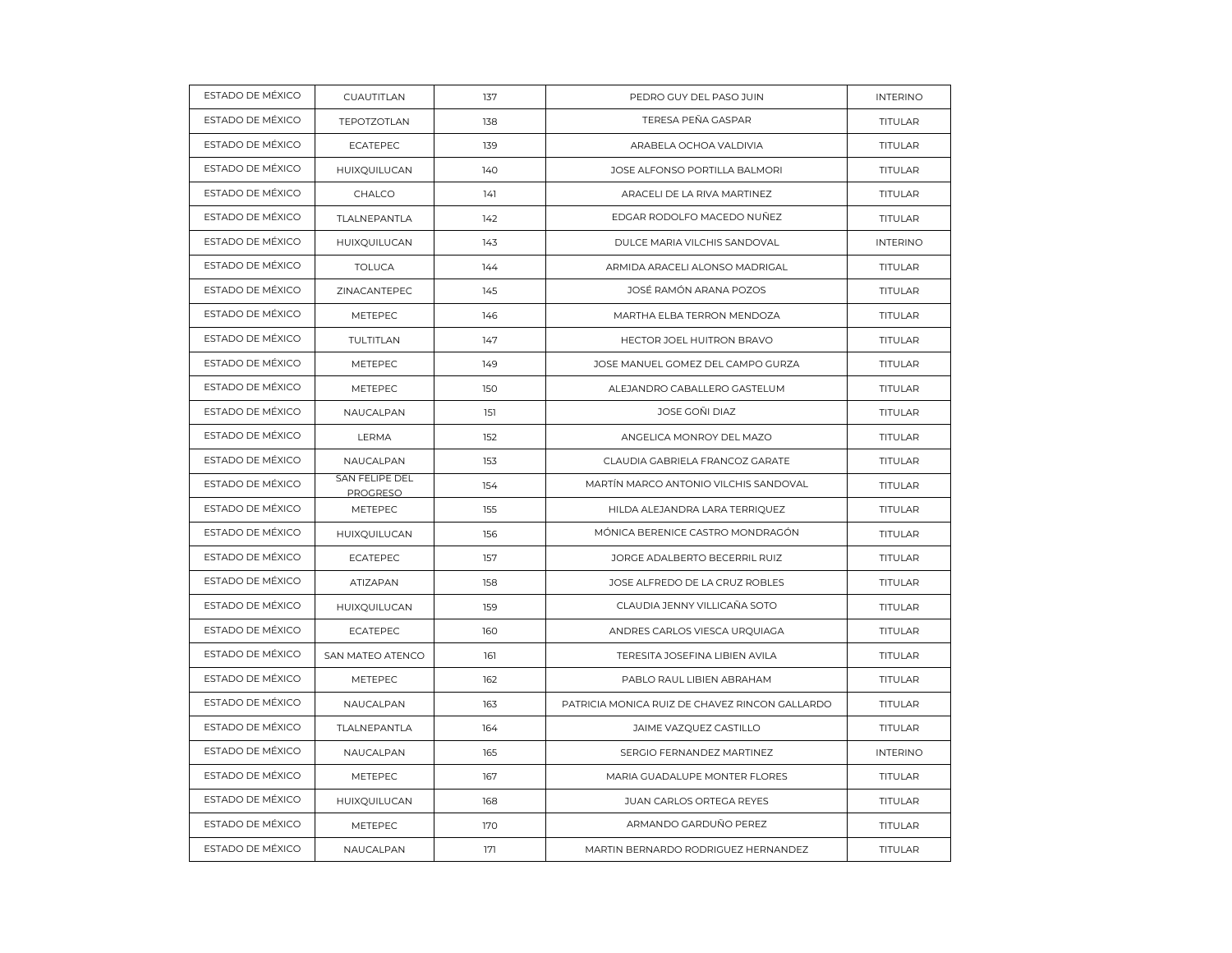| ESTADO DE MÉXICO  | ZINACANTEPEC                    | 172            | MIGUEL ANGEL LARREGUI HERNANDEZ          | TITULAR         |
|-------------------|---------------------------------|----------------|------------------------------------------|-----------------|
| ESTADO DE MÉXICO  | <b>IXTAPALUCA</b>               | 173            | JESUS JIMENEZ CELAYA                     | <b>TITULAR</b>  |
| ESTADO DE MÉXICO  | <b>ECATEPEC</b>                 | 174            | <b>HAZAEL TORRES HUITRON</b>             | TITULAR         |
| ESTADO DE MÉXICO  | CUAUTITLAN                      | 175            | JAVIER VAZQUEZ MELLADO MIER Y TERAN      | <b>INTERINO</b> |
| ESTADO DE MÉXICO  | <b>IXTLAHUACA</b>               | 177            | BERNABÉ VALDEZ CONTRERAS                 | <b>TITULAR</b>  |
| ESTADO DE MÉXICO  | NAUCALPAN                       | 178            | CARLOS AXEL MORALES PAULIN               | TITULAR         |
| ESTADO DE MÉXICO  | NAUCALPAN                       | 179            | ROBERTO RUIZ ANGELES                     | <b>TITULAR</b>  |
| ESTADO DE MÉXICO  | NAUCALPAN DE<br><b>JUAREZ</b>   | 180            | JUAN PABLO MORALES BROC                  | <b>TITULAR</b>  |
| ESTADO DE MÉXICO  | <b>ATIZAPAN DE</b><br>ZARAGOZA  | 181            | TANIA LORENA LUGO PAZ                    | <b>TITULAR</b>  |
| ESTADO DE MÉXICO  | METEPEC                         | 182            | ERNESTO SANTIN QUIROZ                    | <b>TITULAR</b>  |
| ESTADO DE MÉXICO  | NAUCALPAN                       | 183            | ALEJANDRO AGUNDIS ARIAS                  | TITULAR         |
| ESTADO DE MÉXICO  | HUIXQUILUCAN                    | 184            | GUSTAVO FERNÁNDEZ SAURI                  | PROVISIONAL     |
| ESTADO DE MÉXICO  | NAUCALPAN                       | 185            | MARCELO ROSSETTO ARMIDA                  | <b>TITULAR</b>  |
| ESTADO DE MÉXICO  | <b>ATIZAPAN DE</b><br>ZARAGOZA  | 186            | LUZ MARIA ANGELICA ALATORRE CARBAJAL     | PROVISIONAL     |
| ESTADO DE MÉXICO  | <b>TOLUCA</b>                   | 187            | BEATRIZ MERCEDES CORONA MERCADO          | PROVISIONAL     |
| ESTADO DE MÉXICO  | HUIXQUILUCAN                    | 188            | RICARDO GIOVANN ARREDONDO LINO           | <b>TITULAR</b>  |
| ESTADO DE MÉXICO  | TLALNEPANTLA                    | 189            | LORENA GÁRATE MEJÍA                      | PROVISIONAL     |
| ESTADO DE MÉXICO  | <b>TOLUCA</b>                   | 190            | MARIO ALFREDO JARAMILLO MANZUR           | PROVISIONAL     |
| ESTADO DE MÉXICO  | NAUCALPAN                       | 191            | ERASTO MARTINEZ ROJAS                    | <b>TITULAR</b>  |
| ESTADO DE MÉXICO  | TLALNEPANTLA                    | 192            | FRANCISCO XAVIER BORREGO HINOJOSA LINAGE | <b>TITULAR</b>  |
| ESTADO DE MÉXICO  | ATIZAPAN                        | 193            | HÉCTOR JAVIER ASTUDILLO CALVO            | PROVISIONAL     |
| ESTADO DE MÉXICO  | IXTAPAN DE LA SAL               | 194            | LUIS ALEJANDRO DURAN ABASCAL             | TITULAR         |
| ESTADO DE MÉXICO  | LA PAZ                          | 79             | JOSE MANUEL HUERTA MARTINEZ              | <b>TITULAR</b>  |
| <b>GUANAJUATO</b> | MANUEL DOBLADO                  | $\mathbf{1}$   | MA. DEL ROSARIO IGNACIA LOPEZ CARMONA    | <b>TITULAR</b>  |
| <b>GUANAJUATO</b> | DOLORES HIDALGO                 | $\mathbf{1}$   | MARTHA SALUSTIA CASILLAS MARTINEZ        | TITULAR         |
| <b>GUANAJUATO</b> | VILLAGRAN                       | $\mathbb{I}$   | RUBEN GASCA MACIAS                       | <b>TITULAR</b>  |
| <b>GUANAJUATO</b> | SAN MIGUEL DE<br><b>ALLENDE</b> | $\mathbf{1}$   | SILVESTRE BAUTISTA LOPEZ                 | TITULAR         |
| <b>GUANAJUATO</b> | CELAYA                          | $\mathbf{1}$   | JAIME DE ANDA CABRERA                    | <b>TITULAR</b>  |
| <b>GUANAJUATO</b> | COMONFORT                       | $\mathbf{1}$   | LUIS FERNANDO COELLO REBOLLEDO           | <b>TITULAR</b>  |
| <b>GUANAJUATO</b> | COMONFORT                       | 2              | ALMA DE MARIA SANTOYO MARTINEZ           | <b>TITULAR</b>  |
| <b>GUANAJUATO</b> | <b>GUANAJUATO</b>               | $\overline{2}$ | ISIDRO IGNACIO DE LA PEÑA HERNANDEZ      | <b>TITULAR</b>  |
| <b>GUANAJUATO</b> | <b>JUVENTINO ROSAS</b>          | 2              | <b>JOSE HUERTA ABOYTES</b>               | <b>TITULAR</b>  |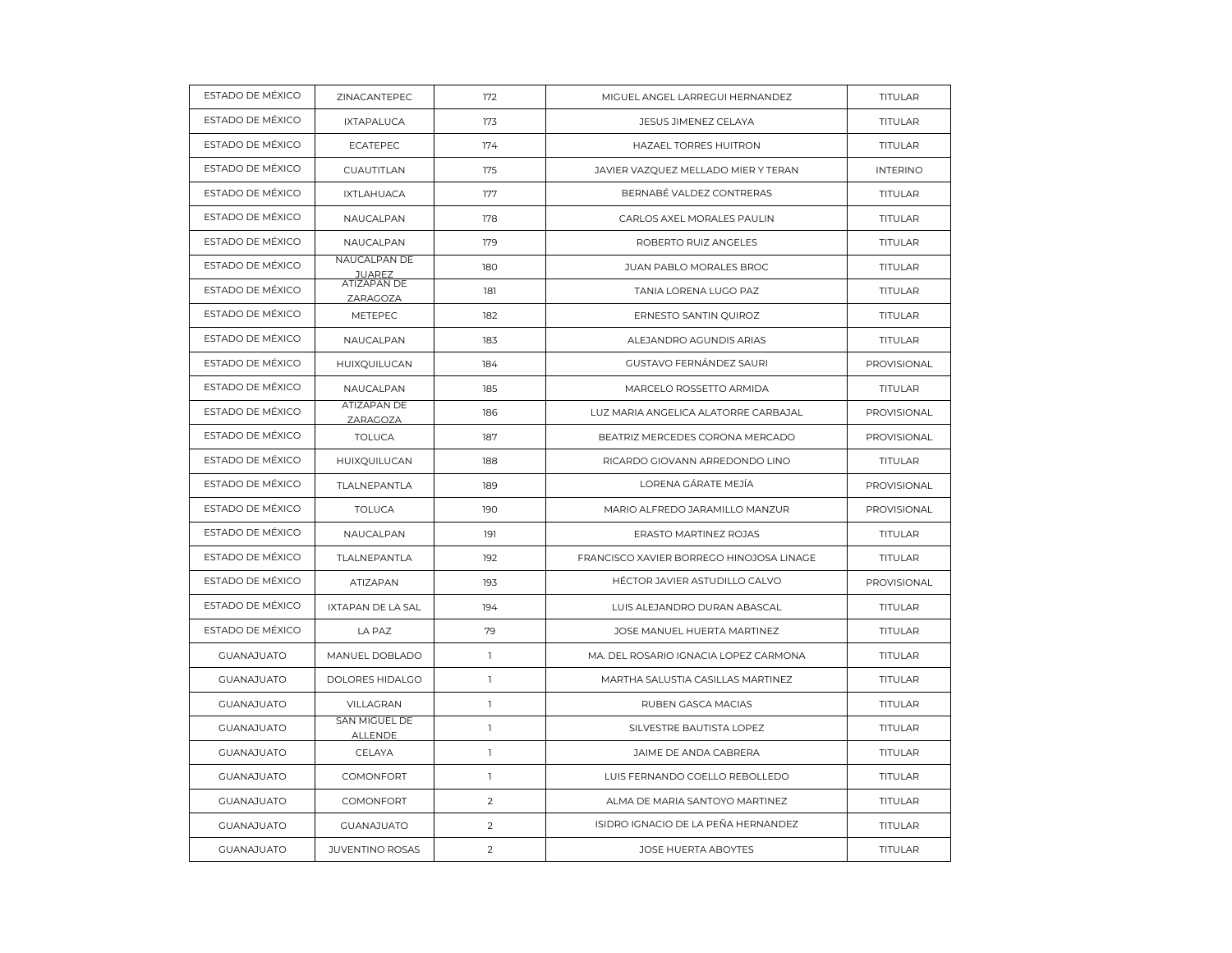| <b>GUANAJUATO</b> | <b>SAN FELIPE</b>                  | $\overline{2}$ | MARIO ZAVALA PEREZ                  | TITULAR        |
|-------------------|------------------------------------|----------------|-------------------------------------|----------------|
| <b>GUANAJUATO</b> | SAN FRANCISCO DEL<br><b>RINCON</b> | 2              | ANTONIO SALVADOR GARCIA LOPEZ       | <b>TITULAR</b> |
| <b>GUANAJUATO</b> | SAN MIGUEL DE<br><b>ALLENDE</b>    | $\overline{2}$ | LUIS FELIPE SANCHEZ HERNANDEZ       | <b>TITULAR</b> |
| <b>GUANAJUATO</b> | <b>GUANAJUATO</b>                  | 3              | ANDRES GUARDADO SANTOYO             | TITULAR        |
| <b>GUANAJUATO</b> | <b>YURIRIA</b>                     | 3              | ARTURO ALVARADO CHAVEZ              | <b>TITULAR</b> |
| <b>GUANAJUATO</b> | CELAYA                             | $\overline{3}$ | ENRIQUE JIMENEZ LEMUS               | <b>TITULAR</b> |
| <b>GUANAJUATO</b> | <b>URIANGATO</b>                   | 3              | MIGUEL FRANCISCO FRANCO ORTIZ       | TITULAR        |
| <b>GUANAJUATO</b> | SAN JOSE ITURBIDE                  | 3              | AUGUSTO FERRO VARGAS                | <b>TITULAR</b> |
| <b>GUANAJUATO</b> | <b>LEON</b>                        | 3              | CARLOS HUMBERTO ONTIVEROS ROMO      | <b>TITULAR</b> |
| <b>GUANAJUATO</b> | SALAMANCA                          | 3              | GABRIEL MEDINA RODRIGUEZ            | TITULAR        |
| <b>GUANAJUATO</b> | SAN MIGUEL DE<br><b>ALLENDE</b>    | 4              | MARTHA ALICIA CERROBLANCO GUTIERREZ | <b>TITULAR</b> |
| <b>GUANAJUATO</b> | SAN JOSE ITURBIDE                  | $\overline{4}$ | ABDIEL FERRO MENDOZA                | <b>TITULAR</b> |
| <b>GUANAJUATO</b> | SALAMANCA                          | $\overline{4}$ | SERVIO PADILLA DEL TORO             | TITULAR        |
| <b>GUANAJUATO</b> | <b>IRAPUATO</b>                    | 5              | RUBEN VAZQUEZ MEDINA                | TITULAR        |
| <b>GUANAJUATO</b> | SILAO                              | 5              | FRANCISCO VELAZQUEZ RAMIREZ         | <b>TITULAR</b> |
| <b>GUANAJUATO</b> | <b>LEON</b>                        | 5              | LUIS ANGEL ALFONSO CHICO GONZALEZ   | <b>TITULAR</b> |
| <b>GUANAJUATO</b> | CELAYA                             | 6              | ESTHER MIRANDA ARREGUIN             | TITULAR        |
| <b>GUANAJUATO</b> | <b>IRAPUATO</b>                    | 6              | FERNANDO RAMOS ALCOCER              | <b>TITULAR</b> |
| <b>GUANAJUATO</b> | <b>URIANGATO</b>                   | 6              | FIDEL VAZQUEZ MEDINA                | <b>TITULAR</b> |
| <b>GUANAJUATO</b> | DOLORES HIDALGO                    | 6              | GERARDO GONZALEZ TELLEZ             | TITULAR        |
| <b>GUANAJUATO</b> | <b>IRAPUATO</b>                    | 8              | CONSUELO CHACON BUCIO               | <b>TITULAR</b> |
| <b>GUANAJUATO</b> | <b>VALLE DE SANTIAGO</b>           | 8              | ARMANDO TAMAYO PEREZ                | <b>TITULAR</b> |
| <b>GUANAJUATO</b> | CELAYA                             | 8              | HECTOR MANUEL MALDONADO HERNANDEZ   | TITULAR        |
| <b>GUANAJUATO</b> | <b>ACAMBARO</b>                    | 9              | ADRIAN VELAZQUEZ MARQUEZ            | <b>TITULAR</b> |
| <b>GUANAJUATO</b> | <b>ACAMBARO</b>                    | 10             | GUADALUPE DEL PILAR FUENTES CORTEZ  | <b>TITULAR</b> |
| <b>GUANAJUATO</b> | CELAYA                             | $\mathbf{1}$   | CARLOS HURTADO CASTELLANOS          | TITULAR        |
| <b>GUANAJUATO</b> | PENJAMO                            | 12             | RUBEN GARCIA FARIAS                 | <b>TITULAR</b> |
| <b>GUANAJUATO</b> | SILAO                              | 12             | ENRIQUE BENJAMIN SOLIS ARZOLA       | TITULAR        |
| <b>GUANAJUATO</b> | CELAYA                             | 12             | JOSE CARLOS GUERRA AGUILERA         | TITULAR        |
| <b>GUANAJUATO</b> | SAN MIGUEL DE<br><b>ALLENDE</b>    | 12             | MANUEL GARCIA GARCIA                | <b>TITULAR</b> |
| <b>GUANAJUATO</b> | <b>LEON</b>                        | 13             | <b>IGNACIO FREYRE GARZA</b>         | TITULAR        |
| <b>GUANAJUATO</b> | SAN MIGUEL DE<br><b>ALLENDE</b>    | 14             | OSCAR ARROYO DELGADO                | <b>TITULAR</b> |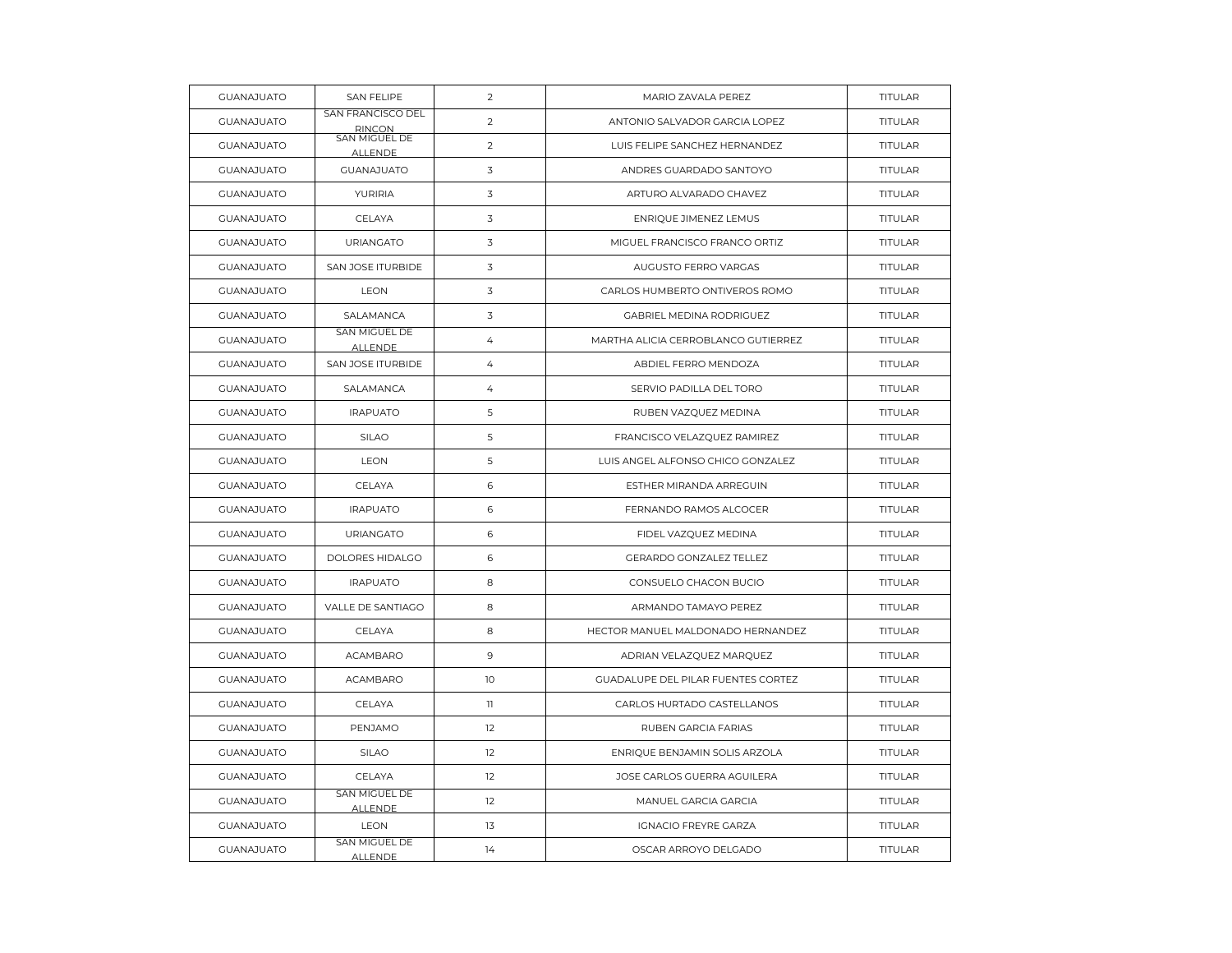| <b>GUANAJUATO</b> | SAN FRANCISCO DEL<br>RINCON | 15 | ERIK JAVIER TORRES HERNANDEZ       | TITULAR        |
|-------------------|-----------------------------|----|------------------------------------|----------------|
| <b>GUANAJUATO</b> | LEON                        | 15 | JESUS CESAR SANTOS DEL MURO AMADOR | <b>TITULAR</b> |
| <b>GUANAJUATO</b> | SALAMANCA                   | 16 | RAUL ORTIZ GARCIA                  | TITULAR        |
| <b>GUANAJUATO</b> | <b>GUANAJUATO</b>           | 18 | NORA CONCEPCION GUTIERREZ MENA     | TITULAR        |
| <b>GUANAJUATO</b> | <b>GUANAJUATO</b>           | 19 | MARIA DEL CARMEN NIETO VEGA        | <b>TITULAR</b> |
| <b>GUANAJUATO</b> | CELAYA                      | 19 | FELIPE ROBERTO MONTOYA RAMIREZ     | <b>TITULAR</b> |
| <b>GUANAJUATO</b> | LEON                        | 19 | JOSE LOMELI ORIGEL                 | TITULAR        |
| <b>GUANAJUATO</b> | CELAYA                      | 21 | FRANCISCO ALEJANDRO LARA RODRIGUEZ | <b>TITULAR</b> |
| <b>GUANAJUATO</b> | CELAYA                      | 22 | MIGUEL RAMIREZ SILVA               | <b>TITULAR</b> |
| <b>GUANAJUATO</b> | LEON                        | 24 | FEDERICO PLASCENCIA PEREZ          | TITULAR        |
| <b>GUANAJUATO</b> | <b>LEON</b>                 | 25 | ALFONSO GUTIERREZ PONTON           | <b>TITULAR</b> |
| <b>GUANAJUATO</b> | <b>LEON</b>                 | 26 | JOSE MARIA SEPULVEDA MENDOZA       | <b>TITULAR</b> |
| <b>GUANAJUATO</b> | <b>LEON</b>                 | 27 | LUIS MARIANO HERNANDEZ AGUADO      | <b>TITULAR</b> |
| <b>GUANAJUATO</b> | <b>IRAPUATO</b>             | 27 | PEDRO SALGADO ZULOAGA              | <b>TITULAR</b> |
| <b>GUANAJUATO</b> | <b>LEON</b>                 | 29 | EUGENIO CHICO GONZALEZ             | TITULAR        |
| <b>GUANAJUATO</b> | <b>LEON</b>                 | 30 | JOSE DE JESUS ROMO LIRA            | <b>TITULAR</b> |
| <b>GUANAJUATO</b> | <b>LEON</b>                 | 32 | JOSE FRANCISCO FERNANDEZ REGALADO  | <b>TITULAR</b> |
| <b>GUANAJUATO</b> | CELAYA                      | 32 | RODOLFO VALDES MACIAS              | TITULAR        |
| <b>GUANAJUATO</b> | CELAYA                      | 34 | EMMA ROSA CARMONA GONZALEZ         | <b>TITULAR</b> |
| <b>GUANAJUATO</b> | <b>GUANAJUATO</b>           | 34 | HECTOR MANUEL RAMIREZ SANCHEZ      | <b>TITULAR</b> |
| <b>GUANAJUATO</b> | <b>IRAPUATO</b>             | 42 | EUGENIO ALBO MORENO                | TITULAR        |
| <b>GUANAJUATO</b> | CELAYA                      | 44 | RICARDO ESPINOZA GALVEZ            | TITULAR        |
| <b>GUANAJUATO</b> | <b>LEON</b>                 | 45 | JOSE ANTONIO ZAVALA ARIAS          | <b>TITULAR</b> |
| <b>GUANAJUATO</b> | CELAYA                      | 47 | BLANCA ELVIRA JIMENEZ GAMIÑO       | <b>TITULAR</b> |
| <b>GUANAJUATO</b> | CELAYA                      | 49 | LAZARO RAMIREZ VELEZ               | TITULAR        |
| <b>GUANAJUATO</b> | <b>IRAPUATO</b>             | 49 | JOSE ABEN AMAR GONZALEZ HERRERA    | <b>TITULAR</b> |
| <b>GUANAJUATO</b> | <b>IRAPUATO</b>             | 52 | MA. ELENA JUAREZ GOMEZ             | TITULAR        |
| <b>GUANAJUATO</b> | <b>IRAPUATO</b>             | 54 | JOSE DE LA LUZ SANTIBAÑEZ CANTERO  | TITULAR        |
| <b>GUANAJUATO</b> | CELAYA                      | 55 | MA. PORFIRIA IRMA GUTIERREZ GALVAN | <b>TITULAR</b> |
| <b>GUANAJUATO</b> | <b>IRAPUATO</b>             | 55 | MA. DEL REFUGIO CAMARENA AGUILERA  | <b>TITULAR</b> |
| <b>GUANAJUATO</b> | CELAYA                      | 56 | JOSE FERNANDO SANCHEZ MENDEZ       | TITULAR        |
| <b>GUANAJUATO</b> | <b>IRAPUATO</b>             | 60 | CARLOS ALBERTO CASAS RAZO          | TITULAR        |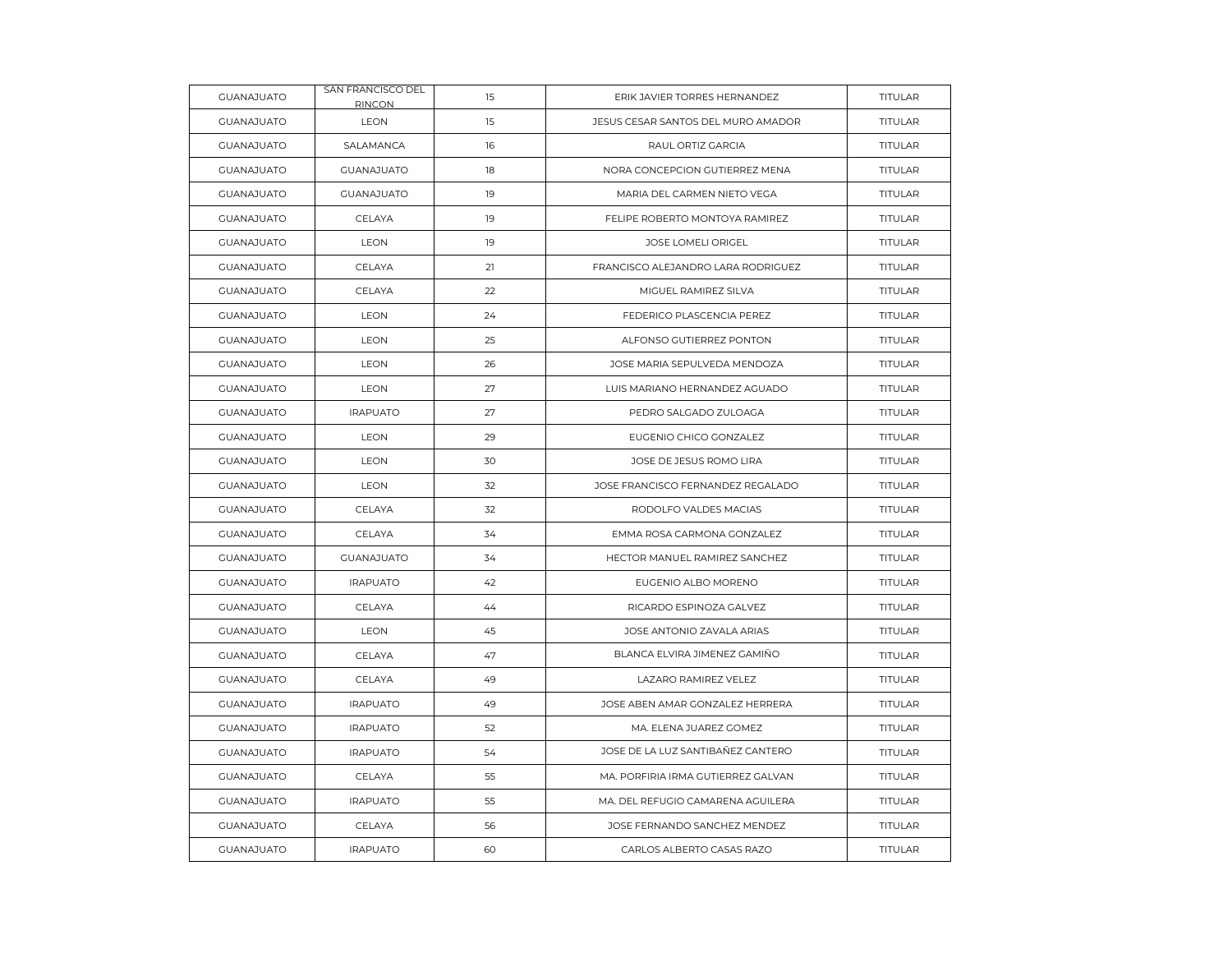| <b>GUANAJUATO</b> | LEON                                | 60             | GABRIELA PUENTE GARCIA           | TITULAR         |
|-------------------|-------------------------------------|----------------|----------------------------------|-----------------|
| <b>GUANAJUATO</b> | <b>IRAPUATO</b>                     | 64             | JOSE LUIS ARREDONDO RAMIREZ      | <b>TITULAR</b>  |
| <b>GUANAJUATO</b> | <b>LEON</b>                         | 65             | PABLO FRANCISCO TORIELLO ARCE    | TITULAR         |
| <b>GUANAJUATO</b> | <b>IRAPUATO</b>                     | 67             | EUGENIO ALBO URIAS               | TITULAR         |
| <b>GUANAJUATO</b> | <b>IRAPUATO</b>                     | 70             | ALVARO MARTINEZ MACIAS           | <b>TITULAR</b>  |
| <b>GUANAJUATO</b> | <b>LEON</b>                         | 82             | ENRIQUE DURAN LLAMAS             | <b>TITULAR</b>  |
| <b>GUANAJUATO</b> | LEON                                | 84             | JAIME GONZALEZ VALDIVIA          | TITULAR         |
| <b>GUANAJUATO</b> | LEON                                | 87             | ARTURO REYES PEREZ               | TITULAR         |
| <b>GUANAJUATO</b> | <b>LEON</b>                         | 88             | PONCIANO FRAUSTO ORNELAS         | <b>TITULAR</b>  |
| <b>GUANAJUATO</b> | LEON                                | 89             | HORACIO IRIANDA ALCALA           | <b>TITULAR</b>  |
| <b>GUANAJUATO</b> | LEON                                | 95             | JORGE HUMBERTO CARPIO MENDOZA    | TITULAR         |
| <b>GUANAJUATO</b> | <b>LEON</b>                         | 99             | MAURICIO ALBERTO CORTES PEÑA     | <b>AUXILIAR</b> |
| <b>GUANAJUATO</b> | <b>LEON</b>                         | 99             | MIGUEL MENDOZA ONTIVEROS         | <b>TITULAR</b>  |
| <b>GUANAJUATO</b> | <b>LEON</b>                         | 100            | JORGE ARTURO ZEPEDA OROZCO       | <b>TITULAR</b>  |
| <b>GUANAJUATO</b> | LEON                                | 102            | ARTURO TORRES MARTIN DEL CAMPO   | TITULAR         |
| <b>GUANAJUATO</b> | <b>LEON</b>                         | 103            | TOMAS BUSTOS MUÑOZ               | <b>TITULAR</b>  |
| <b>GUANAJUATO</b> | <b>LEON</b>                         | 104            | JESUS LUIS VEGA CASTILLO         | <b>TITULAR</b>  |
| <b>GUANAJUATO</b> | <b>LEON</b>                         | 105            | MA. SOLEDAD OLVERA SANCHEZ       | TITULAR         |
| <b>GUANAJUATO</b> | <b>LEON</b>                         | 107            | JOSE CIRO GUERRERO GUERRERO      | TITULAR         |
| <b>GUERRERO</b>   | <b>ACAPULCO</b>                     | $\mathbb{I}$   | ALFONSO GUILLEN QUEVEDO          | <b>TITULAR</b>  |
| <b>GUERRERO</b>   | <b>TIXTLA</b>                       | $\mathbf{1}$   | JOAQUIN TALAVERA AUTRIQUE        | <b>TITULAR</b>  |
| <b>GUERRERO</b>   | COYUCA                              | $\mathbf{1}$   | LUIS ALBERTO CRUZ MANJARREZ LOZA | TITULAR         |
| <b>GUERRERO</b>   | <b>TLAPA DE</b><br><b>COMONFORT</b> | $\mathbf{1}$   | BRENDA DEYANIRA ALARCON LOPEZ    | <b>TITULAR</b>  |
| <b>GUERRERO</b>   | MALINALTEPEC                        | $\mathbf{1}$   | JUAN ZAGAL DOMINGUEZ             | TITULAR         |
| <b>GUERRERO</b>   | ZARAGOZA                            | $\mathbf{1}$   | ENRIQUE JOAQUIN DEL RAYO SALCEDO | TITULAR         |
| <b>GUERRERO</b>   | <b>ACAPULCO</b>                     | 2              | ROSINA ROJAS CARRASCO            | <b>TITULAR</b>  |
| <b>GUERRERO</b>   | <b>IGUALA</b>                       | $\sqrt{2}$     | EDSON ELOHIM TAPIA GONZALEZ      | <b>TITULAR</b>  |
| <b>GUERRERO</b>   | <b>ACAPULCO</b>                     | $\overline{9}$ | MARTIN DELFINO AGUIRRE MORGA     | TITULAR         |
| <b>GUERRERO</b>   | <b>ACAPULCO</b>                     | 16             | MANLIO FAVIO PANO MENDOZA        | <b>TITULAR</b>  |
| <b>HIDALGO</b>    | <b>IXMIQUILPAN</b>                  | $\mathbf{1}$   | JUAN CARLOS VELAZQUEZ BAUTISTA   | <b>ADSCRITO</b> |
| <b>HIDALGO</b>    | PACHUCA                             | $\mathbf{1}$   | ALBERTO ARRIAGA RAMIREZ          | <b>TITULAR</b>  |
| <b>HIDALGO</b>    | TENANGO DE DORIA                    | $\mathbf{1}$   | LORENA GONZALEZ GONZALEZ         | TITULAR         |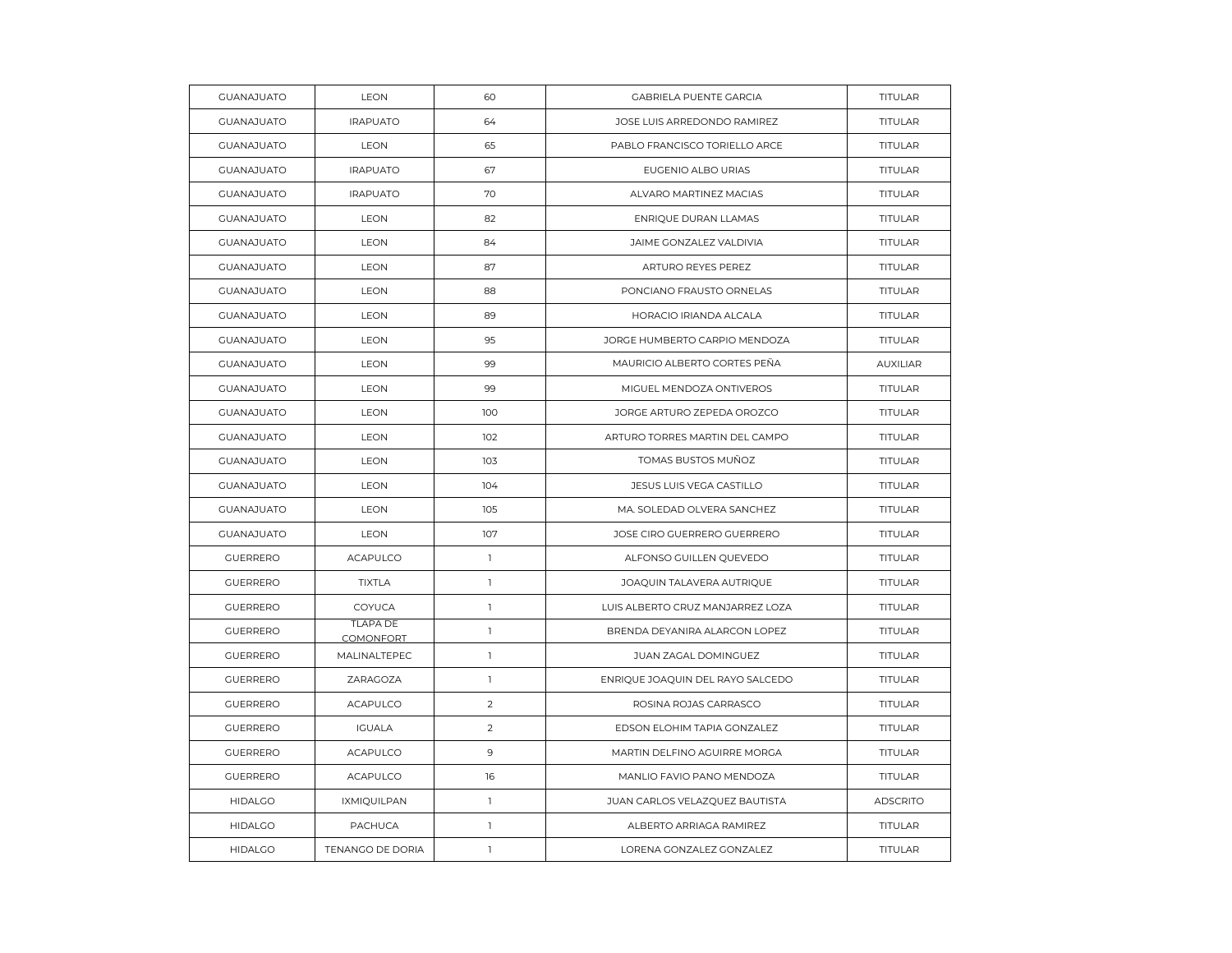| <b>HIDALGO</b> | <b>TULA</b>                           | $\mathbb{I}$    | RAÚL SICILIA ALAMILLA            | <b>TITULAR</b>  |
|----------------|---------------------------------------|-----------------|----------------------------------|-----------------|
| <b>HIDALGO</b> | ZIMAPAN                               | $\mathbf{1}$    | RICARDO GALINDO UGALDE           | <b>TITULAR</b>  |
| <b>HIDALGO</b> | ZACUALTIPAN                           | $\mathbf{1}$    | DOROTHY BUSTO VILLARREAL         | <b>TITULAR</b>  |
| <b>HIDALGO</b> | <b>ACTOPAN</b>                        | $\mathbf{I}$    | MODESTO LOZANO MARTINEZ.         | <b>TITULAR</b>  |
| <b>HIDALGO</b> | ZIMAPAN                               | $\overline{2}$  | ANGELINA ROSA BULOS ISLAS        | <b>TITULAR</b>  |
| <b>HIDALGO</b> | TIZAYUCA                              | $\overline{2}$  | CARLOS FERNANDO LICONA BERNAL    | TITULAR         |
| <b>HIDALGO</b> | <b>ACTOPAN</b>                        | $\overline{2}$  | ROCIO GUTIERREZ RIVERA           | <b>TITULAR</b>  |
| <b>HIDALGO</b> | MIXQUIAHUALA DE<br><b>JUAREZ</b>      | 3               | FELIPE DE JESUS CANO GAMERO      | <b>ADSCRITO</b> |
| <b>HIDALGO</b> | <b>ATOTONILCO EL</b><br><b>GRANDE</b> | 3               | ALEJANDRO ENRIQUE SOTO ROJAS     | TITULAR         |
| <b>HIDALGO</b> | <b>PACHUCA</b>                        | 3               | GERARDO MARTÍNEZ MARTÍNEZ        | <b>TITULAR</b>  |
| <b>HIDALGO</b> | <b>ACTOPAN</b>                        | 3               | LIDIA PATRICIA MARTINEZ GOMEZ    | TITULAR         |
| <b>HIDALGO</b> | TIZAYUCA                              | $\overline{4}$  | GABRIEL NAVARRETE ALEMAN         | <b>ADSCRITO</b> |
| <b>HIDALGO</b> | MIXQUIAHUALA DE<br><b>JUAREZ</b>      | 4               | JOSE JUAN ZALDIVAR RIVERA        | <b>ADSCRITO</b> |
| <b>HIDALGO</b> | TULA DE ALLENDE                       | 4               | CANDIDO MEJIA GARCIA             | TITULAR         |
| <b>HIDALGO</b> | PACHUCA                               | $\overline{4}$  | JOSE ALFREDO SEPULVEDA FAYAD     | TITULAR         |
| <b>HIDALGO</b> | TIZAYUCA                              | 5               | FRANCISCO JAVIER SAMPERIO TORRES | <b>ADSCRITO</b> |
| <b>HIDALGO</b> | TEPEJI DE OCAMPO                      | 5               | JUAN JOSE DEL VALLE ALVARADO     | TITULAR         |
| <b>HIDALGO</b> | <b>PACHUCA</b>                        | 6               | MARTIN ISLAS SILVA               | <b>ADSCRITO</b> |
| <b>HIDALGO</b> | <b>TULA</b>                           | 6               | <b>JAVIER BUTRON OLGUIN</b>      | TITULAR         |
| <b>HIDALGO</b> | <b>APAN</b>                           | 6               | JOSE OMAR PACHECO CORTES         | <b>TITULAR</b>  |
| <b>HIDALGO</b> | TULANCINGO                            | 6               | MARINA EUGENIA RODRIGUEZ MUÑOZ   | TITULAR         |
| <b>HIDALGO</b> | PACHUCA                               | 7               | <b>JUAN LINARES QUINTO</b>       | <b>ADSCRITO</b> |
| <b>HIDALGO</b> | TIZAYUCA                              | 7               | JUVENTINO DAVID CAMACHO MORALES  | <b>ADSCRITO</b> |
| <b>HIDALGO</b> | <b>ACTOPAN</b>                        | 7               | VICTOR GUILLERMO KANAN MUÑOZ     | TITULAR         |
| <b>HIDALGO</b> | TULA                                  | 8               | MARIO PEDRO VELAZQUEZ BARCENA    | TITULAR         |
| <b>HIDALGO</b> | TIZAYUCA                              | 9               | VALENTIN ECHAVARRIA ALMANZA      | TITULAR         |
| <b>HIDALGO</b> | <b>TULA</b>                           | 10              | JAVIER TOVAR TOVAR               | <b>ADSCRITO</b> |
| <b>HIDALGO</b> | PACHUCA                               | 10 <sup>°</sup> | HECTOR EDGARDO GUERRERO ACOSTA   | TITULAR         |
| <b>HIDALGO</b> | PACHUCA                               | $\mathbf{1}$    | VICTOR GUILLERMO KANAN HUEBE     | TITULAR         |
| <b>HIDALGO</b> | <b>TULA</b>                           | 12              | ADOLFO BENJAMIN LUGO MORA        | <b>TITULAR</b>  |
| <b>HIDALGO</b> | PACHUCA                               | 14              | JUAN ALBERTO FLORES ALVAREZ      | <b>ADSCRITO</b> |
| <b>HIDALGO</b> | <b>TULA</b>                           | 15              | ENRIQUE ERNESTO VIEYRA ALAMILLA  | <b>TITULAR</b>  |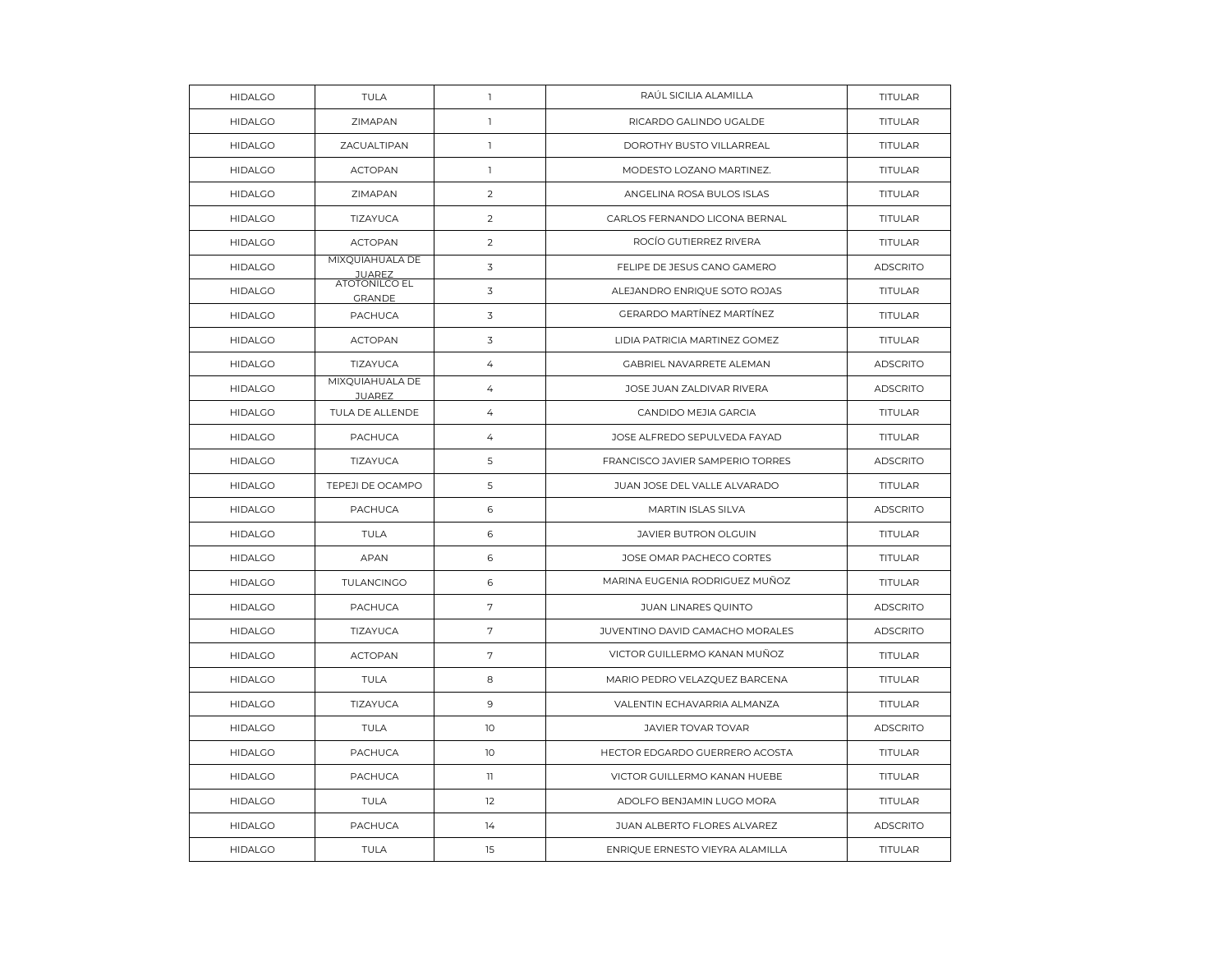| <b>HIDALGO</b> | <b>TULA</b>                            | 16             | EDEN KHADAFFY CORNEJO GOMEZ          | <b>TITULAR</b>  |
|----------------|----------------------------------------|----------------|--------------------------------------|-----------------|
| <b>HIDALGO</b> | <b>TULA</b>                            | 17             | IRMA MARGARITA CASTILLO DE LA VEGA   | <b>TITULAR</b>  |
| <b>HIDALGO</b> | PACHUCA                                | 18             | PEDRO LUIS NOBLE MONTERRUBIO         | <b>TITULAR</b>  |
| <b>HIDALGO</b> | PACHUCA                                | 19             | GUSTAVO TEODORO GOMEZ MONROY         | <b>TITULAR</b>  |
| <b>HIDALGO</b> | <b>PACHUCA</b>                         | 21             | MARIA DEL CONSUELO GARCIA CURIEL     | <b>ADSCRITO</b> |
| <b>HIDALGO</b> | PACHUCA                                | 23             | EFRAIN ARISTA VELASCO                | <b>TITULAR</b>  |
| <b>HIDALGO</b> | <b>PACHUCA</b>                         | 24             | JUDITH ARACELY GÓMEZ MOLANO          | <b>TITULAR</b>  |
| <b>HIDALGO</b> | PACHUCA                                | 25             | GUILLERMO VEGA GUASCO                | <b>TITULAR</b>  |
| <b>HIDALGO</b> | PACHUCA                                | 27             | EDUARDO ALFONSO GARCIA RODRIGUEZ     | TITULAR         |
| <b>JALISCO</b> | PUERTO VALLARTA                        | $\mathbb{I}$   | FERNANDO CASTRO RUBIO                | <b>TITULAR</b>  |
| <b>JALISCO</b> | TLAJOMULCO DE<br>ZUÑIGA                | $\mathbf{1}$   | <b>JUAN PEÑA ACOSTA</b>              | <b>TITULAR</b>  |
| <b>JALISCO</b> | <b>TEPATITLAN DE</b><br><b>MORELOS</b> | $\mathbf{1}$   | RUBEN BARBA HERNANDEZ                | TITULAR         |
| <b>JALISCO</b> | ZAPOTLANEJO                            | $\mathbf{1}$   | MARTHA SUSANA RODRIGUEZ ACEVES       | <b>TITULAR</b>  |
| <b>JALISCO</b> | ZAPOPAN                                | 3              | ALVARO RAMOS ALATORRE                | <b>TITULAR</b>  |
| <b>JALISCO</b> | TLAQUEPAQUE                            | 3              | LUIS RAMIREZ OROZCO                  | TITULAR         |
| <b>JALISCO</b> | PUERTO VALLARTA                        | 3              | FRANCISCO JOSE RUIZ HIGUERA          | SUPLENTE        |
| <b>JALISCO</b> | ARANDAS                                | 3              | JOSÉ FLORES GUTIÉRREZ                | <b>TITULAR</b>  |
| <b>JALISCO</b> | ZAPOPAN                                | $\overline{4}$ | JAVIER CUELLAR VAZQUEZ               | TITULAR         |
| <b>JALISCO</b> | TLAQUEPAQUE                            | $\overline{4}$ | REYNALDO DIAZ RAMIREZ                | <b>TITULAR</b>  |
| <b>JALISCO</b> | OCOTLÁN                                | $\overline{4}$ | JORGE LUIS RAMOS URIARTE             | <b>TITULAR</b>  |
| <b>JALISCO</b> | <b>TONALA</b>                          | $\overline{4}$ | GABRIEL VILLALEVER GARCIA DE QUEVEDO | TITULAR         |
| <b>JALISCO</b> | PUERTO VALLARTA                        | 5              | CARLOS CASTRO SEGUNDO                | <b>TITULAR</b>  |
| <b>JALISCO</b> | <b>OCOTLAN</b>                         | 5              | J. FÉLIX FONSECA RODRÍGUEZ           | <b>TITULAR</b>  |
| <b>JALISCO</b> | ZAPOPAN                                | 7              | <b>HECTOR BASULTO BAROCIO</b>        | <b>TITULAR</b>  |
| <b>JALISCO</b> | TLAQUEPAQUE                            | $\sqrt{ }$     | SALVADOR GUILLERMO PLAZA ARANA       | <b>TITULAR</b>  |
| <b>JALISCO</b> | PUERTO VALLARTA                        | 8              | JOSE DE JESUS RUIZ HIGUERA           | TITULAR         |
| <b>JALISCO</b> | PUERTO VALLARTA                        | 10             | FABIOLA ESTELA PRADO MEDINA          | <b>TITULAR</b>  |
| <b>JALISCO</b> | <b>GUADALAJARA</b>                     | $\mathbf{1}$   | JUAN JOSE SERRATOS SALCEDO           | TITULAR         |
| <b>JALISCO</b> | <b>TONALA</b>                          | 12             | JOSE LUIS AGUIRRE ANGUIANO           | TITULAR         |
| <b>JALISCO</b> | ZAPOPAN                                | 12             | OSCAR MACIEL RABAGO                  | <b>TITULAR</b>  |
| <b>JALISCO</b> | <b>GUADALAJARA</b>                     | 12             | JORGE ROBLES FARIAS                  | TITULAR         |
| <b>JALISCO</b> | TLAQUEPAQUE                            | 17             | AGUSTIN IBARRA GARCIA DE QUEVEDO     | TITULAR         |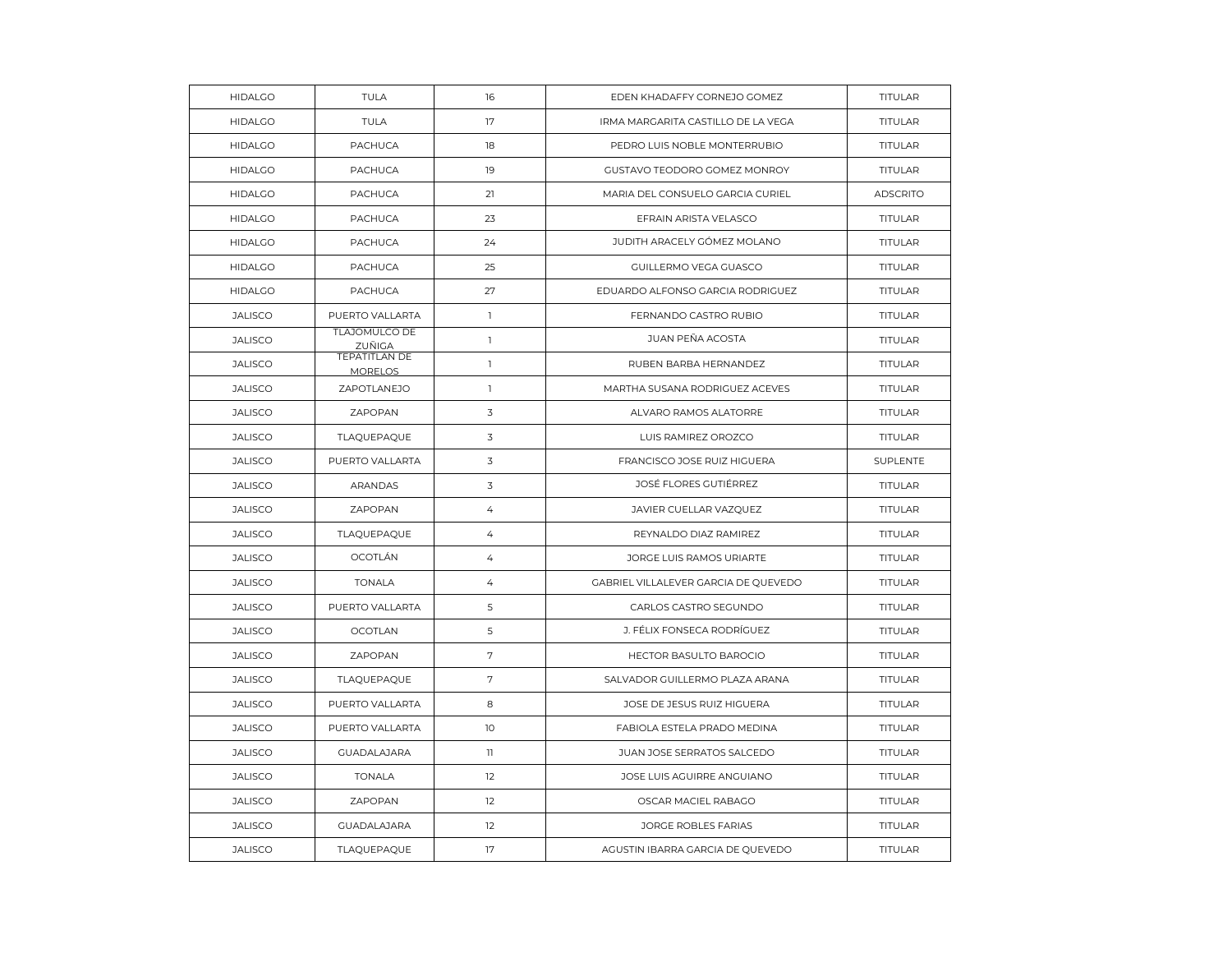| <b>JALISCO</b> | <b>GUADALAJARA</b> | 19  | ANGEL ZAMORA ESTRADA                 | TITULAR        |
|----------------|--------------------|-----|--------------------------------------|----------------|
| <b>JALISCO</b> | <b>GUADALAJARA</b> | 22  | ALEJANDRO MORENO PEREZ               | TITULAR        |
| <b>JALISCO</b> | TLAQUEPAQUE        | 22  | DIEGO ROBLES FARIAS                  | TITULAR        |
| <b>JALISCO</b> | <b>GUADALAJARA</b> | 24  | PABLO ALEJANDRO PRADO MEDINA         | TITULAR        |
| <b>JALISCO</b> | <b>GUADALAJARA</b> | 26  | DAVID ALFARO RAMIREZ                 | TITULAR        |
| <b>JALISCO</b> | ZAPOPAN            | 29  | SALVADOR OROPEZA CASILLAS            | TITULAR        |
| <b>JALISCO</b> | <b>GUADALAJARA</b> | 30  | RAUL ARMANDO ROBLES BECERRA          | TITULAR        |
| <b>JALISCO</b> | ZAPOPAN            | 34  | RICARDO SALVADOR RODRIGUEZ VERA      | TITULAR        |
| <b>JALISCO</b> | ZAPOPAN            | 35  | PABLO GONZALEZ VAZQUEZ               | TITULAR        |
| <b>JALISCO</b> | <b>GUADALAJARA</b> | 36  | HERNÁN GASCÓN HERNÁNDEZ              | TITULAR        |
| <b>JALISCO</b> | GUADALAJARA        | 42  | MIGUEL FERNANDO RABAGO PRECIADO      | TITULAR        |
| <b>JALISCO</b> | <b>GUADALAJARA</b> | 45  | FERNANDO LÓPEZ VERGARA CORCUERA      | TITULAR        |
| <b>JALISCO</b> | <b>GUADALAJARA</b> | 48  | ANA LAURA MAYORAL URIBE              | TITULAR        |
| <b>JALISCO</b> | GUADALAJARA        | 51  | ARTURO RAMOS ALATORRE                | TITULAR        |
| <b>JALISCO</b> | <b>GUADALAJARA</b> | 52  | ARTURO RAMOS ARIAS                   | TITULAR        |
| <b>JALISCO</b> | <b>GUADALAJARA</b> | 54  | <b>HÉCTOR ARCE ULLOA</b>             | <b>TITULAR</b> |
| <b>JALISCO</b> | <b>GUADALAJARA</b> | 60  | PEDRO RUIZ HIGUERA                   | TITULAR        |
| <b>JALISCO</b> | GUADALAJARA        | 62  | ADAN GODINEZ MONTES                  | TITULAR        |
| <b>JALISCO</b> | GUADALAJARA        | 63  | JESUS GUILLERMO RAMOS OROZCO         | TITULAR        |
| <b>JALISCO</b> | GUADALAJARA        | 64  | ALEJANDRA PEÑA ACOSTA                | TITULAR        |
| <b>JALISCO</b> | <b>GUADALAJARA</b> | 69  | VICTOR HUGO URIBE VAZQUEZ            | TITULAR        |
| <b>JALISCO</b> | <b>GUADALAJARA</b> | 74  | AGUSTIN MAYORAL URIBE                | TITULAR        |
| <b>JALISCO</b> | <b>GUADALAJARA</b> | 75  | CARLOS ENRIQUE GUEVARA RAMOS         | TITULAR        |
| <b>JALISCO</b> | GUADALAJARA        | 82  | ALEJANDRO MEDINA RICO                | TITULAR        |
| <b>JALISCO</b> | GUADALAJARA        | 83  | CARLOS ENRIQUE DUARTE VEGA           | TITULAR        |
| <b>JALISCO</b> | <b>GUADALAJARA</b> | 86  | JAIME MAYTORENA MARTINEZ NEGRETE     | TITULAR        |
| <b>JALISCO</b> | GUADALAJARA        | 87  | JUAN CARLOS VAZQUEZ MARTIN           | TITULAR        |
| <b>JALISCO</b> | <b>GUADALAJARA</b> | 97  | ALBERTO GARCIA RUVALCABA             | TITULAR        |
| <b>JALISCO</b> | <b>GUADALAJARA</b> | 99  | RAFAEL RAMOS MENCHACA                | TITULAR        |
| <b>JALISCO</b> | <b>GUADALAJARA</b> | 102 | JAVIER OSCAR RODRIGUEZ LOMELI ZEPEDA | <b>TITULAR</b> |
| <b>JALISCO</b> | <b>GUADALAJARA</b> | 113 | ROBERTO ESPINOSA BADIAL              | TITULAR        |
| <b>JALISCO</b> | <b>GUADALAJARA</b> | 114 | RAFAEL VARGAS ACEVES                 | TITULAR        |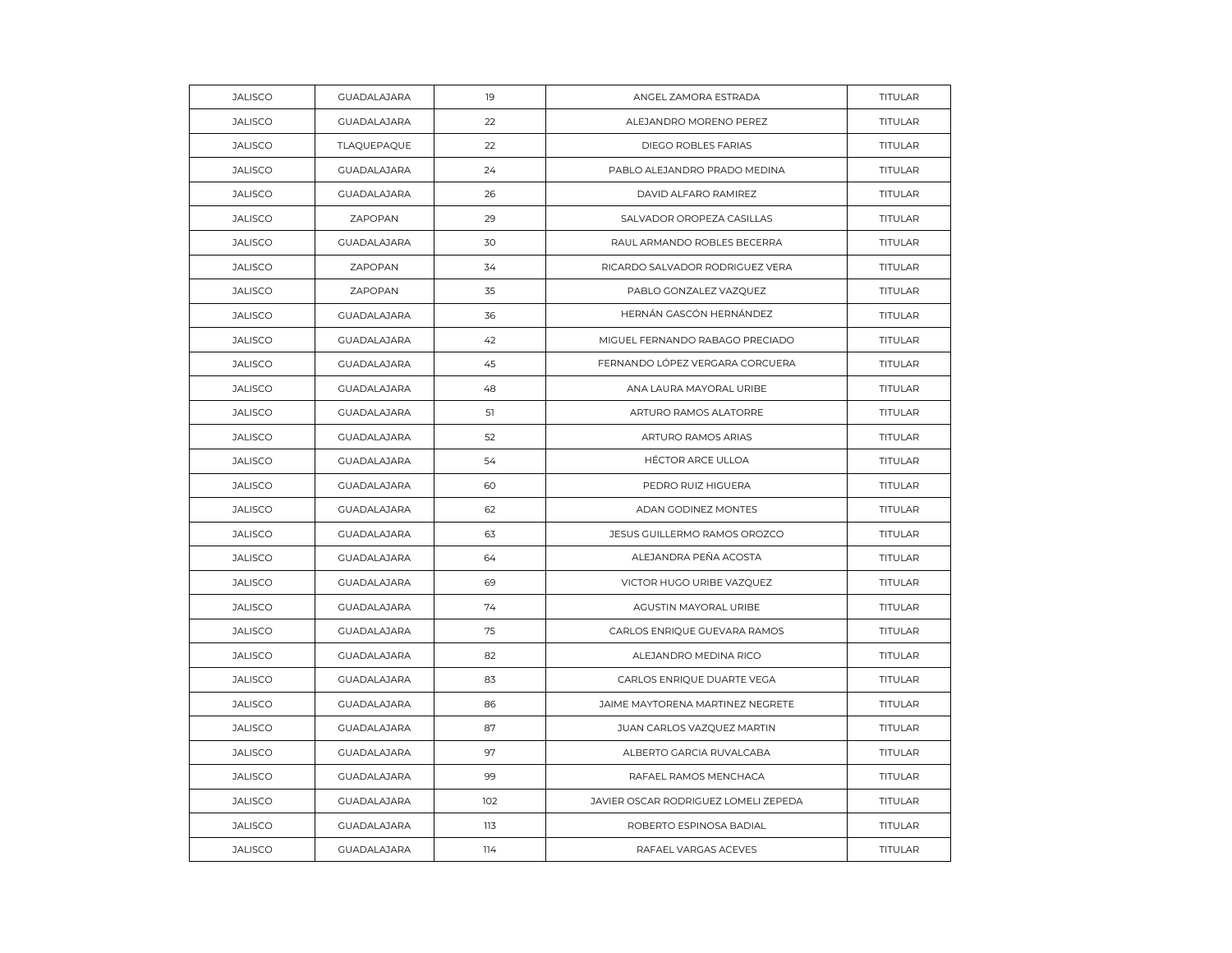| <b>JALISCO</b>   | <b>GUADALAJARA</b> | 115            | JUAN DIEGO RAMOS URIARTE         | TITULAR         |
|------------------|--------------------|----------------|----------------------------------|-----------------|
| <b>JALISCO</b>   | ZAPOPAN            | 116            | JUAN JOSE SERRATOS CERVANTES     | <b>AUXILIAR</b> |
| <b>JALISCO</b>   | <b>GUADALAJARA</b> | 117            | RODOLFO RAMOS MENCHACA           | TITULAR         |
| <b>JALISCO</b>   | <b>GUADALAJARA</b> | 120            | GUILLERMO ALEJANDRO GATT CORONA  | TITULAR         |
| <b>JALISCO</b>   | <b>GUADALAJARA</b> | 122            | CARLOS GUTIERREZ ACEVES          | TITULAR         |
| <b>JALISCO</b>   | <b>GUADALAJARA</b> | 128            | MARIO HUMBERTO TORRES VERDIN     | <b>TITULAR</b>  |
| <b>JALISCO</b>   | <b>GUADALAJARA</b> | 129            | JOSE RAMIRO SILVA DE LA MADRID   | TITULAR         |
| <b>JALISCO</b>   | GUADALAJARA        | 133            | CARLOS ALBERTO HIJAR FERNANDEZ   | TITULAR         |
| MICHOACAN        | ZAMORA             | 2              | LUIS FERNANDO ALCOCER MEDINA     | TITULAR         |
| MICHOACAN        | ZACAPU             | $\overline{4}$ | XAVIER EMMANUEL PATIÑO OSEGUERA  | <b>TITULAR</b>  |
| MICHOACAN        | <b>MORELIA</b>     | 7              | JUAN ADOLFO CANO ACEVES          | TITULAR         |
| MICHOACAN        | <b>MORELIA</b>     | 13             | PAVEL AURELIO OCEGUEDA ROBLEDO   | TITULAR         |
| MICHOACAN        | LA PIEDAD          | 16             | J. JESUS MAGAÑA TORRES           | <b>TITULAR</b>  |
| MICHOACAN        | <b>MORELIA</b>     | 34             | MARIA DEYANIRA HURTADO ESCAMILLA | <b>TITULAR</b>  |
| MICHOACAN        | <b>MORELIA</b>     | 35             | GUILLERMO LOAIZA GOMEZ           | TITULAR         |
| MICHOACAN        | ZAMORA             | 47             | SERGIO FLORES LUNA               | <b>TITULAR</b>  |
| MICHOACAN        | ZAMORA             | 53             | EFREN CONTRERAS GAITAN           | TITULAR         |
| MICHOACAN        | PATZCUARO          | 61             | ALAN ISRAEL ARAIZA LOPEZ         | <b>ADSCRITO</b> |
| MICHOACAN        | LA PIEDAD          | 101            | ALFREDO ONTIVEROS CASTILLO       | TITULAR         |
| MICHOACAN        | <b>MORELIA</b>     | 121            | PERSEO ALEJANDRO IBAÑEZ MARTINEZ | TITULAR         |
| MICHOACAN        | <b>MORELIA</b>     | 138            | FRANCISCO JOSE CORONA NUÑEZ      | TITULAR         |
| <b>MICHOACAN</b> | <b>TUXPAN</b>      | 142            | SABINO LOPEZ BLANCO              | <b>TITULAR</b>  |
| MICHOACAN        | <b>MORELIA</b>     | 145            | ALFONSO CARLOS VACA TAVERA       | TITULAR         |
| MICHOACAN        | ALVARO OBREGON     | 152            | ESTELA CARRILLO GALLEGOS         | TITULAR         |
| MICHOACAN        | LAZARO CARDENAS    | 166            | J. MIGUEL GARCIA HURTADO         | TITULAR         |
| MICHOACAN        | <b>TARIMBARO</b>   | 167            | VÍCTOR MANUEL MARTÍNEZ URIBE     | TITULAR         |
| MICHOACAN        | <b>MORELIA</b>     | 171            | ALEJANDRO MENDEZ LOPEZ           | TITULAR         |
| MICHOACAN        | LAZARO CARDENAS    | 173            | LUIS FERNANDO LOYA FAMOSO        | <b>TITULAR</b>  |
| MICHOACAN        | <b>MORELIA</b>     | 179            | JAVIER CALDERON GARCIA           | TITULAR         |
| MICHOACAN        | <b>MORELIA</b>     | 181            | OMAR CARDENAS ORTIZ              | TITULAR         |
| MICHOACAN        | <b>MORELIA</b>     | 183            | ALBERTO ALEMAN LOPEZ             | <b>TITULAR</b>  |
| MICHOACAN        | <b>MORELIA</b>     | 188            | FRANCISCO JOSÉ CORONA TORRES     | TITULAR         |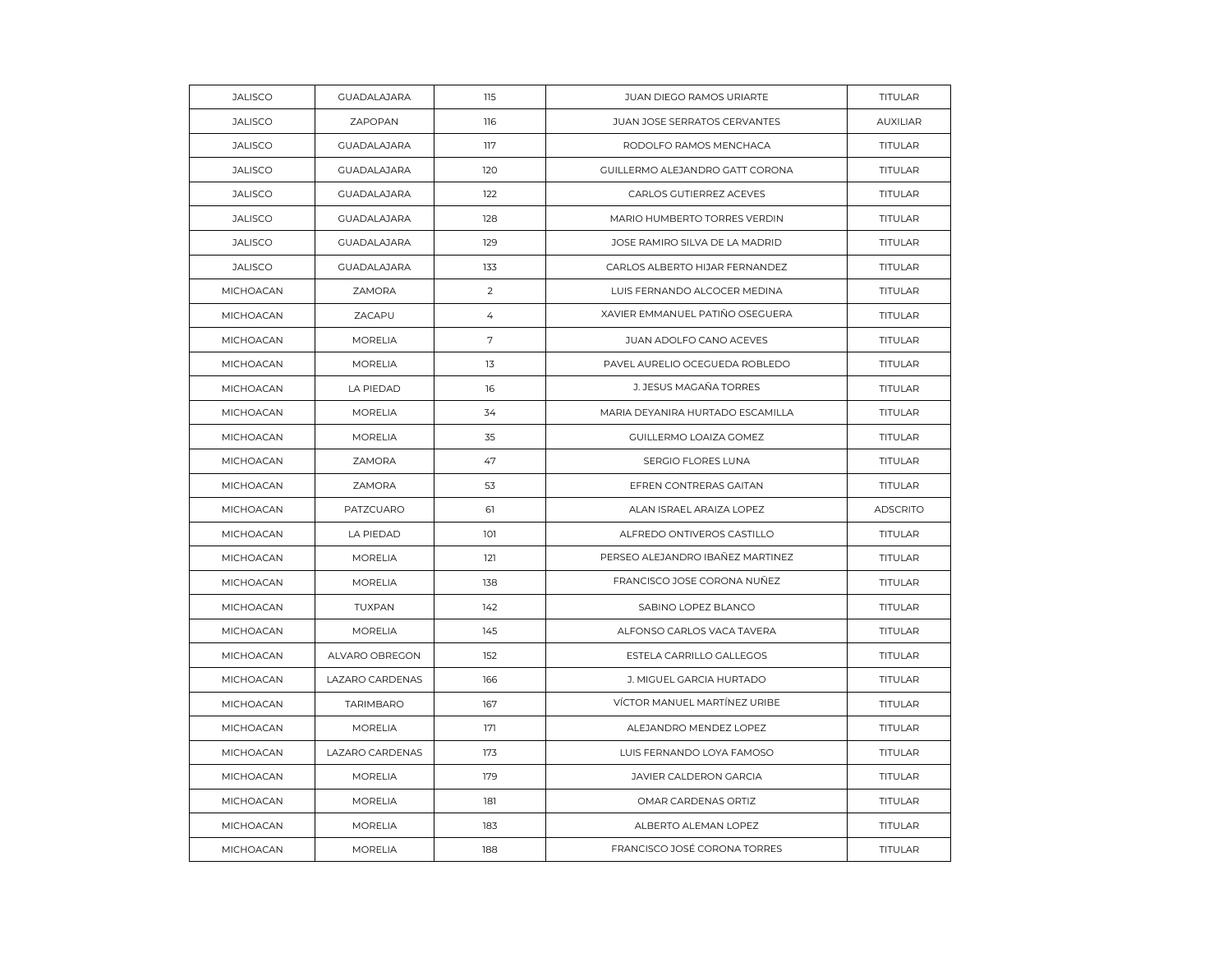| <b>MORELOS</b> | YAUTEPEC                 | $\mathbf{1}$   | CESAR EDUARDO GUEMES RIOS          | TITULAR         |
|----------------|--------------------------|----------------|------------------------------------|-----------------|
| <b>MORELOS</b> | PUENTE DE IXTLA          | $\mathbb{L}$   | ENRIQUE HERNANDEZ RAMIREZ          | TITULAR         |
| <b>MORELOS</b> | <b>JIUTEPEC</b>          | $\mathbf{1}$   | GREGORIO ALEJANDRO GOMEZ MALDONADO | <b>TITULAR</b>  |
| <b>MORELOS</b> | TETECALA                 | $\mathbb{I}$   | JOSE ANTONIO ORDOÑEZ OCAMPO        | <b>TITULAR</b>  |
| <b>MORELOS</b> | CUERNAVACA               | $\mathbb{I}$   | JOSE RAUL GONZALEZ VELAZQUEZ       | TITULAR         |
| <b>MORELOS</b> | <b>JOJUTLA</b>           | $\mathbf{1}$   | JUAN JOSE HERNANDEZ PERALTA        | <b>TITULAR</b>  |
| <b>MORELOS</b> | CUAUTLA                  | $\mathbb{I}$   | LUIS FELIPE XAVIER GUEMES RIOS     | TITULAR         |
| <b>MORELOS</b> | <b>TEMIXCO</b>           | $\mathbf{1}$   | MANUEL CARMONA GÁNDARA             | TITULAR         |
| <b>MORELOS</b> | <b>JONACATEPEC</b>       | $\mathbf{1}$   | RUTH DE LA CRUZ NOGUERON           | TITULAR         |
| <b>MORELOS</b> | CUAUTLA                  | $\overline{2}$ | JOSE CARLOS DE LA SIERRA BAKER     | <b>ADSCRITO</b> |
| <b>MORELOS</b> | CUERNAVACA               | 2              | HUGO SALGADO CASTAÑEDA             | TITULAR         |
| <b>MORELOS</b> | YAUTEPEC                 | $\overline{2}$ | JESÚS TOLEDO SAAVEDRA              | <b>TITULAR</b>  |
| <b>MORELOS</b> | <b>JIUTEPEC</b>          | 2              | MARCELINO FERNANDEZ URQUIZA        | <b>TITULAR</b>  |
| <b>MORELOS</b> | <b>TEMIXCO</b>           | 2              | MARIA JULIA BUSTILLO ACOSTA        | TITULAR         |
| <b>MORELOS</b> | CUERNAVACA               | 3              | FRANCISCO EZEQUIEL RUBI BECERRIL   | TITULAR         |
| <b>MORELOS</b> | <b>JIUTEPEC</b>          | 3              | YURIRIA LETICIA HERNANDEZ LOZANO   | TITULAR         |
| <b>MORELOS</b> | CUAUTLA                  | 4              | NEFTALI TAJONAR SALAZAR            | <b>TITULAR</b>  |
| <b>MORELOS</b> | CUAUTLA                  | 5              | NEFTALI TAJONAR LARA               | TITULAR         |
| <b>MORELOS</b> | CUERNAVACA               | 5              | PATRICIA MARISCAL VEGA             | <b>TITULAR</b>  |
| <b>MORELOS</b> | CUERNAVACA               | 6              | MARÍA LUISA SÁNCHEZ OSORIO         | SUPLENTE        |
| <b>MORELOS</b> | CUERNAVACA               | $\sqrt{ }$     | JOSE EDUARDO MENENDEZ SERRANO      | TITULAR         |
| <b>MORELOS</b> | CUERNAVACA               | 8              | JOSE ANTONIO ACOSTA MORENO         | TITULAR         |
| <b>MORELOS</b> | CUERNAVACA               | 9              | JOSE ANTONIO ACOSTA PEREZ          | TITULAR         |
| <b>MORELOS</b> | CUERNAVACA               | 10             | SANDRA DENISSE GÓMEZ SALGADO       | TITULAR         |
| <b>MORELOS</b> | CUERNAVACA               | $\mathbf{1}$   | HUGO MANUEL SALGADO BAHENA         | TITULAR         |
| <b>MORELOS</b> | CUERNAVACA               | 12             | GERARDO CORTINA MARISCAL           | <b>TITULAR</b>  |
| <b>MORELOS</b> | CUERNAVACA               | 14             | ALBERTO JAVIER BARONA LAVIN        | TITULAR         |
| <b>NAYARIT</b> | <b>TEPIC</b>             | $\mathbb{I}$   | JOSE DANIEL SAUCEDO BERECOCHEA     | TITULAR         |
| NAYARIT        | <b>BUCERIAS</b>          | 2              | TEODORO RAMIREZ VALENZUELA         | <b>TITULAR</b>  |
| NAYARIT        | <b>BAHIA DE BANDERAS</b> | $\overline{4}$ | JORGE ROGELIO CAREAGA PEREZ        | <b>TITULAR</b>  |
| NAYARIT        | <b>TEPIC</b>             | 5              | CLAUDIA NOEMI MEDINA SATARAIN      | TITULAR         |
| <b>NAYARIT</b> | NUEVO VALLARTA           | 10             | GUILLERMO LOZA RAMIREZ             | TITULAR         |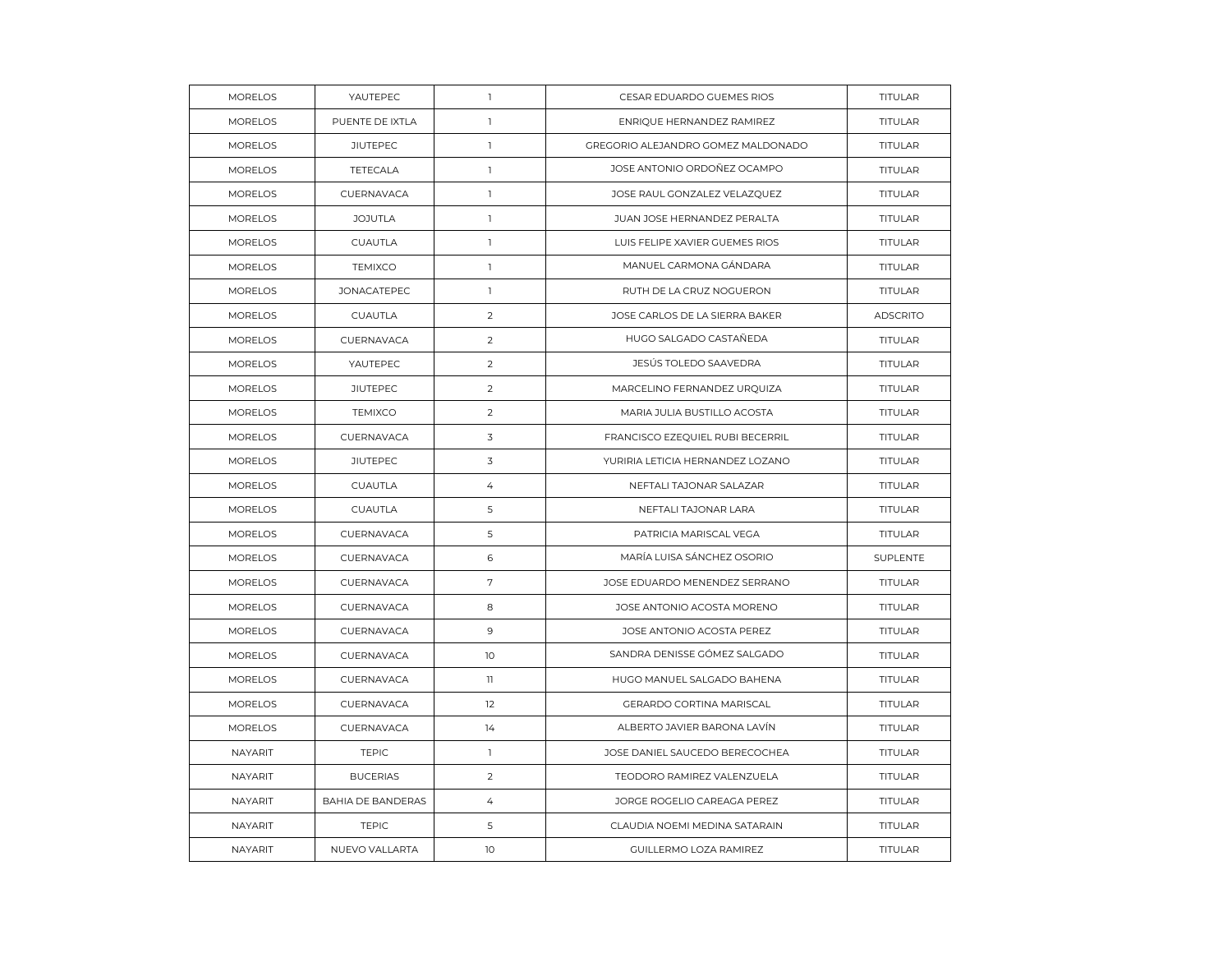| NAYARIT    | <b>BAHIA DE BANDERAS</b>         | 12             | JORGE ALBERTO CAREAGA JIMENEZ              | SUPLENTE       |
|------------|----------------------------------|----------------|--------------------------------------------|----------------|
| NAYARIT    | <b>BAHIA DE BANDERAS</b>         | 19             | LUIS MIGUEL CASTRO MONTERO                 | <b>TITULAR</b> |
| NAYARIT    | <b>BUCERIAS</b>                  | 29             | ADAN MEZA BARAJAS                          | TITULAR        |
| NAYARIT    | NUEVO VALLARTA                   | 31             | JOSE LUIS REYES VAZQUEZ                    | <b>TITULAR</b> |
| NUEVO LEÓN | <b>MONTERREY</b>                 | 3              | EMILIO CÁRDENAS MONTFORT                   | <b>TITULAR</b> |
| NUEVO LEÓN | <b>MONTERREY</b>                 | $\overline{4}$ | SILVIA MARIA GABRIELA GUERRA VELAZQUEZ     | <b>TITULAR</b> |
| NUEVO LEÓN | MONTERREY                        | 5              | MIGUEL ANGEL MARTINEZ LOZANO               | TITULAR        |
| NUEVO LEÓN | <b>MONTERREY</b>                 | 8              | GUSTAVO GONZALEZ PUGH                      | <b>TITULAR</b> |
| NUEVO LEÓN | <b>MONTERREY</b>                 | 9              | ALEJANDRO GALVAN SALINAS                   | <b>TITULAR</b> |
| NUEVO LEÓN | <b>MONTERREY</b>                 | $\mathbb{I}$   | SERGIO LUIS REESE GARCÍA                   | <b>TITULAR</b> |
| NUEVO LEÓN | SAN PEDRO GARZA<br><b>GARCIA</b> | 12             | MAURICIO JORGE MENDEZ VARGAS               | <b>TITULAR</b> |
| NUEVO LEÓN | <b>MONTERREY</b>                 | 13             | MAURICIO ALFONSO MORALES ALDAPE            | <b>TITULAR</b> |
| NUEVO LEÓN | <b>MONTERREY</b>                 | 16             | MARIO LOPEZ ROSALES                        | <b>TITULAR</b> |
| NUEVO LEÓN | <b>MONTERREY</b>                 | 18             | SALVADOR MARTINEZ MARTINEZ                 | TITULAR        |
| NUEVO LEÓN | <b>MONTERREY</b>                 | 19             | FRANCISCO JAVIER LOZANO MEDINA             | TITULAR        |
| NUEVO LEÓN | <b>MONTERREY</b>                 | 20             | JULIA PATRICIA AYARZAGOITIA PEREZ          | SUPLENTE       |
| NUEVO LEÓN | <b>MONTERREY</b>                 | 20             | HELMUT JAVIER AYARZAGOITIA PEREZ           | <b>TITULAR</b> |
| NUEVO LEÓN | <b>MONTERREY</b>                 | 22             | GUSTAVO GONZALEZ FUENTES                   | TITULAR        |
| NUEVO LEÓN | <b>MONTERREY</b>                 | 23             | CESAR ALBERTO VILLANUEVA GARCIA            | TITULAR        |
| NUEVO LEÓN | <b>MONTERREY</b>                 | 24             | ALIDA ENRIQUETA DEL CARMEN BONIFAZ SANCHEZ | SUPLENTE       |
| NUEVO LEÓN | <b>MONTERREY</b>                 | 24             | RODRIGO RAMON BACA BONIFAZ                 | TITULAR        |
| NUEVO LEÓN | <b>MONTERREY</b>                 | 25             | OSCAR ELIZONDO ALONSO                      | TITULAR        |
| NUEVO LEÓN | <b>MONTERREY</b>                 | 26             | <b>GUSTAVO ESCAMILLA FLORES</b>            | <b>TITULAR</b> |
| NUEVO LEÓN | <b>MONTERREY</b>                 | 28             | CECILIA GUADALUPE FLORES LEAL              | <b>TITULAR</b> |
| NUEVO LEÓN | MONTERREY                        | 29             | JOSÉ MARTÍNEZ GONZÁLEZ                     | TITULAR        |
| NUEVO LEÓN | <b>MONTERREY</b>                 | 30             | MARCELA IBARRA CAMPOS                      | <b>TITULAR</b> |
| NUEVO LEÓN | <b>MONTERREY</b>                 | 32             | FRANCISCO GABRIEL GARZA ZAMBRANO           | TITULAR        |
| NUEVO LEÓN | MONTERREY                        | 33             | GILBERTO FEDERICO ALLEN DE LEON            | TITULAR        |
| NUEVO LEÓN | <b>MONTERREY</b>                 | 34             | JORGE LUIS TREVIÑO TREVIÑO                 | <b>TITULAR</b> |
| NUEVO LEÓN | <b>MONTERREY</b>                 | 35             | RICARDO EFRAIN VARGAS GUEMES               | <b>TITULAR</b> |
| NUEVO LEÓN | MONTERREY                        | 37             | GUSTAVO FEDERICO CERRILLO ORTIZ            | TITULAR        |
| NUEVO LEÓN | <b>MONTERREY</b>                 | 40             | JUAN RODRIGO FERNANDEZ GUZMAN              | TITULAR        |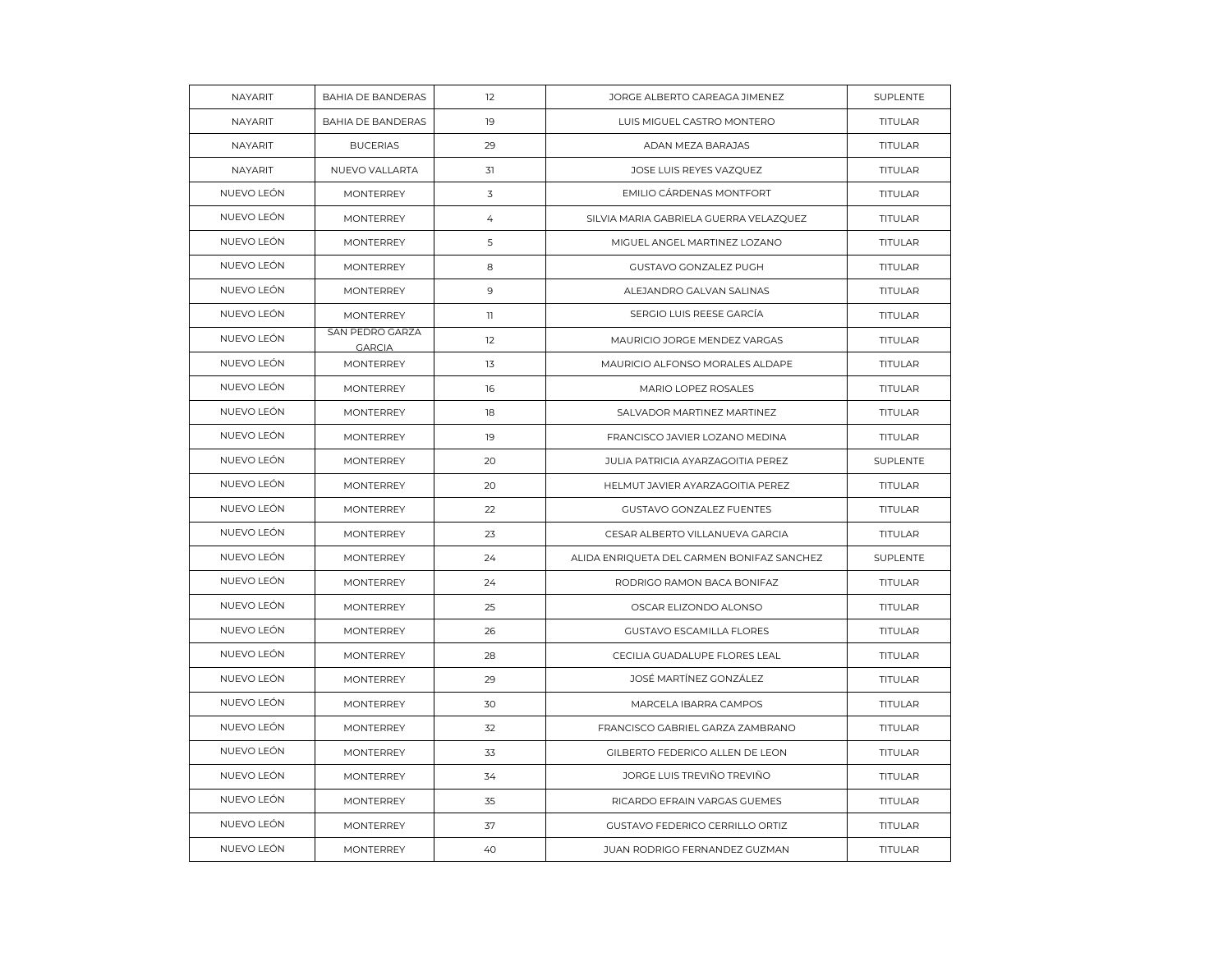| NUEVO LEÓN | <b>MONTERREY</b>                   | 42 | CRISTINA GUADALUPE OCAÑAS MENDEZ     | TITULAR        |
|------------|------------------------------------|----|--------------------------------------|----------------|
| NUEVO LEÓN | <b>MONTERREY</b>                   | 43 | JAIME GARZA DE LA GARZA              | <b>TITULAR</b> |
| NUEVO LEÓN | <b>MONTERREY</b>                   | 45 | EDGAR GERARDO REGIS GARCIA           | <b>TITULAR</b> |
| NUEVO LEÓN | <b>MONTERREY</b>                   | 46 | PATRICIO ENRIQUE CHAPA GONZALEZ      | TITULAR        |
| NUEVO LEÓN | <b>MONTERREY</b>                   | 49 | FRANCISCO JAVIER MATA ROJAS          | <b>TITULAR</b> |
| NUEVO LEÓN | <b>MONTERREY</b>                   | 50 | JOSE JUAN SERNA IBARRA               | <b>TITULAR</b> |
| NUEVO LEÓN | <b>MONTERREY</b>                   | 51 | EVARISTO OCAÑAS MENDEZ               | TITULAR        |
| NUEVO LEÓN | <b>GUADALUPE</b>                   | 52 | DEYLA RUTH BARRERA VILLARREAL        | <b>TITULAR</b> |
| NUEVO LEÓN | <b>MONTERREY</b>                   | 53 | JUAN MANUEL GARCIA CAÑAMAR           | <b>TITULAR</b> |
| NUEVO LEÓN | <b>MONTERREY</b>                   | 54 | JORGE ALVARO VERGARA PERALES         | TITULAR        |
| NUEVO LEÓN | <b>MONTERREY</b>                   | 55 | JORGE MALDONADO MONTEMAYOR           | <b>TITULAR</b> |
| NUEVO LEÓN | <b>MONTERREY</b>                   | 60 | HERNAN MONTAÑO PEDRAZA               | <b>TITULAR</b> |
| NUEVO LEÓN | SAN PEDRO GARZA<br><b>GARCIA</b>   | 61 | NORBERTO JESUS DE LA ROSA BUENROSTRO | TITULAR        |
| NUEVO LEÓN | SAN PEDRO GARZA<br><b>GARCIA</b>   | 62 | MANUEL GARCIA GARZA                  | <b>TITULAR</b> |
| NUEVO LEÓN | <b>MONTERREY</b>                   | 63 | SUSANA GUADALUPE SALAZAR SALAZAR     | <b>TITULAR</b> |
| NUEVO LEÓN | <b>MONTERREY</b>                   | 64 | ROGELIO CANTU GARZA                  | TITULAR        |
| NUEVO LEÓN | <b>MONTERREY</b>                   | 67 | ANGELICA GUADALUPE GARZA VALDES      | TITULAR        |
| NUEVO LEÓN | <b>MONTEMORELOS</b>                | 68 | FRANCISCO GONZALEZ TREVIÑO           | TITULAR        |
| NUEVO LEÓN | <b>MONTERREY</b>                   | 69 | SERGIO JAVIER GARCIA ZAPATA          | SUPLENTE       |
| NUEVO LEÓN | SAN PEDRO GARZA<br><b>GARCIA</b>   | 70 | <b>GABRIEL GALINDO GARCIA</b>        | TITULAR        |
| NUEVO LEÓN | SAN NICOLAS DE LOS<br><b>GARZA</b> | 71 | HOMERO ANTONIO CANTU OCHOA           | TITULAR        |
| NUEVO LEÓN | SAN PEDRO GARZA<br><b>GARCIA</b>   | 75 | JULIO CESAR VALDEZ RODRIGUEZ         | SUPLENTE       |
| NUEVO LEÓN | SAN PEDRO GARZA<br><b>GARCIA</b>   | 75 | IGNACIO GERARDO MARTINEZ GONZALEZ    | TITULAR        |
| NUEVO LEÓN | <b>MONTERREY</b>                   | 79 | EUGENIO ALANIS GUERRA                | TITULAR        |
| NUEVO LEÓN | <b>MONTERREY</b>                   | 81 | EMILIO GUIZAR PEREYRA                | <b>TITULAR</b> |
| NUEVO LEÓN | SAN NICOLAS DE LOS<br><b>GARZA</b> | 82 | JESUS SANTOS CAZARES RIVERA          | TITULAR        |
| NUEVO LEÓN | <b>MONTERREY</b>                   | 84 | ADRIÁN KURI BALDERAS                 | TITULAR        |
| NUEVO LEÓN | <b>GUADALUPE</b>                   | 87 | HERMENEGILDO CASTILLO MARTINEZ       | <b>TITULAR</b> |
| NUEVO LEÓN | <b>MONTERREY</b>                   | 88 | GABRIEL TLÁLOC CANTÚ CANTÚ           | TITULAR        |
| NUEVO LEÓN | <b>MONTERREY</b>                   | 89 | DANIEL EDUARDO FLORES ELIZONDO       | TITULAR        |
| NUEVO LEÓN | <b>MONTERREY</b>                   | 90 | MARIANO GERARDO MORALES GONZALEZ     | <b>TITULAR</b> |
| NUEVO LEÓN | SAN NICOLAS DE LOS<br><b>GARZA</b> | 93 | FERNANDO GONZALEZ VIEJO              | TITULAR        |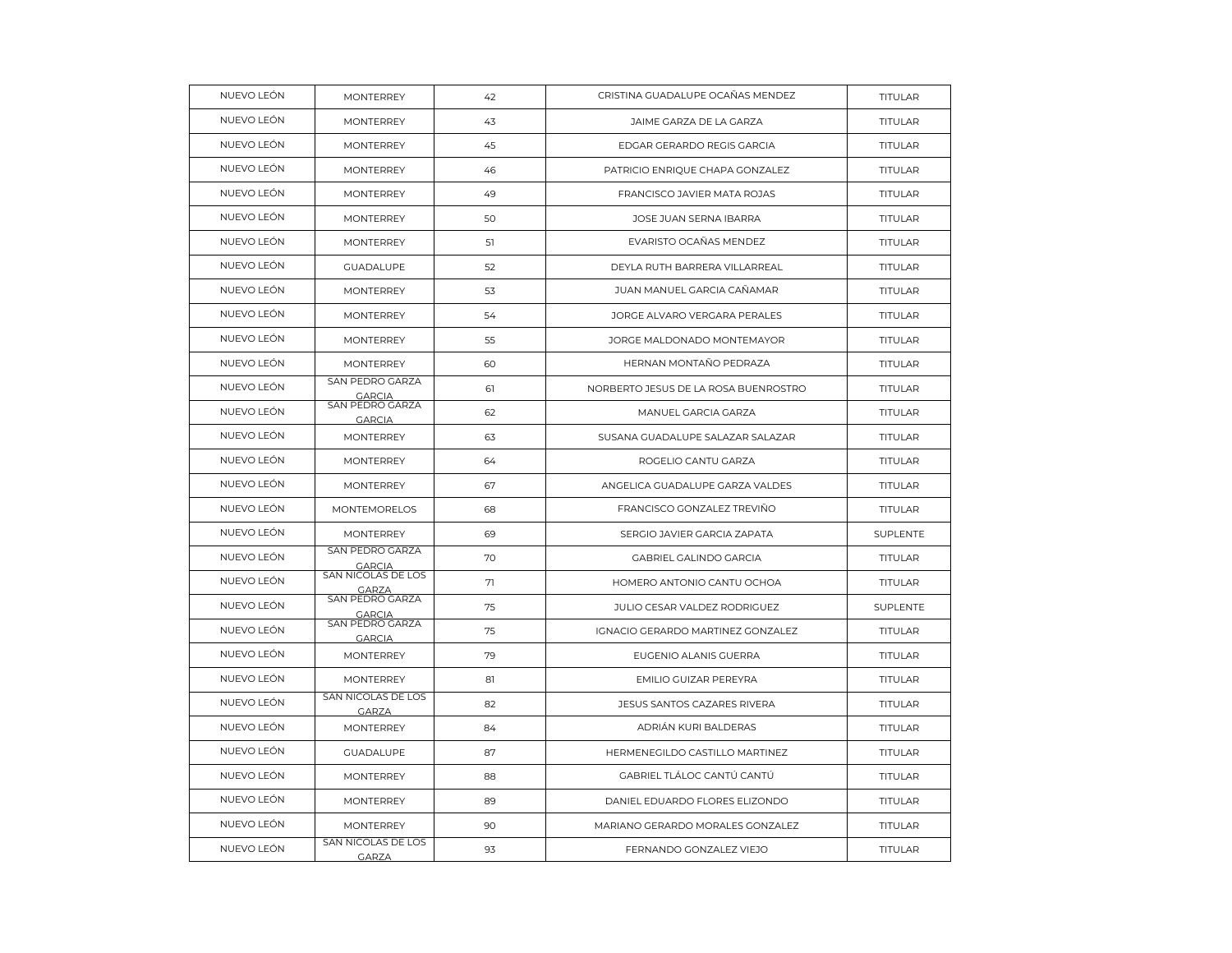| NUEVO LEÓN | <b>GUADALUPE</b>                   | 95  | RAUL RAMOS BETANCOURT                  | TITULAR         |
|------------|------------------------------------|-----|----------------------------------------|-----------------|
| NUEVO LEÓN | <b>MONTERREY</b>                   | 97  | JOSE TRINIDAD FRANCO SALINAS           | <b>TITULAR</b>  |
| NUEVO LEÓN | <b>MONTERREY</b>                   | 98  | JOSE ALEJANDRO TREVIÑO CANO            | <b>TITULAR</b>  |
| NUEVO LEÓN | <b>MONTERREY</b>                   | 103 | JORGE SALINAS GARZA                    | <b>TITULAR</b>  |
| NUEVO LEÓN | <b>MONTERREY</b>                   | 104 | SERGIO ELIAS GUTIERREZ DOMINGUEZ       | <b>TITULAR</b>  |
| NUEVO LEÓN | <b>MONTERREY</b>                   | 105 | ADRIÁN GÁRATE RÍOS                     | TITULAR         |
| NUEVO LEÓN | SAN PEDRO GARZA<br><b>GARCIA</b>   | 107 | GUILLERMO RODRÍGUEZ CAMPUZANO          | <b>TITULAR</b>  |
| NUEVO LEÓN | SAN PEDRO GARZA<br><b>GARCIA</b>   | 108 | VÍCTOR MANUEL MARTÍNEZ MORALES         | <b>TITULAR</b>  |
| NUEVO LEÓN | <b>MONTERREY</b>                   | 111 | JOSE JAVIER LEAL GONZALEZ              | SUPLENTE        |
| NUEVO LEÓN | <b>MONTERREY</b>                   | 111 | JOSE JAVIER LEAL VILLARREAL            | <b>TITULAR</b>  |
| NUEVO LEÓN | SAN PEDRO GARZA<br><b>GARCIA</b>   | 113 | JOAQUIN GERARDO MONTAÑO URDIALES       | SUPLENTE        |
| NUEVO LEÓN | SAN PEDRO GARZA<br><b>GARCIA</b>   | 113 | <b>GONZALO TREVIÑO SADA</b>            | <b>TITULAR</b>  |
| NUEVO LEÓN | SAN PEDRO GARZA<br><b>GARCIA</b>   | 115 | GONZALO GALINDO GARCIA                 | <b>TITULAR</b>  |
| NUEVO LEÓN | <b>MONTERREY</b>                   | 120 | MAURICIO FARIAS VILLARREAL             | TITULAR         |
| NUEVO LEÓN | <b>MONTERREY</b>                   | 121 | RAUL PEREZ MALDONADO GARZA             | TITULAR         |
| NUEVO LEÓN | <b>MONTERREY</b>                   | 122 | HECTOR MAURICIO VILLEGAS GARZA         | <b>TITULAR</b>  |
| NUEVO LEÓN | <b>MONTFRRFY</b>                   | 123 | EDUARDO ADOLFO MANAUTOU AYALA          | <b>TITULAR</b>  |
| NUEVO LEÓN | <b>MONTERREY</b>                   | 124 | JOSE ENRIQUE GUZMAN QUIROGA            | <b>SUPLENTE</b> |
| NUEVO LEÓN | <b>MONTERREY</b>                   | 124 | ADRIÁN CANTÚ GARZA                     | TITULAR         |
| NUEVO LEÓN | <b>MONTERREY</b>                   | 125 | EDUARDO MANAUTOU ROESCH                | <b>TITULAR</b>  |
| NUEVO LEÓN | <b>MONTERREY</b>                   | 127 | GABRIEL ALFONSO BOLAÑOS CACHO MARTINEZ | <b>TITULAR</b>  |
| NUEVO LEÓN | SAN PEDRO GARZA<br><b>GARCIA</b>   | 129 | JUAN MANUEL GARCIA GARCIA              | TITULAR         |
| NUEVO LEÓN | <b>MONTERREY</b>                   | 130 | CARLOS MONTAÑO PEDRAZA                 | <b>TITULAR</b>  |
| NUEVO LEÓN | SAN PEDRO GARZA<br><b>GARCIA</b>   | 137 | RAFAEL SALVADOR GARZA ZAMBRANO         | TITULAR         |
| NUEVO LEÓN | <b>GUADALUPE</b>                   | 138 | GUSTAVO CARLOS FUENTEVILLA CARVAJAL    | TITULAR         |
| NUEVO LEÓN | SAN NICOLAS DE LOS<br><b>GARZA</b> | 139 | BERNABE ALEJANDRO DEL VALLE GOMEZ      | <b>TITULAR</b>  |
| NUEVO LEÓN | <b>MONTERREY</b>                   | 140 | FERNANDO RODRIGUEZ CAMELO              | <b>TITULAR</b>  |
| NUEVO LEÓN | SANTA CATARINA                     | 142 | JORGE FEDERICO HANUN SAFI              | <b>TITULAR</b>  |
| NUEVO LEÓN | <b>SANTIAGO</b>                    | 143 | JORGE IVAN SALAZAR TAMEZ               | <b>TITULAR</b>  |
| NUEVO LEÓN | <b>MONTERREY</b>                   | 148 | BERNARDO JAIME GONZALEZ GARZA          | <b>TITULAR</b>  |
| NUEVO LEÓN | <b>MONTERREY</b>                   | 149 | ANDRES ALONSO RODRIGUEZ MERCADO        | <b>TITULAR</b>  |
| NUEVO LEÓN | <b>MONTERREY</b>                   | 150 | DIEGO PLOWELLS CARDENAS                | <b>TITULAR</b>  |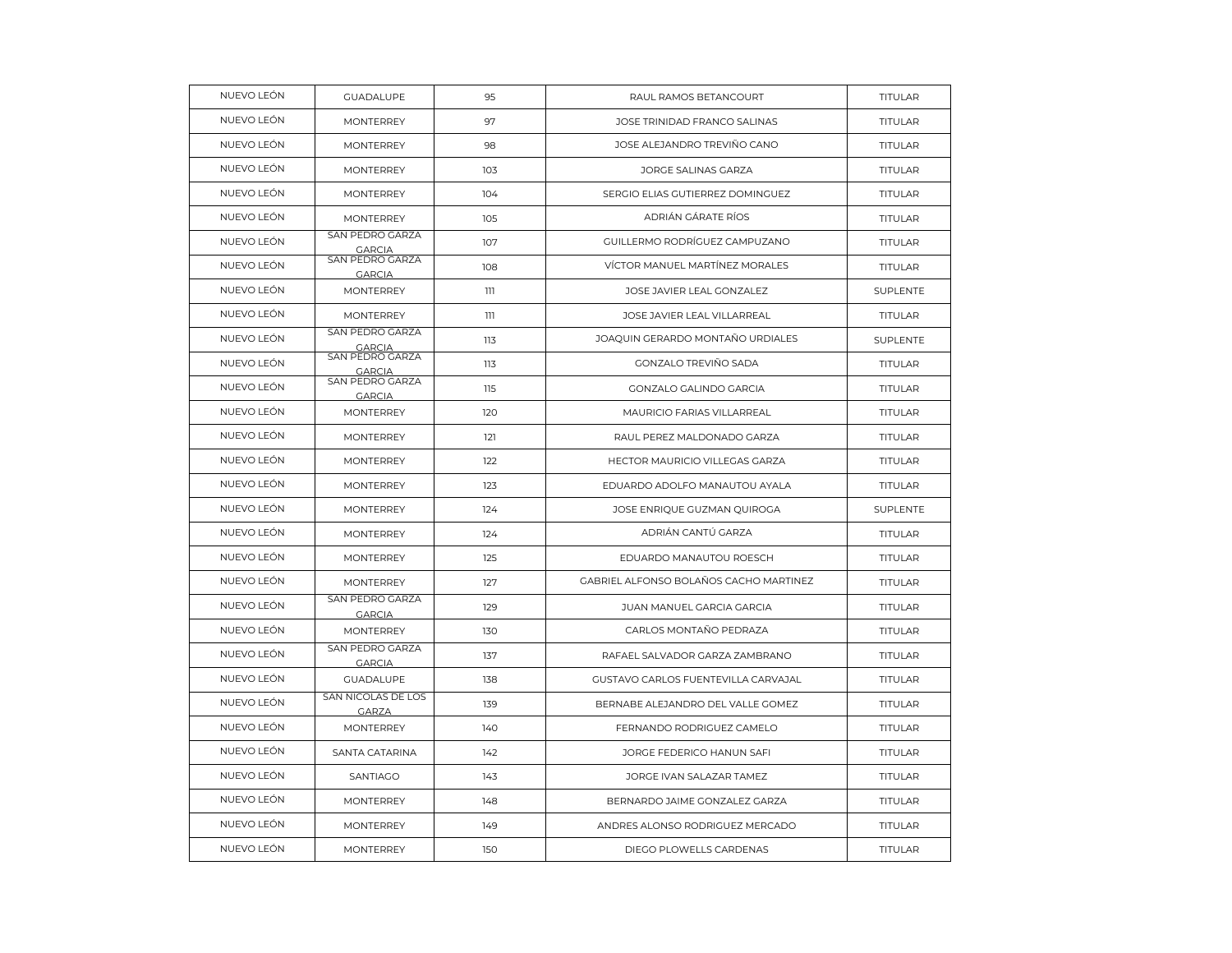| NUEVO LEÓN    | <b>ESCOBEDO</b>                 | 151            | JUAN IGNACIO RODARTE HERRERA           | TITULAR        |
|---------------|---------------------------------|----------------|----------------------------------------|----------------|
| <b>OAXACA</b> | PUERTO ESCONDIDO                | 14             | ENRIQUE ROJAS ZAVALETA                 | <b>TITULAR</b> |
| <b>OAXACA</b> | PUERTO ESCONDIDO                | 57             | ANTONIO SEVERINO RAMIREZ LOPEZ         | <b>TITULAR</b> |
| <b>OAXACA</b> | OAXACA DE JUAREZ                | 65             | BLAS FORTINO FIGUEROA MONTES           | TITULAR        |
| <b>OAXACA</b> | OAXACA DE JUAREZ                | 68             | ROBERTO GARAY GONZALEZ                 | TITULAR        |
| <b>OAXACA</b> | PINOTEPA NACIONAL               | 79             | BENJAMIN FERNANDO HERNANDEZ BUSTAMANTE | <b>TITULAR</b> |
| <b>OAXACA</b> | OAXACA DE JUAREZ                | 87             | LILLIAN ALEJANDRA BUSTAMANTE GARCIA    | <b>TITULAR</b> |
| OAXACA        | <b>TUXTEPEC</b>                 | 97             | ROSA LIZBETH CAÑA CADEZA               | TITULAR        |
| OAXACA        | OAXACA DE JUAREZ                | 103            | LAETITIA MOLINA PERTIERRA              | TITULAR        |
| <b>OAXACA</b> | OAXACA DE JUAREZ                | 104            | CARLOS SALOMÓN VELÁSQUEZ CHAGOYA       | TITULAR        |
| OAXACA        | ZIMATLAN DE ALVAREZ             | 105            | EDUARDO GARCIA CORPUS                  | TITULAR        |
| OAXACA        | COSOLAPA                        | 106            | ALEJANDRO JOSE VIDAÑA LUNA             | TITULAR        |
| <b>OAXACA</b> | OAXACA DE JUAREZ                | 111            | RICARDO HARP CRUCES                    | TITULAR        |
| <b>OAXACA</b> | OAXACA DE JUAREZ                | 125            | RAYMUNDO CHAGOYA VILLANUEVA            | TITULAR        |
| OAXACA        | <b>TLAXIACO</b>                 | 138            | MANUEL PEREZ MORALES                   | TITULAR        |
| PUEBLA        | TLATLAUQUITEPEC                 | $\mathbf{1}$   | JORGE FRANCISCO DIAZ GIL               | TITULAR        |
| PUEBLA        | CHIGNAHUAPAN                    | $\mathbb{L}$   | JOSE OTHON CARRILES HANAN              | TITULAR        |
| PUEBLA        | TECALI DE HERRERA               | 2              | GABRIELA DEL CARMEN REGUERO ALARCON    | <b>TITULAR</b> |
| PUEBLA        | CHOLULA                         | $\overline{2}$ | MARIO ALBERTO MONTERO SERRANO          | TITULAR        |
| PUEBLA        | TEHUACAN                        | 2              | RAMIRO RODRIGUEZ MACLUB                | TITULAR        |
| PUEBLA        | ZACAPOAXTLA                     | 2              | LUIS ALBERTO MORALES SOLÍS             | <b>TITULAR</b> |
| PUEBLA        | <b>ATLIXCO</b>                  | 3              | HUMBERTO JIMENEZ JIMENEZ               | <b>TITULAR</b> |
| PUEBLA        | <b>ATLIXCO</b>                  | $\overline{4}$ | HILDA SANCHEZ VALERIO                  | TITULAR        |
| PUEBLA        | TEHUACAN                        | $\overline{4}$ | MOISES TEJEDA DELFIN                   | TITULAR        |
| PUEBLA        | PUEBLA                          | $\overline{4}$ | NORMA ROMERO CORTES                    | <b>TITULAR</b> |
| PUEBLA        | PUEBLA                          | 5              | ANTONIO TINOCO LANDA                   | TITULAR        |
| PUEBLA        | <b>SAN MARTIN</b><br>TEXMELUCAN | 6              | MARIA JOSE FLORES ORTIZ                | TITULAR        |
| PUEBLA        | PUEBLA                          | $\sqrt{ }$     | ADRIANA SALAZAR CAJICA                 | TITULAR        |
| PUEBLA        | HUEJOTZINGO                     | 7              | SABÁS JESÚS GÓMEZ CORTÉS               | TITULAR        |
| PUEBLA        | PUEBLA                          | 8              | JOSE NEYIF IRABIEN MEDINA              | TITULAR        |
| PUEBLA        | PUEBLA                          | $\mathsf 9$    | RODRIGO DE UNANUE SOLANA               | TITULAR        |
| PUEBLA        | PUEBLA                          | 10             | MARIA VICTORIA BUSTOS SOTO             | TITULAR        |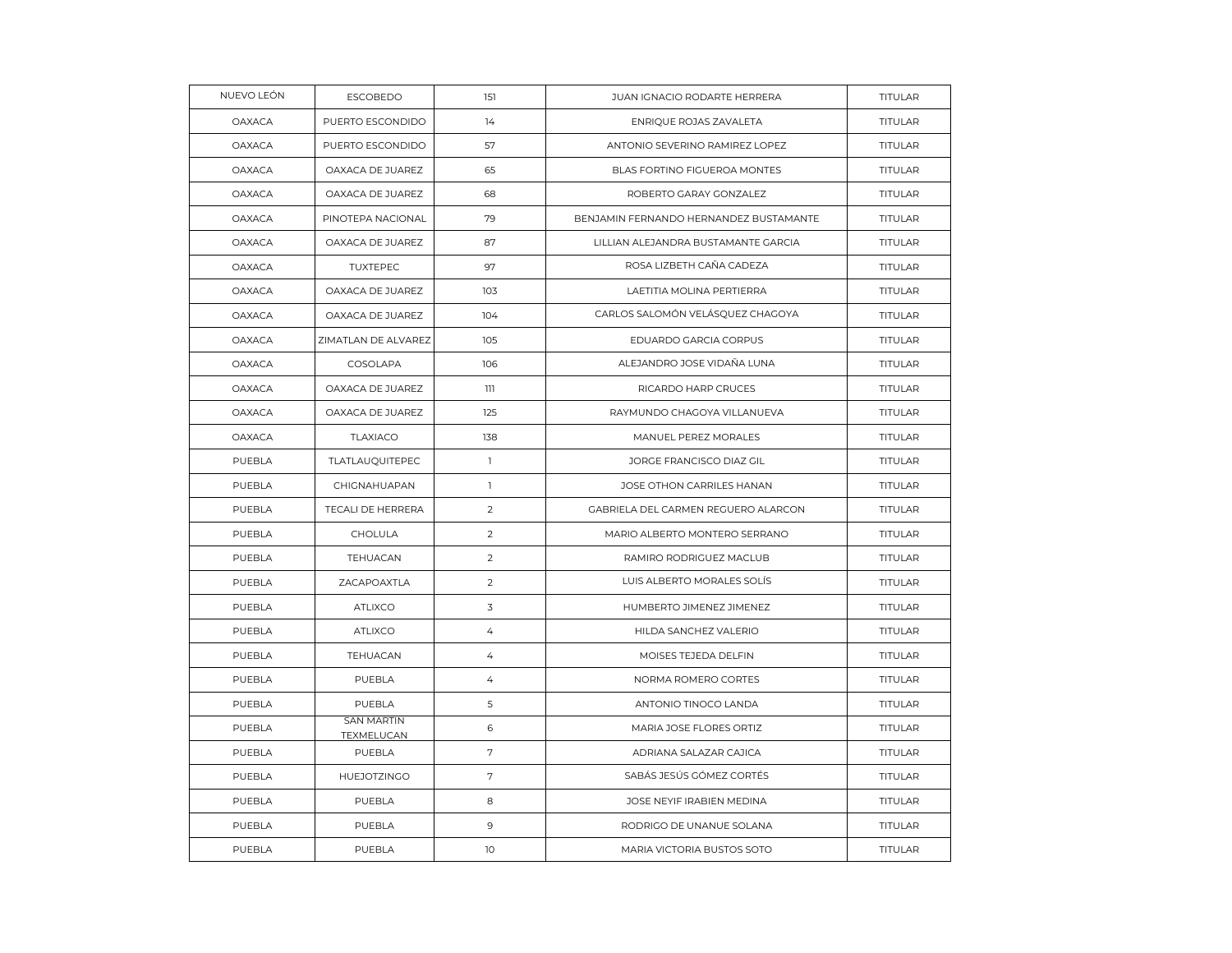| PUEBLA    | PUEBLA                        | $\mathbf{1}$ | CESAR JOSE SOTOMAYOR SANCHEZ           | <b>TITULAR</b>  |
|-----------|-------------------------------|--------------|----------------------------------------|-----------------|
| PUEBLA    | CUAUTLANCINGO                 | $\mathbb{I}$ | FERNANDO ROSALES SOLIS                 | <b>TITULAR</b>  |
| PUEBLA    | PUEBLA                        | 12           | ESPERANZA MARTINEZ OROZCO              | TITULAR         |
| PUEBLA    | PUEBLA                        | 18           | MARIANA CASTRO CUE AGUILAR             | TITULAR         |
| PUEBLA    | PUEBLA                        | 19           | FABIAN GERARDO LARA SAID               | TITULAR         |
| PUEBLA    | PUEBLA                        | 22           | HORACIO HIDALGO MENA                   | <b>AUXILIAR</b> |
| PUEBLA    | PUEBLA                        | 24           | SAMUEL NIETO CONSUEGRA                 | <b>AUXILIAR</b> |
| PUEBLA    | PUEBLA                        | 24           | SERGIO MORENO VALLE GERMAN             | <b>TITULAR</b>  |
| PUEBLA    | PUEBLA                        | 27           | JOSE HUGO ZURITA MERCADO               | TITULAR         |
| PUEBLA    | PUEBLA                        | 29           | VICTOR MANUEL AURELIANO CORTES PADILLA | TITULAR         |
| PUEBLA    | PUEBLA                        | 31           | RAFAEL GUTIERREZ RUIZ                  | <b>TITULAR</b>  |
| PUEBLA    | PUEBLA                        | 34           | ANTONIO ERNESTO ZAFRA MILLAN           | TITULAR         |
| PUEBLA    | PUEBLA                        | 36           | CARLOS ROBERTO SANCHEZ MARTINEZ        | <b>TITULAR</b>  |
| PUEBLA    | PUEBLA                        | 38           | YAVNE JUAREZ AGUILAR                   | <b>TITULAR</b>  |
| PUEBLA    | PUEBLA                        | 42           | MARIO SALAZAR MARTINEZ                 | TITULAR         |
| PUEBLA    | PUEBLA                        | 43           | ALEXIS ARTURO DIAZ GONZALEZ            | <b>AUXILIAR</b> |
| PUEBLA    | PUEBLA                        | 46           | ERNESTO JOAQUIN BRIONES AMADOR         | <b>TITULAR</b>  |
| PUEBLA    | PUEBLA                        | 48           | LUZ VERONICA MORALES ALFARO            | TITULAR         |
| PUEBLA    | PUEBLA                        | 49           | JUAN CARLOS SALAZAR CAJICA             | <b>TITULAR</b>  |
| PUEBLA    | PUEBLA                        | 50           | CARLOS ROBERTO SANCHEZ CASTAÑEDA       | <b>TITULAR</b>  |
| PUEBLA    | PUEBLA                        | 52           | RENE MEZA ESPEJEL                      | TITULAR         |
| PUEBLA    | PUEBLA                        | 54           | MARCO ANTONIO CUÉ PRIETO               | <b>TITULAR</b>  |
| PUEBLA    | PUEBLA                        | 56           | HILDA TORRES GOMEZ                     | <b>TITULAR</b>  |
| PUEBLA    | PUEBLA                        | 57           | WILMA JULIAN RUIZ                      | TITULAR         |
| QUERETARO | SAN JUAN DEL RIO              | $\mathbf{1}$ | ALVARO RODRIGUEZ DE LA VEGA            | TITULAR         |
| QUERETARO | AMEALCO DE BONFIL             | $\mathbf{1}$ | ARSENIO DURAN BECERRA                  | <b>TITULAR</b>  |
| QUERETARO | JALPAN DE SERRA               | $\mathbf{1}$ | EDWING BRYAN HERNANDEZ SOTO            | TITULAR         |
| QUERETARO | SAN JUAN DEL RIO              | $\mathbb{I}$ | NOEMI ELISA NAVARRETE LEDESMA          | <b>TITULAR</b>  |
| QUERETARO | CADEREYTA DE<br><b>MONTES</b> | $\mathbb{I}$ | OMAR ALEJANDRO HERNANDEZ GARFIAS       | TITULAR         |
| QUERETARO | QUERETARO                     | $\mathbf{1}$ | ROBERTO REYES OLVERA                   | TITULAR         |
| QUERETARO | AMEALCO DE BONFIL             | $\mathbf{1}$ | SERGIO PADILLA MACEDO                  | TITULAR         |
| QUERETARO | <b>TOLIMAN</b>                | $\mathbf{1}$ | VICTOR RESENDIZ VELAZQUEZ              | <b>TITULAR</b>  |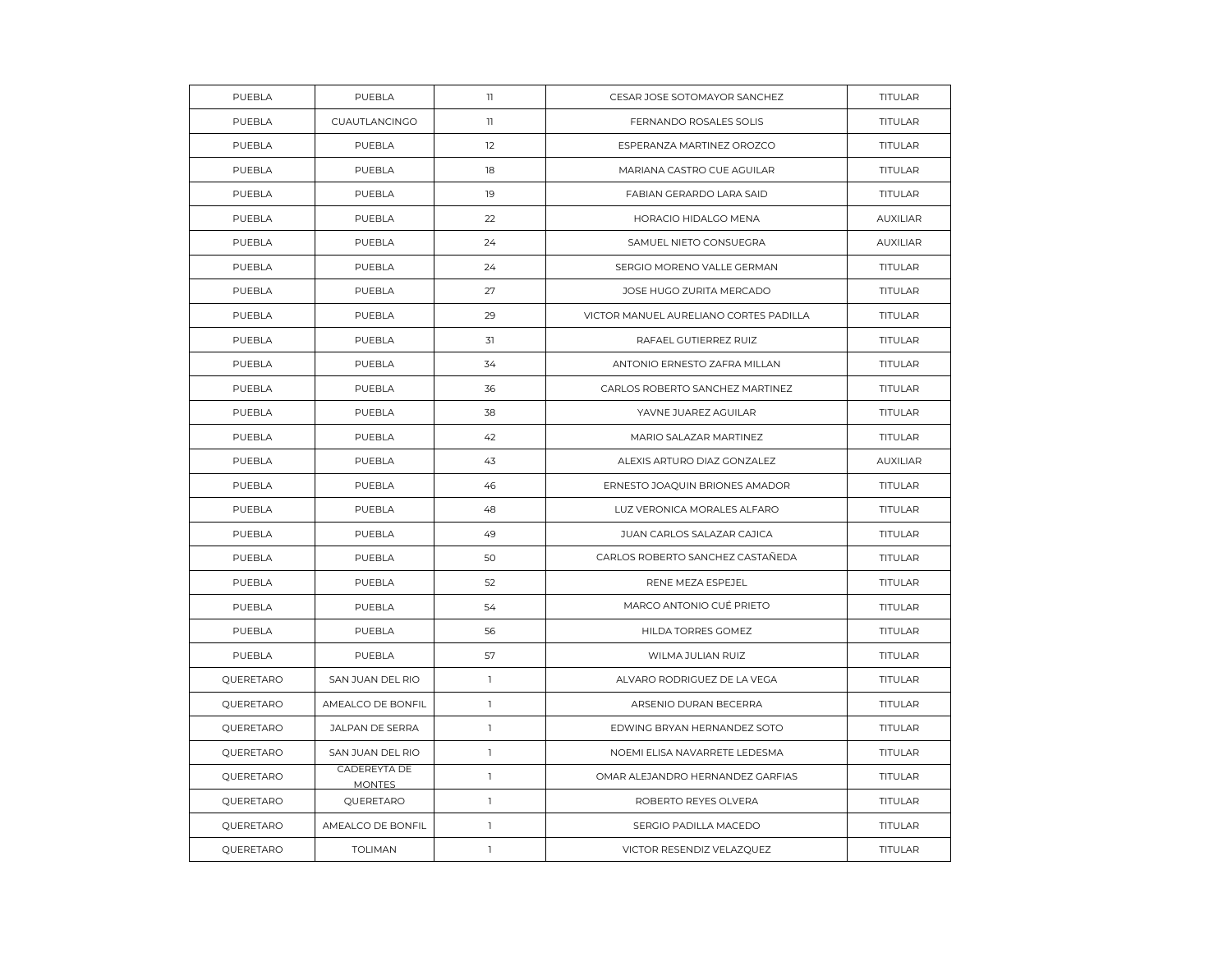| QUERETARO | SAN JUAN DEL RIO              | 2              | DANIEL CHOLULA GUASCO                        | TITULAR        |
|-----------|-------------------------------|----------------|----------------------------------------------|----------------|
| QUERETARO | CADEREYTA DE<br><b>MONTES</b> | $\overline{2}$ | FRANCISCO ALEJANDRO PEDRAZA MONTES           | TITULAR        |
| QUERETARO | QUERETARO                     | 2              | FRANCISCO PÉREZ ROJAS                        | <b>TITULAR</b> |
| QUERETARO | CADEREYTA DE<br><b>MONTES</b> | 2              | HECTOR CESAR JIMENEZ ARREOLA                 | <b>TITULAR</b> |
| QUERETARO | AMEALCO DE BONFIL             | 2              | JOSE RAMON FERNANDEZ DE CEVALLOS Y CHAVARRIA | <b>TITULAR</b> |
| QUERETARO | QUERETARO                     | 2              | JOSEFINA PÉREZ ROJAS                         | <b>TITULAR</b> |
| QUERETARO | QUERETARO                     | 2              | JUAN ALBERTO REYES CARRILLO                  | TITULAR        |
| QUERETARO | QUERETARO                     | $\overline{2}$ | MARCO ANTONIO SERVIN YAÑEZ                   | <b>TITULAR</b> |
| QUERETARO | AMEALCO DE BONFIL             | 2              | MIGUEL CALZADA MERCADO                       | <b>TITULAR</b> |
| QUERETARO | JALPAN DE SERRA               | $\overline{2}$ | PEDRO TORRES SAUCEDA                         | TITULAR        |
| QUERETARO | QUERETARO                     | 3              | ALVARO GUERRERO ALCOCER                      | TITULAR        |
| QUERETARO | SAN JUAN DEL RIO              | 3              | MARCO ANTONIO MORENO PONCE                   | <b>TITULAR</b> |
| QUERETARO | QUERETARO                     | 3              | MARIA ZAMANTHA GUERRERO ALCOCER              | <b>TITULAR</b> |
| QUERETARO | SAN JUAN DEL RIO              | $\overline{4}$ | CARLOS ANDRES UGALDE RODRIGUEZ               | <b>TITULAR</b> |
| QUERETARO | QUERETARO                     | 4              | JORGE MALDONADO GUERRERO                     | TITULAR        |
| QUERETARO | SAN JUAN DEL RIO              | $\overline{4}$ | LUIS EDUARDO UGALDE TINOCO                   | TITULAR        |
| QUERETARO | QUERETARO                     | 5              | CARLOS ENRIQUE ORDAZ GONZALEZ                | <b>TITULAR</b> |
| QUERETARO | SAN JUAN DEL RIO              | 5              | FEDERICO GOMEZ VAZQUEZ                       | <b>TITULAR</b> |
| QUERETARO | SAN JUAN DEL RIO              | 5              | FEDERICO GOMEZ VILLEDA                       | <b>TITULAR</b> |
| QUERETARO | QUERETARO                     | 5              | LUIS FELIPE ORDAZ GONZALEZ                   | TITULAR        |
| QUERETARO | SAN JUAN DEL RIO              | 6              | ELISA PASCUALA MORALES SOTO                  | TITULAR        |
| QUERETARO | SAN JUAN DEL RIO              | 6              | <b>JESUS MORALES SOTO</b>                    | <b>TITULAR</b> |
| QUERETARO | QUERETARO                     | 6              | RODRIGO DIAZ CASTAÑARES                      | <b>TITULAR</b> |
| QUERETARO | SAN JUAN DEL RIO              | 7              | JOSE IGNACIO PAULIN POSADA                   | TITULAR        |
| QUERETARO | QUERETARO                     | $\overline{7}$ | LUIS ANTONIO DEL CASTILLO ALEMAN             | <b>TITULAR</b> |
| QUERETARO | QUERETARO                     | 7              | PEDRO CEVALLOS ALCOCER                       | TITULAR        |
| QUERETARO | QUERETARO                     | 8              | ALEJANDRO ESQUIVEL MACEDO                    | TITULAR        |
| QUERETARO | SAN JUAN DEL RIO              | 8              | FELIPE DE JESUS MUÑOZ GUTIERREZ              | <b>TITULAR</b> |
| QUERETARO | QUERETARO                     | 8              | SAMUEL CARDENAS PALACIOS                     | TITULAR        |
| QUERETARO | SAN JUAN DEL RIO              | 8              | ROBERTO SERVIN MUÑOZ                         | TITULAR        |
| QUERETARO | QUERETARO                     | $\overline{9}$ | CARLOS ALEJANDRO LEDESMA LOIS                | <b>TITULAR</b> |
| QUERETARO | QUERETARO                     | $\mathbf{9}$   | JORGE LOIS RODRIGUEZ                         | TITULAR        |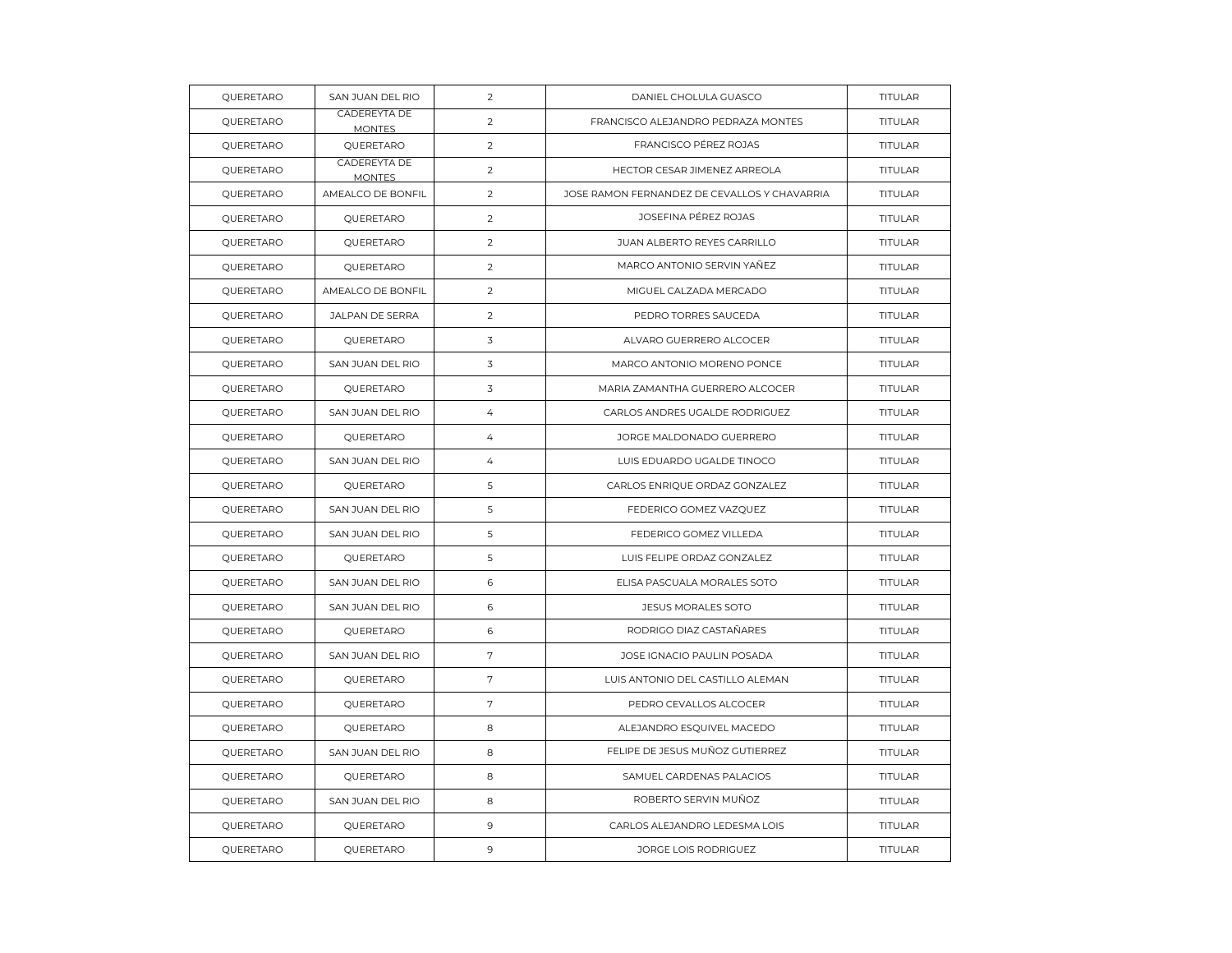| QUERETARO | SAN JUAN DEL RIO | 9               | RAÚL LUNA TOVAR                                               | TITULAR        |
|-----------|------------------|-----------------|---------------------------------------------------------------|----------------|
| QUERETARO | SAN JUAN DEL RIO | 9               | RODRIGO FERNANDEZ DE CEVALLOS BACA                            | <b>TITULAR</b> |
| QUERETARO | QUERETARO        | 10              | ERICK ESPINOSA NUÑEZ                                          | TITULAR        |
| QUERETARO | QUERETARO        | 10 <sup>°</sup> | ERICK ESPINOSA RIVERA                                         | TITULAR        |
| QUERETARO | SAN JUAN DEL RIO | 10 <sup>°</sup> | LUIS OCTAVIO PINEDA MORALES                                   | <b>TITULAR</b> |
| QUERETARO | SAN JUAN DEL RIO | 11              | GABRIELA MENDOZA NUÑEZ                                        | TITULAR        |
| QUERETARO | SAN JUAN DEL RIO | $\mathbb{I}$    | GIL MENDOZA PICHARDO                                          | TITULAR        |
| QUERETARO | QUERETARO        | $\mathbf{1}$    | JUAN PABLO OLIVARES ARANA                                     | TITULAR        |
| QUERETARO | QUERETARO        | 11              | PABLO OLIVARES GONZALEZ                                       | <b>TITULAR</b> |
| QUERETARO | QUERETARO        | 12              | ROCIO RUEDA RODRIGUEZ                                         | TITULAR        |
| QUERETARO | QUERETARO        | 13              | JOSE LANDEROS ARTEAGA                                         | TITULAR        |
| QUERETARO | QUERETARO        | 13              | RICARDO RAYAS MACEDO                                          | <b>TITULAR</b> |
| QUERETARO | QUERETARO        | 14              | JOSE ALBERTO MONSALVO ARANA                                   | <b>TITULAR</b> |
| QUERETARO | QUERETARO        | 14              | MARIA DE LOS ANGELES GUADALUPE ARANA Y DE LOS<br><b>COBOS</b> | TITULAR        |
| QUERETARO | QUERETARO        | 15              | FRANCISCO DE ASIS GONZALEZ PEREZ                              | TITULAR        |
| QUERETARO | QUERETARO        | 15              | MIGUEL ANGEL GONZALEZ CAMPOS                                  | <b>TITULAR</b> |
| QUERETARO | QUERETARO        | 16              | ERNESTO ZEPEDA GUERRA                                         | TITULAR        |
| QUERETARO | QUERETARO        | 16              | SERGIO ZEPEDA GUERRA                                          | TITULAR        |
| QUERETARO | QUERETARO        | 17              | ERNESTO GUEVARA LUARCA                                        | TITULAR        |
| QUERETARO | QUERETARO        | 18              | ARTURO MAXIMILIANO GARCIA PEREZ                               | <b>TITULAR</b> |
| QUERETARO | QUERETARO        | 18              | SONIA ALCANTARA MAGOS                                         | TITULAR        |
| QUERETARO | QUERETARO        | 19              | FERNANDO ORTIZ PROAL                                          | <b>TITULAR</b> |
| QUERETARO | QUERETARO        | 19              | JUAN LUIS MONTES DE OCA MONZON                                | <b>TITULAR</b> |
| QUERETARO | QUERETARO        | 19              | SALVADOR THOMAS LANDEROS                                      | TITULAR        |
| QUERETARO | QUERETARO        | 20              | SANTOS JESUS MARTINEZ RESENDIZ                                | TITULAR        |
| QUERETARO | QUERETARO        | 21              | ENRIQUE JAVIER OLVERA VILLASEÑOR                              | <b>TITULAR</b> |
| QUERETARO | QUERETARO        | 21              | LUIS ENRIQUE OLVERA SEPTIEN                                   | TITULAR        |
| QUERETARO | QUERETARO        | 22              | ALEJANDRINA GARCIA QUIROZ                                     | TITULAR        |
| QUERETARO | QUERETARO        | 22              | JORGE GARCIA QUIROZ                                           | <b>TITULAR</b> |
| QUERETARO | QUERETARO        | 23              | CARLOS RAFAEL ALTAMIRANO ALCOCER                              | TITULAR        |
| QUERETARO | QUERETARO        | 24              | MARIO REYES RETANA POPOVICH                                   | TITULAR        |
| QUERETARO | QUERETARO        | 25              | JOSE MARIA HERNANDEZ RAMOS                                    | TITULAR        |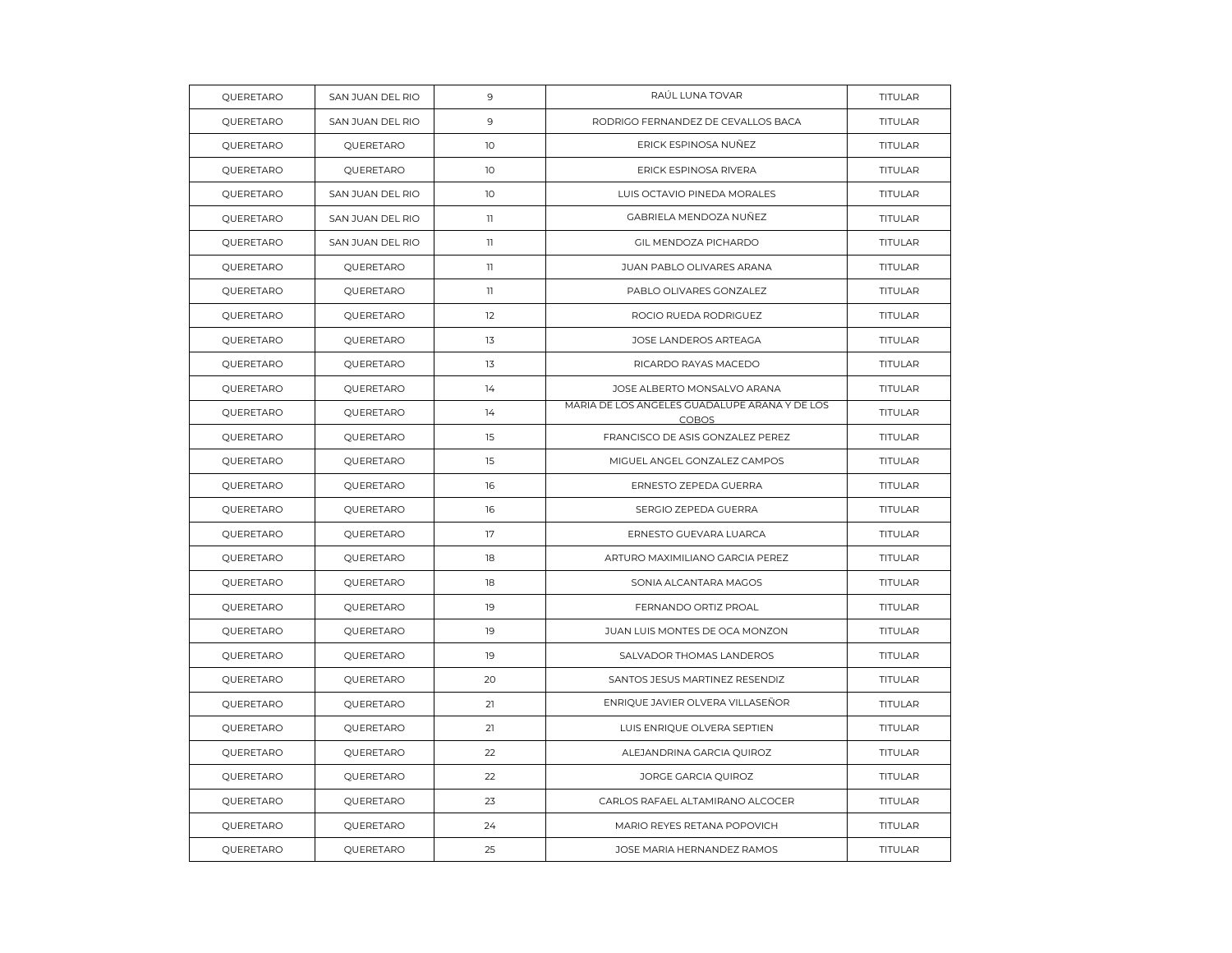| QUERETARO    | QUERETARO        | 25                      | JOSE MARIA HERNANDEZ SOLIS           | TITULAR        |
|--------------|------------------|-------------------------|--------------------------------------|----------------|
| QUERETARO    | QUERETARO        | 26                      | FRANCISCO GUERRA MALO                | <b>TITULAR</b> |
| QUERETARO    | QUERETARO        | 26                      | FRANCISCO JOSE GUERRA CASTRO         | TITULAR        |
| QUERETARO    | QUERETARO        | 27                      | SAMUEL PALACIOS VEGA                 | TITULAR        |
| QUERETARO    | QUERETARO        | 27                      | HUMBERTO PALACIOS KURI               | <b>TITULAR</b> |
| QUERETARO    | QUERETARO        | 28                      | MARIANA MUÑOZ GARCIA                 | <b>TITULAR</b> |
| QUERETARO    | QUERETARO        | 28                      | SALVADOR GARCIA MUSIATE              | TITULAR        |
| QUERETARO    | QUERETARO        | 29                      | LEOPOLDO MONDRAGON GONZALEZ          | TITULAR        |
| QUERETARO    | QUERETARO        | 30                      | EDUARDO LUQUE HUDSON                 | <b>TITULAR</b> |
| QUERETARO    | QUERETARO        | 30                      | IVAN LOMELI AVENDAÑO                 | <b>TITULAR</b> |
| QUERETARO    | QUERETARO        | 31                      | ESTELA DE LA LUZ GALLEGOS BARREDO    | TITULAR        |
| QUERETARO    | QUERETARO        | 31                      | JOSE LUIS GALLEGOS PEREZ             | <b>TITULAR</b> |
| QUERETARO    | QUERETARO        | 32                      | JOSE LUIS MUÑOZ ORTIZ                | <b>TITULAR</b> |
| QUERETARO    | QUERETARO        | 32                      | JUAN CARLOS MUÑOZ ORTIZ              | TITULAR        |
| QUERETARO    | QUERETARO        | 33                      | ALEJANDRO SERRANO ARREOLA            | TITULAR        |
| QUERETARO    | QUERETARO        | 33                      | MOISES SOLIS GARCIA                  | <b>TITULAR</b> |
| QUERETARO    | QUERETARO        | 34                      | MARIA DE MONTSERRAT RODRIGUEZ SIBAJA | TITULAR        |
| QUERETARO    | QUERETARO        | 34                      | MARIA PATRICIA LORENA SIBAJA LOPEZ   | TITULAR        |
| QUERETARO    | QUERETARO        | 35                      | ALEJANDRO DUCLAUD VILARES            | TITULAR        |
| QUERETARO    | QUERETARO        | 35                      | ROBERTO LOYOLA VERA                  | <b>TITULAR</b> |
| QUERETARO    | QUERETARO        | 36                      | ALFONSO FERNANDO GONZALEZ RIVAS      | TITULAR        |
| QUERETARO    | QUERETARO        | 36                      | GILDA GONZÁLEZ GARCÍA JIMENO         | TITULAR        |
| QUERETARO    | QUERETARO        | 37                      | JOSE ADOLFO ORTEGA OSORIO            | <b>TITULAR</b> |
| QUERETARO    | QUERETARO        | 37                      | JOSE ANTONIO ORTEGA OSORIO           | TITULAR        |
| QUERETARO    | QUERETARO        | 38                      | ENRIQUE BURGOS HERNANDEZ             | TITULAR        |
| QUERETARO    | QUERETARO        | 38                      | YOLANDA BURGOS HERNANDEZ             | <b>TITULAR</b> |
| QUINTANA ROO | CANCUN           | $\overline{\mathsf{3}}$ | MARCO ANTONIO SANCHEZ VALES          | TITULAR        |
| QUINTANA ROO | CANCUN           | 6                       | LUIS ENRIQUE FIERRO SOSA             | SUPLENTE       |
| QUINTANA ROO | CANCUN           | $\mathbf{1}$            | MARIO BERNARDO RAMIREZ CANUL         | <b>TITULAR</b> |
| QUINTANA ROO | PLAYA DEL CARMEN | 13                      | RUBEN ANTONIO BARAHONA LOPEZ         | <b>TITULAR</b> |
| QUINTANA ROO | CANCUN           | 20                      | BENJAMIN SALVADOR DE LA PEÑA MORA    | TITULAR        |
| QUINTANA ROO | CANCUN           | 28                      | JUAN MACARI JORGE                    | TITULAR        |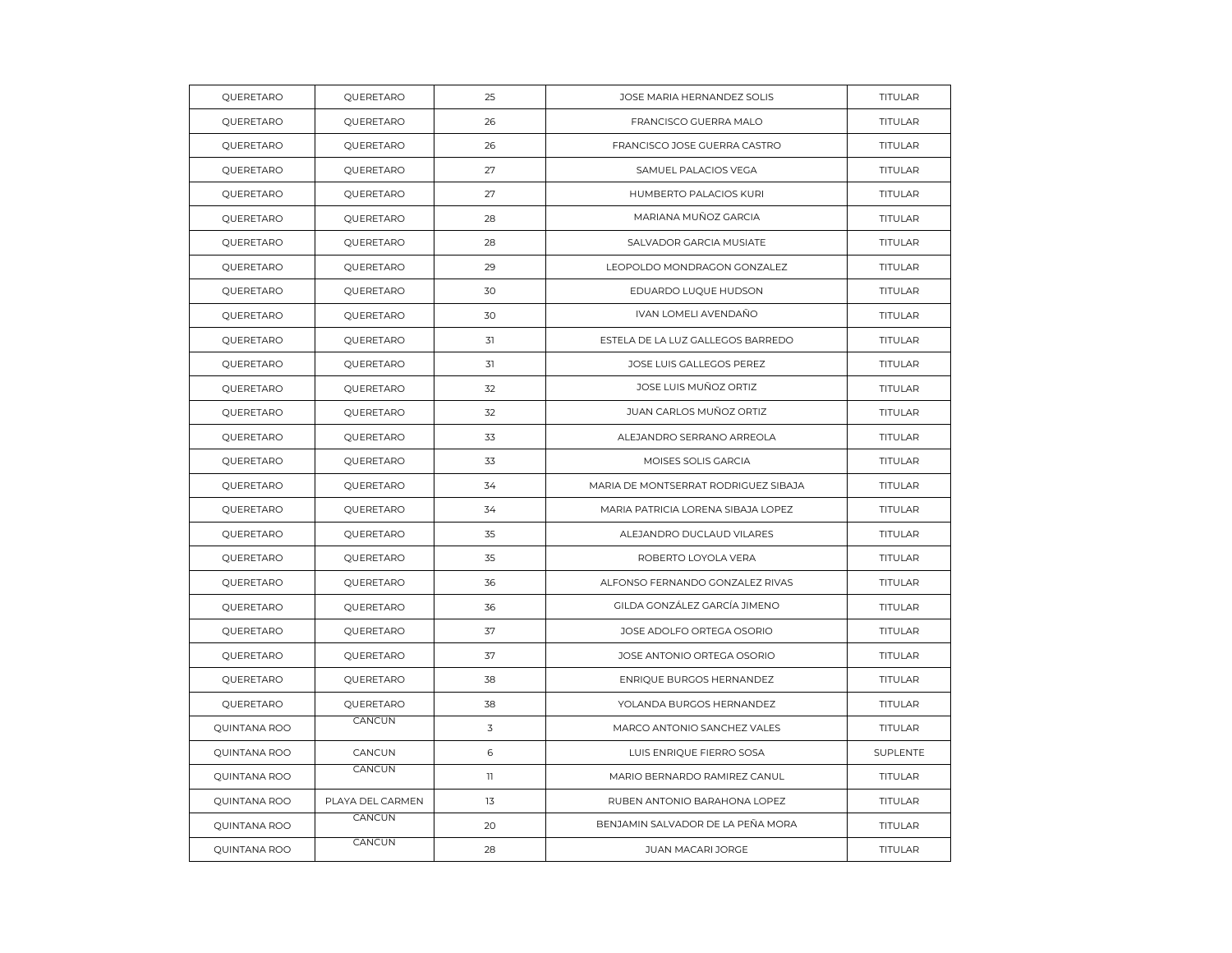| <b>QUINTANA ROO</b> | CANCUN              | 29 | GABRIEL JOSE DE JESUS POLANCO LORIA     | <b>SUPLENTE</b> |
|---------------------|---------------------|----|-----------------------------------------|-----------------|
| <b>QUINTANA ROO</b> | CANCUN              | 29 | GILBERTO GONZÁLEZ ANGUIANO              | <b>TITULAR</b>  |
| QUINTANA ROO        | CANCUN              | 30 | LUIS MIGUEL CAMARA PATRON               | <b>TITULAR</b>  |
| QUINTANA ROO        | CANCUN              | 37 | RENE MARTIN GARCIA TAMAYO               | <b>TITULAR</b>  |
| QUINTANA ROO        | CANCUN              | 38 | CARMEN NICOLAS RAMIREZ                  | <b>TITULAR</b>  |
| QUINTANA ROO        | CHETUMAL            | 43 | DOLORES DE LAS MERCEDES RIVERA AGUILAR  | TITULAR         |
| QUINTANA ROO        | <b>ISLA MUJERES</b> | 45 | ERMILO HUMBERTO GRANIEL CANEPA          | <b>AUXILIAR</b> |
| QUINTANA ROO        | PUERTO MORELOS      | 46 | ALMA LILIA LUNA OLIVAS                  | <b>TITULAR</b>  |
| <b>QUINTANA ROO</b> | COZUMEL             | 47 | RICARDO LEZAMA PECH                     | <b>TITULAR</b>  |
| QUINTANA ROO        | <b>TULUM</b>        | 48 | JOSE ALFREDO ASUNCION MARTIN VILLANUEVA | TITULAR         |
| QUINTANA ROO        | CANCUN              | 49 | LEONARDO DE JESUS MEDINA GONZALEZ       | TITULAR         |
| <b>QUINTANA ROO</b> | CANCUN              | 53 | OSWALDO HUMBERTO CANTO HERRERA          | <b>AUXILIAR</b> |
| QUINTANA ROO        | CANCUN              | 53 | OSWALDO ANTONIO CANTO MARMOL            | TITULAR         |
| QUINTANA ROO        | LAZARO CARDENAS     | 57 | ROGER OCTAVIO MENENDEZ HERNANDEZ        | TITULAR         |
| <b>QUINTANA ROO</b> | CANCUN              | 58 | LUIS ALBERTO POLA CASTILLO              | TITULAR         |
| QUINTANA ROO        | CANCUN              | 62 | JUAN CARLOS FARIÑA ISLA                 | <b>AUXILIAR</b> |
| QUINTANA ROO        | CANCUN              | 64 | IVONNE LEMUS ARELLANO                   | TITULAR         |
| <b>QUINTANA ROO</b> | CANCUN              | 67 | LUIS GABRIEL PALACIOS VELASCO           | SUPLENTE        |
| QUINTANA ROO        | CANCUN              | 71 | ADDY PAULINA PECH PECH                  | <b>TITULAR</b>  |
| QUINTANA ROO        | CANCUN              | 72 | JAVIER HORACIO SAUZA SEMERENA           | TITULAR         |
| QUINTANA ROO        | CANCUN              | 74 | JORGE ALBERTO GALVÁN GARCÍA             | <b>TITULAR</b>  |
| <b>QUINTANA ROO</b> | PLAYA DEL CARMEN    | 78 | GONZALO ALEJANDRO ZAVALA BACAB          | <b>AUXILIAR</b> |
| <b>QUINTANA ROO</b> | PLAYA DEL CARMEN    | 78 | JORGE GILBERTO PARRA MOGUEL             | TITULAR         |
| QUINTANA ROO        | TULUM               | 81 | KARLA ESTELA NAVARRETE LOZANO           | TITULAR         |
| QUINTANA ROO        | CANCUN              | 83 | RAMÓN ROLANDO HEREDIA RUIZ              | TITULAR         |
| QUINTANA ROO        | PLAYA DEL CARMEN    | 84 | JORGE JAIME CRUZ HERNANDEZ              | TITULAR         |
| QUINTANA ROO        | CANCUN              | 85 | JORGE ULISES BAUTISTA MAGALLON          | <b>TITULAR</b>  |
| QUINTANA ROO        | CANCUN              | 86 | MARIO JOSE CANTO ESPEJO                 | <b>TITULAR</b>  |
| QUINTANA ROO        | PLAYA DEL CARMEN    | 90 | RICARDO DEHESA CORTES                   | TITULAR         |
| QUINTANA ROO        | PLAYA DEL CARMEN    | 91 | JAVIER JESUS CARDENAS RIVERO            | <b>TITULAR</b>  |
| QUINTANA ROO        | PUERTO MORELOS      | 92 | RICARDO VEGA ESPINOSA                   | <b>TITULAR</b>  |
| <b>QUINTANA ROO</b> | CANCUN              | 94 | PABLO REYNOSO VILLAZON                  | SUPLENTE        |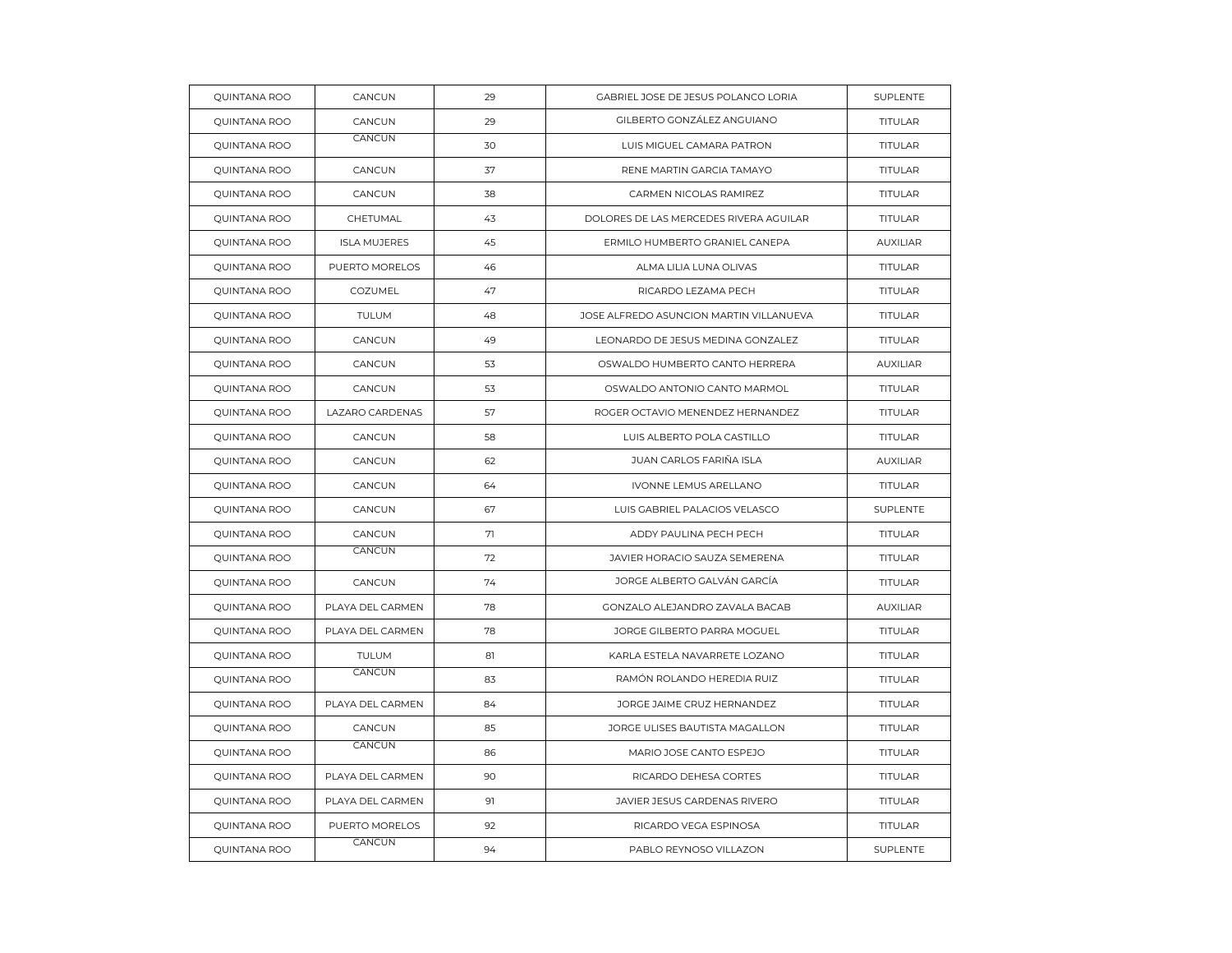| QUINTANA ROO        | CANCUN              | 97             | SIDHARTA CARLOS EDUARDO BERMUDEZ ECKSTEIN | <b>TITULAR</b>  |
|---------------------|---------------------|----------------|-------------------------------------------|-----------------|
| QUINTANA ROO        | CANCUN              | 98             | GILBERTO BARRIENTOS ALVARADO              | <b>TITULAR</b>  |
| QUINTANA ROO        | CANCUN              | 100            | MARCO ANTONIO VALENZUELA VILLALPANDO      | TITULAR         |
| QUINTANA ROO        | PLAYA DEL CARMEN    | 102            | <b>ISRAEL CANTO VIANA</b>                 | <b>TITULAR</b>  |
| QUINTANA ROO        | PLAYA DEL CARMEN    | 104            | ABIGAIL ORDÓÑEZ ALCOCER                   | <b>TITULAR</b>  |
| <b>QUINTANA ROO</b> | <b>BACALAR</b>      | 107            | LINDA RUPERTA OSORIO LEO                  | TITULAR         |
| QUINTANA ROO        | <b>ISLA MUJERES</b> | 110            | ALBERTO MARTINEZ ALBARRAN                 | <b>TITULAR</b>  |
| QUINTANA ROO        | QUINTANA ROO        | 113            | CHRYSTIAN ROGELIO ANGULO CONTRERAS        | <b>AUXILIAR</b> |
| QUINTANA ROO        | CANCUN              | 115            | JOSE ANTONIO GARCIA HERRERA               | <b>TITULAR</b>  |
| QUINTANA ROO        | CANCUN              | 119            | DANIEL GONZÁLEZ CAMPOS                    | <b>TITULAR</b>  |
| QUINTANA ROO        | CANCUN              | 120            | WALTER GONZALEZ VARGAS                    | TITULAR         |
| QUINTANA ROO        | CANCUN              | 124            | MAXIMINO TORIO CEDILLO                    | <b>TITULAR</b>  |
| <b>QUINTANA ROO</b> | SOLIDARIDAD         | 111            | ROBERTO ARTURO AGUILAR FIMBRES            | <b>TITULAR</b>  |
| SAN LUIS POTOSI     | SALINAS DE HIDALGO  | $\overline{2}$ | FERNANDA FELIX BELTRAN                    | TITULAR         |
| SAN LUIS POTOSI     | SAN LUIS POTOSI     | $\mathbf{1}$   | FERNANDA GONZALEZ ZORRILLA                | TITULAR         |
| SAN LUIS POTOSI     | SAN LUIS POTOSI     | 14             | MIGUEL MARTINEZ VEGA                      | <b>TITULAR</b>  |
| SAN LUIS POTOSI     | SAN LUIS POTOSI     | 16             | SALVADOR PEDROZA ROMERO                   | TITULAR         |
| SAN LUIS POTOSI     | SAN LUIS POTOSI     | 19             | ALFREDO NOYOLA ROBLES                     | TITULAR         |
| SAN LUIS POTOSI     | SAN LUIS POTOSI     | 23             | JUAN GERARDO ZAMANILLO OLVERA             | TITULAR         |
| SAN LUIS POTOSI     | SAN LUIS POTOSI     | 29             | JOSE LUIS BRAVO MENDOZA                   | <b>TITULAR</b>  |
| SAN LUIS POTOSI     | SAN LUIS POTOSI     | 38             | CARLOS FONSECA CASTAÑOL                   | TITULAR         |
| SINALOA             | CULIACAN            | 57             | JESUS MANUEL ORTIZ ANDRADE                | TITULAR         |
| SINALOA             | CULIACAN            | 98             | JUAN LUIS TORRES VEGA                     | <b>TITULAR</b>  |
| SINALOA             | CULIACAN            | 127            | RUBEN ELIAS GIL LEYVA MORALES             | TITULAR         |
| SINALOA             | CULIACAN            | 132            | ENRIQUE IBARRA RICO                       | TITULAR         |
| SINALOA             | CULIACAN            | 134            | MANUEL DIAZ SALAZAR                       | <b>TITULAR</b>  |
| SINALOA             | CULIACAN            | 140            | MARCO ANTONIO ZAZUETA FELIX               | TITULAR         |
| SINALOA             | CULIACAN            | 152            | JESUS ALFREDO ESQUER RUIZ                 | TITULAR         |
| SINALOA             | CULIACAN            | 156            | RENE GONZALEZ OBESO                       | <b>TITULAR</b>  |
| SINALOA             | CULIACAN            | 162            | ISMAEL ARENAS ESPINOZA                    | <b>TITULAR</b>  |
| SINALOA             | CULIACAN            | 167            | GERARDO GAXIOLA DIAZ                      | TITULAR         |
| SINALOA             | MAZATLAN            | 170            | JESUS ALBERTO HUMARAN CASTELLANOS         | TITULAR         |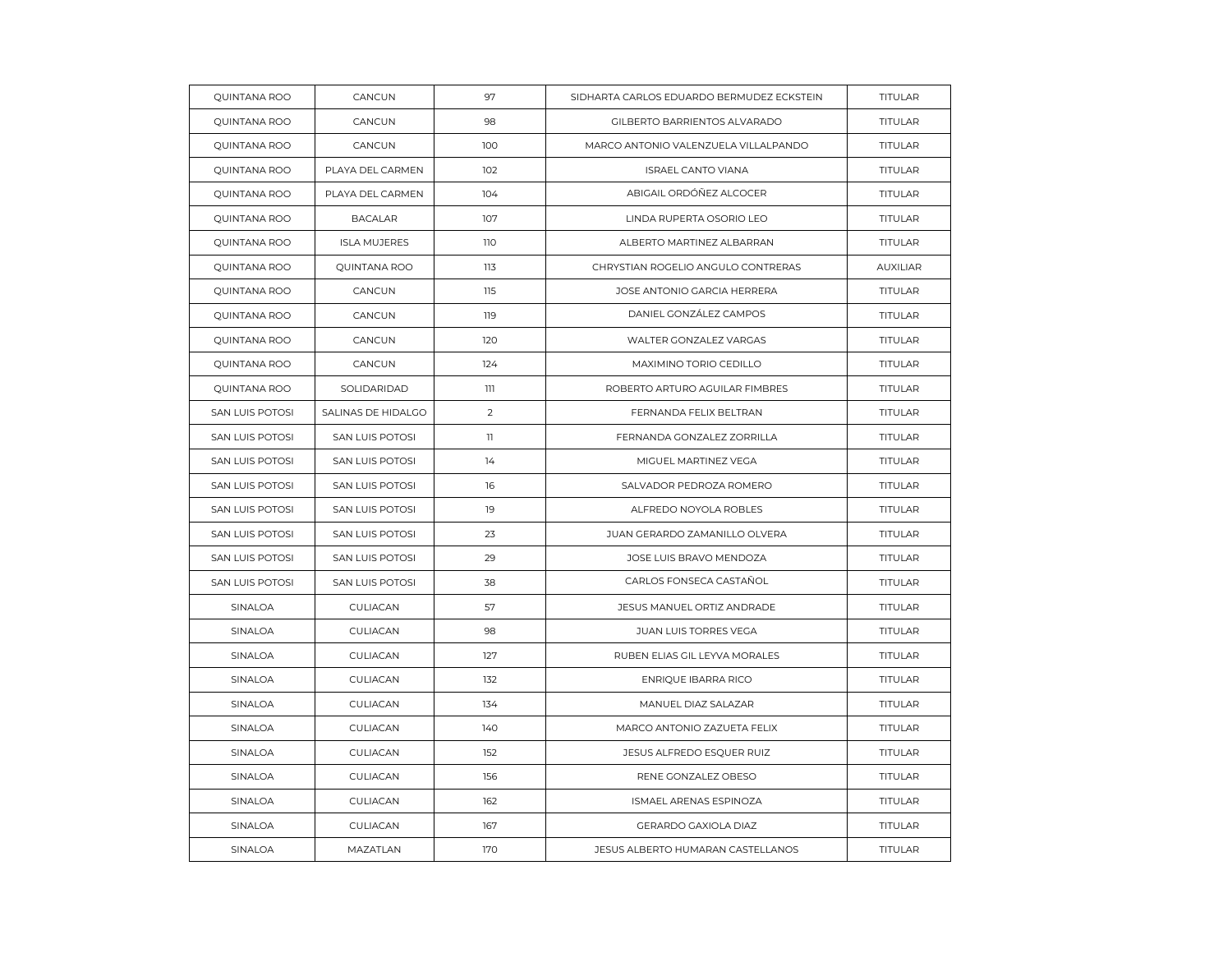| SINALOA        | CULIACAN           | 174 | RENATO VEGA CARRILLO                  | TITULAR        |
|----------------|--------------------|-----|---------------------------------------|----------------|
| SINALOA        | CULIACAN           | 180 | EFREN YAÑEZ CARDENAS                  | TITULAR        |
| SINALOA        | CULIACAN           | 195 | OSCAR ARIEL CARRILLO ECHEAGARAY       | <b>TITULAR</b> |
| SINALOA        | CULIACAN           | 198 | JORGE JULIAN CHAVEZ MURILLO           | TITULAR        |
| SINALOA        | CULIACAN           | 199 | JOSÉ DE JESÚS GONZÁLEZ SÁNCHEZ        | TITULAR        |
| SINALOA        | MAZATLAN           | 200 | RODRIGO LLAUSAS AZCONA                | <b>TITULAR</b> |
| SINALOA        | CULIACAN           | 201 | SAÚL GUADALUPE SALDAÑA                | TITULAR        |
| SINALOA        | CULIACAN           | 205 | MILDRED AMELIA MONARREZ BAÑUELOS      | TITULAR        |
| SINALOA        | MAZATLAN           | 210 | FERNANDO EUGENIO GARCIA SAIS          | <b>TITULAR</b> |
| SINALOA        | CULIACAN           | 212 | OSCAR URCISICHI ARELLANO              | TITULAR        |
| SINALOA        | NAVOLATO           | 213 | JESUS MANUEL ORTIZ BISHOP             | TITULAR        |
| SINALOA        | LOS MOCHIS         | 216 | JESUS ERNESTO ZAZUETA IBARRA          | <b>TITULAR</b> |
| SINALOA        | CULIACAN           | 221 | MANUEL DIAZ ECHAVARRIA                | <b>TITULAR</b> |
| SINALOA        | CULIACAN           | 223 | FELIX ALBERTO ARAGON CARRANZA         | TITULAR        |
| SINALOA        | SINALOA            | 227 | ENRIQUE IBARRA CALDERON               | TITULAR        |
| SINALOA        | <b>SAN IGNACIO</b> | 231 | SERGIO ARMANDO SALCIDO BELTRAN        | TITULAR        |
| SINALOA        | <b>MOCORITO</b>    | 236 | PABLO FRANCISCO VALENZUELA VALENZUELA | <b>TITULAR</b> |
| SINALOA        | CULIACAN           | 240 | ALEJANDRO GASTELUM CARLON             | TITULAR        |
| SINALOA        | CULIACAN           | 241 | MANUEL OCTAVIO AGUILAR SANCHEZ        | TITULAR        |
| SINALOA        | CULIACAN           | 244 | RAFAEL RODRÍGUEZ LÓPEZ                | <b>TITULAR</b> |
| SINALOA        | CULIACAN           | 245 | CARLOS RADAMEZ GANDARILLA GARCIA      | TITULAR        |
| SINALOA        | CULIACAN           | 246 | SUSANA AURORA ARMIENTA MADRID         | TITULAR        |
| SINALOA        | CULIACAN           | 247 | RAÚL LÓPEZ RODRÍGUEZ                  | TITULAR        |
| SINALOA        | MAZATLAN           | 248 | ERNESTO CARDENAS SALCIDO              | TITULAR        |
| SINALOA        | CULIACAN           | 252 | CLAUDIA BASTIDAS MARTINEZ             | TITULAR        |
| SINALOA        | MAZATLAN           | 255 | LUIS ERNESTO ESCOBAR MAGDALENO        | TITULAR        |
| <b>SINALOA</b> | MAZATLAN           | 261 | LUIS GERARDO BELTRAN LLAUSAS          | TITULAR        |
| SINALOA        | MAZATLAN           | 263 | JUAN PABLO INZUNZA GARCIA             | TITULAR        |
| SINALOA        | <b>AHOME</b>       | 269 | EMIGDIO MARTINEZ LIZARRAGA            | <b>TITULAR</b> |
| SINALOA        | <b>NAVOLATO</b>    | 272 | MIGUEL ANGEL AMADOR RODRIGUEZ         | <b>TITULAR</b> |
| SINALOA        | <b>NOVOLATO</b>    | 276 | MARIA DEL ROSARIO CALVO ACOSTA        | TITULAR        |
| SINALOA        | NAVOLATO           | 286 | SOL DE ABRIL CARRILLO LARA            | TITULAR        |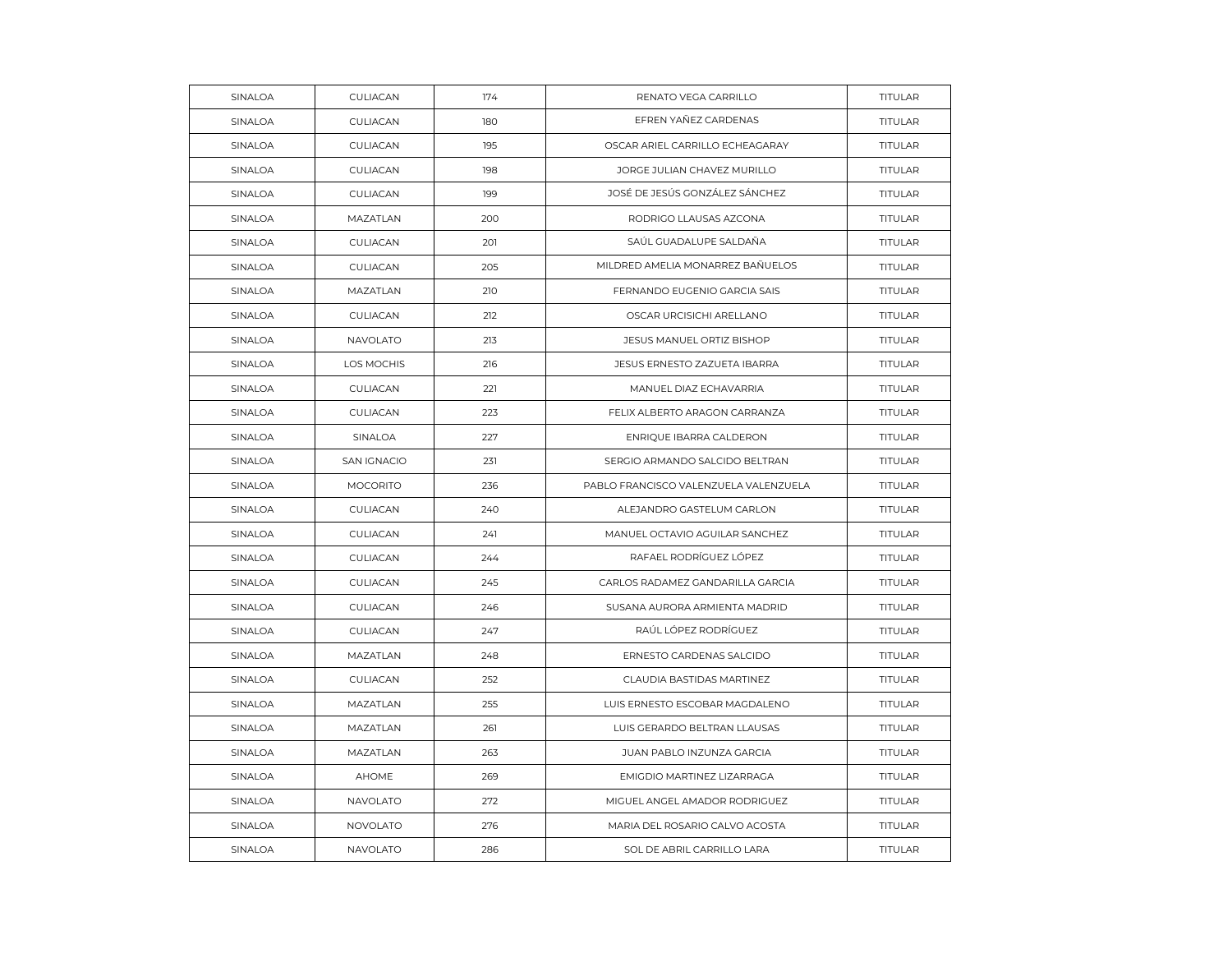| SINALOA        | CULIACAN                        | 288            | CÉSAR DANIEL PÉREZ CÁZAREZ                    | TITULAR        |
|----------------|---------------------------------|----------------|-----------------------------------------------|----------------|
| SINALOA        | CULIACAN                        | 294            | MARIO MOLINA IZABAL                           | <b>TITULAR</b> |
| SINALOA        | MAZATLAN                        | 295            | JUAN FRANCISCO HUERTA ROBLES                  | <b>TITULAR</b> |
| SINALOA        | CULIACAN                        | 300            | GUILLERMO FRANCO SANTANA                      | TITULAR        |
| SONORA         | <b>HERMOSILLO</b>               | 17             | YERI MARQUEZ FELIX                            | TITULAR        |
| SONORA         | CD. OBREGON                     | 18             | GABRIEL IGNACIO ALFARO RIVERA                 | <b>TITULAR</b> |
| SONORA         | CD. OBREGON                     | 27             | VICTOR MANUEL LANDEROS ARVIZU                 | <b>TITULAR</b> |
| SONORA         | SONORA                          | 28             | IVONNE CORRAL GAONA                           | TITULAR        |
| SONORA         | <b>HERMOSILLO</b>               | 35             | JESUS JOSE FRANCISCO ARTURO LIZARRAGA MURGUIA | <b>TITULAR</b> |
| SONORA         | <b>HERMOSILLO</b>               | 39             | LUIS RUBEN MONTES DE OCA MENA                 | <b>TITULAR</b> |
| SONORA         | PUERTO PEÑASCO                  | 42             | OSVALDO RENE ORTEGA FUENTES                   | TITULAR        |
| SONORA         | <b>SAN LUIS RIO</b><br>COLORADO | 54             | HECTOR VIRGILIO LEYVA RAMIREZ                 | TITULAR        |
| SONORA         | <b>HERMOSILLO</b>               | 63             | MIGUEL ANGEL MAGUREGUI RAMOS                  | <b>TITULAR</b> |
| SONORA         | <b>HERMOSILLO</b>               | 67             | MARGARITA MARTINEZ MODESTO                    | SUPLENTE       |
| SONORA         | <b>HERMOSILLO</b>               | 67             | KARINA GASTELUM FELIX                         | TITULAR        |
| SONORA         | <b>NOGALES</b>                  | 75             | FERNANDO LOPEZ MIRANDA                        | <b>TITULAR</b> |
| SONORA         | <b>HERMOSILLO</b>               | 77             | CAROLINA MONTIEL REYES                        | <b>TITULAR</b> |
| SONORA         | <b>HERMOSILLO</b>               | 80             | HORACIO SOBARZO MORALES                       | <b>TITULAR</b> |
| SONORA         | <b>HERMOSILLO</b>               | 95             | OCTAVIO GUTIERREZ GASTELUM                    | TITULAR        |
| SONORA         | <b>HERMOSILLO</b>               | 97             | RAFAEL GASTELUM SALAZAR                       | TITULAR        |
| SONORA         | <b>HERMOSILLO</b>               | 101            | JESUS ERNESTO MUÑOZ QUINTAL                   | <b>TITULAR</b> |
| <b>TABASCO</b> | <b>VILLAHERMOSA</b>             | 10             | ANIBAL ALEJANDRO PEDRERO LOAIZA               | <b>TITULAR</b> |
| TABASCO        | VILLAHERMOSA                    | 17             | GERARDO LOPEZCONDE LASTRA                     | TITULAR        |
| TABASCO        | VILLAHERMOSA                    | 31             | JESUS ANTONIO PIÑA GUTIERREZ                  | <b>TITULAR</b> |
| <b>TABASCO</b> | <b>VILLAHERMOSA</b>             | 34             | FELIX JORGE DAVID GONZALEZ                    | <b>TITULAR</b> |
| <b>TABASCO</b> | <b>CENTRO</b>                   | 38             | ROMAN ESTEBAN DAVID GONZALEZ                  | TITULAR        |
| TAMAULIPAS     | <b>TAMPICO</b>                  | $\overline{4}$ | ADRIAN MORALES ROCHA                          | TITULAR        |
| TAMAULIPAS     | CD. MADERO                      | 83             | OSCAR MANUEL GALVAN MARTINEZ                  | TITULAR        |
| TAMAULIPAS     | <b>MATAMOROS</b>                | 103            | ERNESTO VELARDE DANACHE                       | <b>TITULAR</b> |
| TAMAULIPAS     | NUEVO LAREDO                    | 106            | REYNALDO EDUARDO FLORES VILLARREAL            | TITULAR        |
| TAMAULIPAS     | <b>TAMPICO</b>                  | 173            | LILIANA PIEDAD GOMEZ GOMEZ                    | <b>TITULAR</b> |
| TAMAULIPAS     | NUEVO LAREDO                    | 188            | JOSE LEOPOLDO LARA PUENTE                     | <b>TITULAR</b> |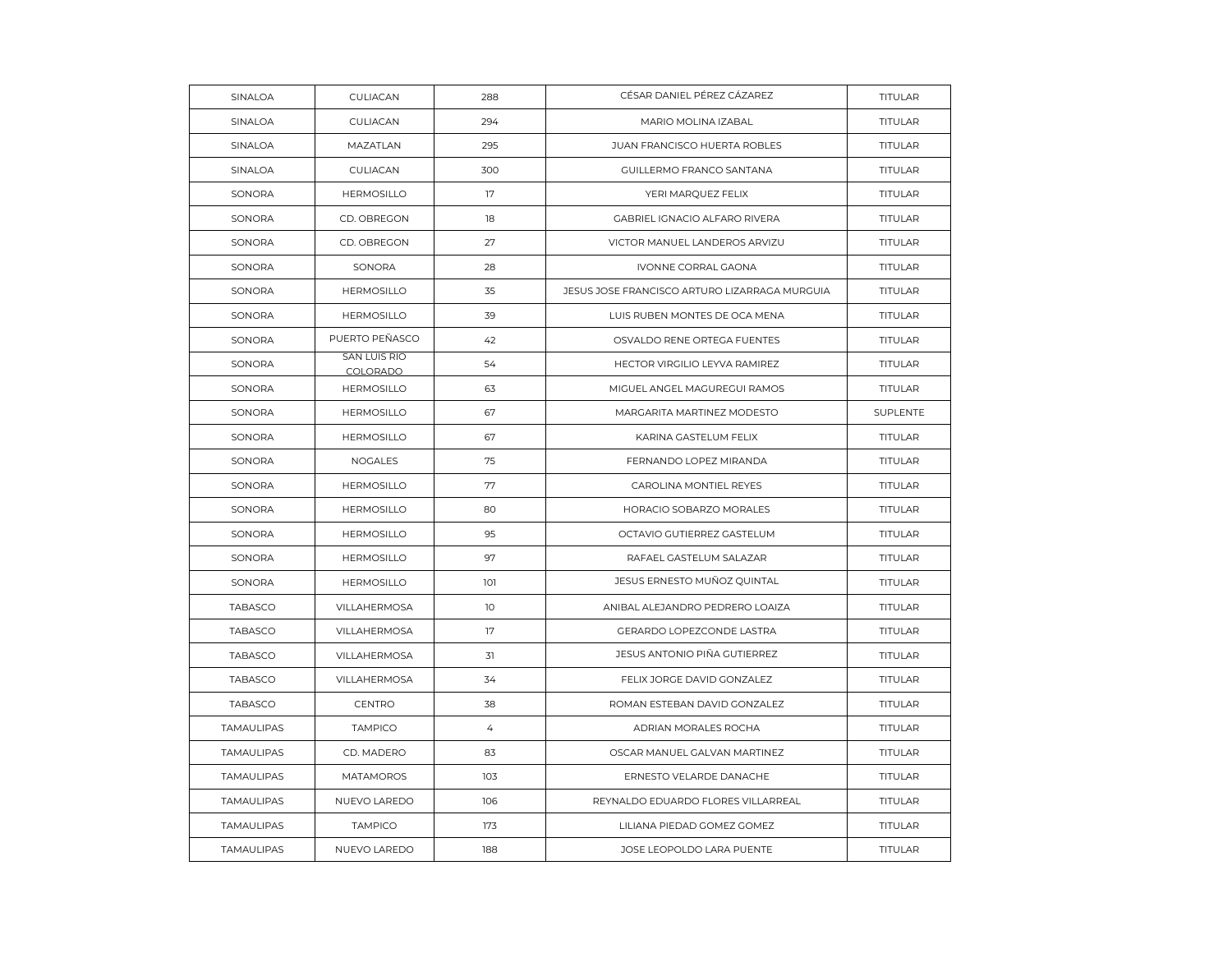| TAMAULIPAS | <b>MATAMOROS</b>               | 225            | JORGE MAX CASTILLO TREVIÑO                | TITULAR         |
|------------|--------------------------------|----------------|-------------------------------------------|-----------------|
| TAMAULIPAS | <b>REYNOSA</b>                 | 296            | FEDERICO DÁVILA CANO                      | <b>TITULAR</b>  |
| TLAXCALA   | CALPULALPAN                    | 2              | JAIME SILVESTRE XOCHICALE BAEZ            | <b>TITULAR</b>  |
| TLAXCALA   | HUAMANTLA                      | 3              | CARLOS ERIC IXTLAPALE CARMONA             | TITULAR         |
| VERACRUZ   | COATZACOALCOS                  | $\mathbb{I}$   | FRANCISCO MONTES DE OCA ZARATE            | TITULAR         |
| VERACRUZ   | COATEPEC                       | $\mathbb{I}$   | JORGE MONREAL MONTES DE OCA               | <b>TITULAR</b>  |
| VERACRUZ   | COSAMALOAPAN                   | $\mathbb{I}$   | SERGIO HERNANDEZ VALLARINO                | <b>TITULAR</b>  |
| VERACRUZ   | CORDOBA                        | $\mathbf{1}$   | VICTOR MANUEL PEREZ SANCHEZ               | <b>TITULAR</b>  |
| VERACRUZ   | TUXPAN                         | $\mathbf{1}$   | LUIS LÓPEZ CONSTANTINO                    | TITULAR         |
| VERACRUZ   | <b>XALAPA</b>                  | $\mathbb{I}$   | SILVIO EDMUNDO LAGOS MARTINEZ             | TITULAR         |
| VERACRUZ   | CORDOBA                        | 2              | JORGE RAFAEL LIMON LUENGAS                | <b>TITULAR</b>  |
| VERACRUZ   | POZA RICA                      | 2              | MIGUEL ANGEL COLORADO CESSA               | <b>TITULAR</b>  |
| VERACRUZ   | COATZACOALCOS                  | 2              | YOHAN HILLMAN CHAPOY                      | <b>TITULAR</b>  |
| VERACRUZ   | VERACRUZ                       | 2              | JAIME GERARDO BACA OLAMENDI               | TITULAR         |
| VERACRUZ   | SAN ANDRES TUXTLA              | 2              | JORGE GUILLERMO FRANCISCO AGUILAR MONTIEL | <b>TITULAR</b>  |
| VERACRUZ   | ORIZABA                        | 3              | EDUARDO CARDENAS MORALES                  | <b>TITULAR</b>  |
| VERACRUZ   | COATEPEC                       | 3              | FRANCISCO SAUCEDO RAMIREZ                 | TITULAR         |
| VERACRUZ   | <b>XALAPA</b>                  | 3              | RUTH DENISSE ARCHER ALVAREZ               | TITULAR         |
| VERACRUZ   | VERACRUZ                       | 3              | EDGAR JACOBO RODRIGUEZ KERBERT            | <b>TITULAR</b>  |
| VERACRUZ   | <b>PAPANTLA</b>                | 3              | RAUL ROBERTO SOSA MONTESANO               | <b>TITULAR</b>  |
| VERACRUZ   | COATZACOALCOS                  | $\overline{4}$ | JUAN HILLMAN JIMENEZ                      | TITULAR         |
| VERACRUZ   | POZA RICA                      | $\overline{4}$ | MARÍA NORA CABALLERO VERDEJO              | <b>TITULAR</b>  |
| VERACRUZ   | PAPANTLA                       | 4              | MIRIAM GISELA LEON GONZALEZ               | <b>TITULAR</b>  |
| VERACRUZ   | ORIZABA                        | $\overline{4}$ | NOHEMI RAMIREZ FERNANDEZ                  | <b>TITULAR</b>  |
| VERACRUZ   | <b>ACAYUCAN</b>                | $\overline{4}$ | VÍCTOR MANUEL PAVÓN RÍOS                  | <b>TITULAR</b>  |
| VERACRUZ   | VERACRUZ                       | $\overline{4}$ | JUAN DE DIOS ZAMORA HERNANDEZ JAUREGUI    | TITULAR         |
| VERACRUZ   | MARTINEZ DE LA<br><b>TORRE</b> | $\overline{4}$ | RAUL GUSTAVO GUTIERREZ AVILA              | <b>INTERINO</b> |
| VERACRUZ   | <b>ACAYUCAN</b>                | 5              | CARLOS CAMPOS MORALES                     | <b>ADSCRITO</b> |
| VERACRUZ   | CORDOBA                        | 5              | ALEJANDRO DE LA LLAVE PECERO              | TITULAR         |
| VERACRUZ   | <b>HIGO</b>                    | 5              | JORGE LUIS GARCIA LOPEZ                   | TITULAR         |
| VERACRUZ   | POZA RICA                      | $\mathsf S$    | MARIO BERLIN MENDOZA                      | <b>TITULAR</b>  |
| VERACRUZ   | <b>XICO</b>                    | 6              | JOEL LOPEZ GARCIA                         | <b>TITULAR</b>  |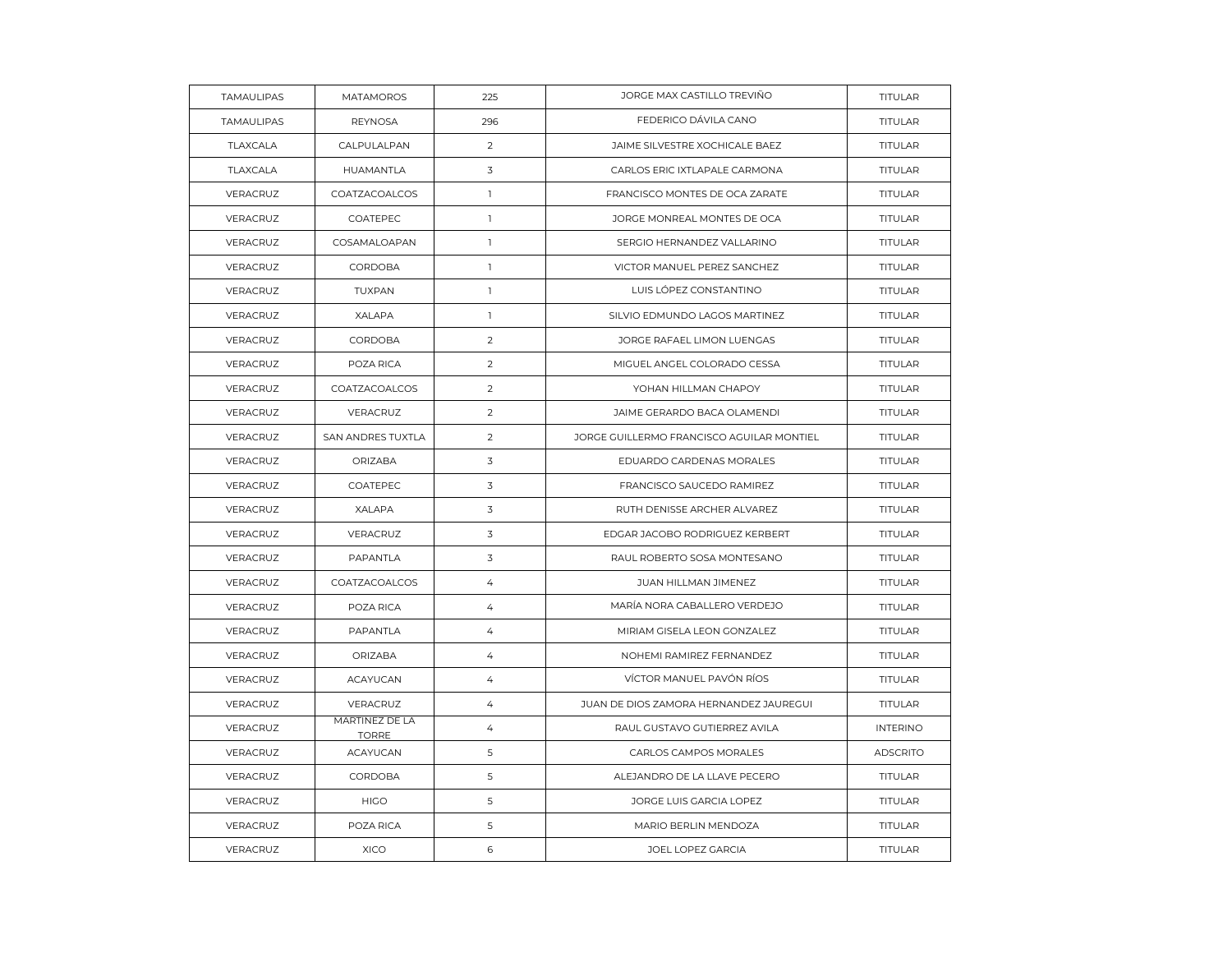| VERACRUZ        | <b>ACAYUCAN</b>                | 6            | JOSE CARLOS CAÑAS ACAR                | TITULAR         |
|-----------------|--------------------------------|--------------|---------------------------------------|-----------------|
| VERACRUZ        | <b>CORDOBA</b>                 | 6            | JOSE JAVIER LIMON LUENGAS             | <b>TITULAR</b>  |
| VERACRUZ        | <b>SAN ANDRES</b>              | 6            | JUANA MARIA CARDENAS CONSTANTINO      | TITULAR         |
| VERACRUZ        | COMAPA                         | 6            | YENDI ALEJANDRA SAMPIERI DE LA VEQUIA | <b>TITULAR</b>  |
| VERACRUZ        | MARTINEZ DE LA<br><b>TORRE</b> | 6            | MAURICIO FERNANDO QUIROZ LOZANO       | <b>TITULAR</b>  |
| VERACRUZ        | COATZACOALCOS                  | 7            | TERESITA DE JESUS OLIVERA AGUILAR     | <b>ADSCRITO</b> |
| <b>VERACRUZ</b> | COATZACOALCOS                  | 7            | ERIK MADRAZO LARA                     | TITULAR         |
| VERACRUZ        | CORDOBA                        | 7            | JOSE ENRIQUE ALVAREZ JACOME           | <b>TITULAR</b>  |
| VERACRUZ        | COATEPEC                       | 7            | RAFAEL ORTIZ CASTAÑEDA                | TITULAR         |
| VERACRUZ        | <b>JALTIPAN</b>                | $\sqrt{ }$   | ALAIN DEL CARMEN CONTRERAS SANDOVAL   | <b>TITULAR</b>  |
| VERACRUZ        | <b>XALAPA</b>                  | 7            | MACARIA DEL CARMEN ROJAS GONZALEZ     | TITULAR         |
| VERACRUZ        | SAN ANDRES TUXTLA              | $\sqrt{ }$   | REBECA DE LA MAZA LARA                | TITULAR         |
| VERACRUZ        | COATEPEC                       | 8            | CARLOS FRANCISCO MORA DOMINGUEZ       | <b>TITULAR</b>  |
| VERACRUZ        | <b>CORDOBA</b>                 | 8            | ERNESTO DE GASPERIN LIMON             | <b>TITULAR</b>  |
| VERACRUZ        | TLAPACOYAN                     | 8            | GILDA DE LA MEDINA SOTO               | <b>TITULAR</b>  |
| VERACRUZ        | VERACRUZ                       | 8            | JOSÉ CARLOS VELÁZQUEZ VÁZQUEZ         | TITULAR         |
| VERACRUZ        | COATZACOALCOS                  | 8            | MIGUEL MORALES MORALES                | <b>TITULAR</b>  |
| VERACRUZ        | MINATITLAN                     | 9            | FLAVINO RIOS ALVARADO                 | TITULAR         |
| VERACRUZ        | <b>TEOCELO</b>                 | $\mathsf 9$  | FRANCISCO XAVIER SAUCEDO RIVADENEYRA  | <b>TITULAR</b>  |
| VERACRUZ        | CORDOBA                        | 9            | LILIA REYES GOMEZ                     | TITULAR         |
| VERACRUZ        | VERACRUZ                       | 9            | ALICIA RICARDEZ ESPINOSA              | <b>TITULAR</b>  |
| <b>VERACRUZ</b> | LERDO DE TEJADA                | 9            | ANEL SOSA ERRASQUIN                   | <b>TITULAR</b>  |
| VERACRUZ        | CORDOBA                        | 10           | ALEJANDRO MONTES DE OCA ZARATE        | TITULAR         |
| VERACRUZ        | CATEMACO                       | 10           | FERNANDO MENDOZA VILLANUEVA           | <b>TITULAR</b>  |
| VERACRUZ        | AYAHUALULCO                    | 10           | JOSE ALBERTO POLITO SANCHEZ           | <b>TITULAR</b>  |
| VERACRUZ        | ORIZABA                        | 10           | ALBERTO GALLAND MARQUES               | TITULAR         |
| VERACRUZ        | TIHUATLAN                      | $\mathbf{1}$ | ADELA GOMEZ MACIAS                    | <b>TITULAR</b>  |
| VERACRUZ        | HUEYAPAN DE<br><b>OCAMPO</b>   | 11           | FERNANDO CARDENAS OLIVEROS            | <b>TITULAR</b>  |
| VERACRUZ        | <b>XALAPA</b>                  | $\mathbf{1}$ | MIGUEL ANGEL DIAZ PEDROZA             | <b>TITULAR</b>  |
| VERACRUZ        | CERRO AZUL                     | $11\,$       | LAURA ALEJANDRA CURIEL ACOSTA         | <b>TITULAR</b>  |
| VERACRUZ        | CUITLAHUAC                     | 12           | JORGE VICENTE VALLEJO BARQUET         | TITULAR         |
| VERACRUZ        | COATZACOALCOS                  | 12           | LUIS MARIO HERNANDEZ PEREDO REZK      | TITULAR         |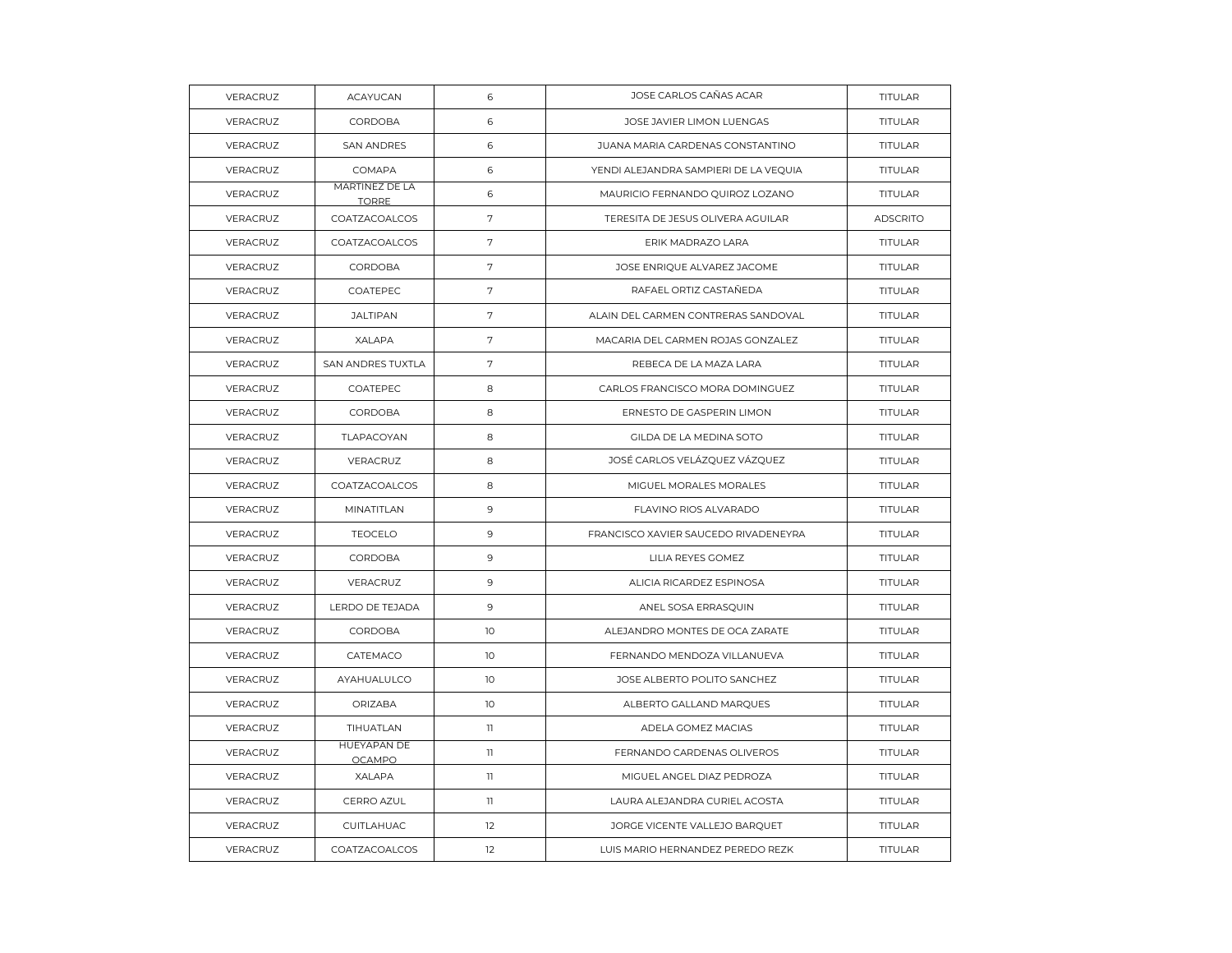| VERACRUZ | ORIZABA              | 12 | OMAR FALCON ABURTO                  | TITULAR         |
|----------|----------------------|----|-------------------------------------|-----------------|
| VERACRUZ | COATEPEC             | 12 | TAMARA MORALES OWSEYKOFF            | <b>TITULAR</b>  |
| VERACRUZ | XALAPA               | 12 | ANTONIO GAUDENCIO LIMON CHAZARO     | <b>TITULAR</b>  |
| VERACRUZ | COATZACOALCOS        | 13 | RICARDO MARTINEZ VEGA               | <b>ADSCRITO</b> |
| VERACRUZ | CORDOBA              | 13 | ROGELIO HERNANDEZ RODRIGUEZ         | TITULAR         |
| VERACRUZ | VERACRUZ             | 13 | GENARO ISIDRO LOPEZ CASTILLO        | <b>TITULAR</b>  |
| VERACRUZ | POZA RICA            | 13 | RENE UBALDO GARZA CANTU             | <b>TITULAR</b>  |
| VERACRUZ | <b>CORDOBA</b>       | 14 | ABRAHAM ANTONIO OLMEDO BROCA        | <b>ADSCRITO</b> |
| VERACRUZ | CORDOBA              | 14 | ESPERANZA BROCA CASTILLO            | TITULAR         |
| VERACRUZ | VERACRUZ             | 14 | CESAR VALENTE MARIN ORTEGA          | TITULAR         |
| VERACRUZ | <b>XALAPA</b>        | 14 | <b>ISIDRO CORNELIO PEREZ</b>        | <b>TITULAR</b>  |
| VERACRUZ | COATZACOALCOS        | 15 | PEDRO TIBURCIO CASTRO               | <b>TITULAR</b>  |
| VERACRUZ | VERACRUZ             | 15 | ALICIA REBOLLEDO TERRAZAS           | <b>TITULAR</b>  |
| VERACRUZ | XALAPA               | 15 | LUIS OCTAVIO SALMERON ORTIZ         | TITULAR         |
| VERACRUZ | NOGALES              | 16 | DANIEL CORDERO GALVEZ               | <b>TITULAR</b>  |
| VERACRUZ | <b>XALAPA</b>        | 16 | RAFAEL DE LA HUERTA MANJARREZ       | <b>TITULAR</b>  |
| VERACRUZ | CORDOBA              | 17 | FRANCISCO PORTILLA BONILLA          | TITULAR         |
| VERACRUZ | VERACRUZ             | 17 | JOAQUIN TIBURCIO GALICIA            | TITULAR         |
| VERACRUZ | CORDOBA              | 18 | JOSE ALFREDO RIOS MANTILLA          | TITULAR         |
| VERACRUZ | <b>BANDERILLA</b>    | 19 | ALFONSO DIAZ LOZADA                 | TITULAR         |
| VERACRUZ | VERACRUZ             | 19 | IVÁN RAMOS MANGE                    | TITULAR         |
| VERACRUZ | FORTIN DE LAS FLORES | 19 | GABRIEL ALEJANDRO CRUZ MARABOTO     | TITULAR         |
| VERACRUZ | COATZACOALCOS        | 20 | LUIS MANUEL BRITO GOMEZ             | TITULAR         |
| VERACRUZ | TEZONAPA             | 20 | ALBERTO ANTONIO VALLEJO MURILLO     | <b>TITULAR</b>  |
| VERACRUZ | VERACRUZ             | 21 | VICTOR MANUEL YUNES DIAZ            | TITULAR         |
| VERACRUZ | AGUA DULCE           | 21 | ALFREDO HERRERA CANTILLO            | TITULAR         |
| VERACRUZ | CORDOBA              | 22 | RODRIGO ASSAM HINOJOSA              | TITULAR         |
| VERACRUZ | VERACRUZ             | 23 | ADRIANA DEL CARMEN AGUIRRE ZARRABAL | <b>TITULAR</b>  |
| VERACRUZ | CORDOBA              | 24 | CARLOS JAVIER LIMON SANCHEZ         | TITULAR         |
| VERACRUZ | LAS CHOAPAS          | 24 | JUAN PABLO DE LA PUENTE ISLAS       | TITULAR         |
| VERACRUZ | VERACRUZ             | 24 | MANUEL LOBATO OSORIO                | TITULAR         |
| VERACRUZ | XALAPA               | 25 | DULCE MARIA RIOS GUERRERO           | TITULAR         |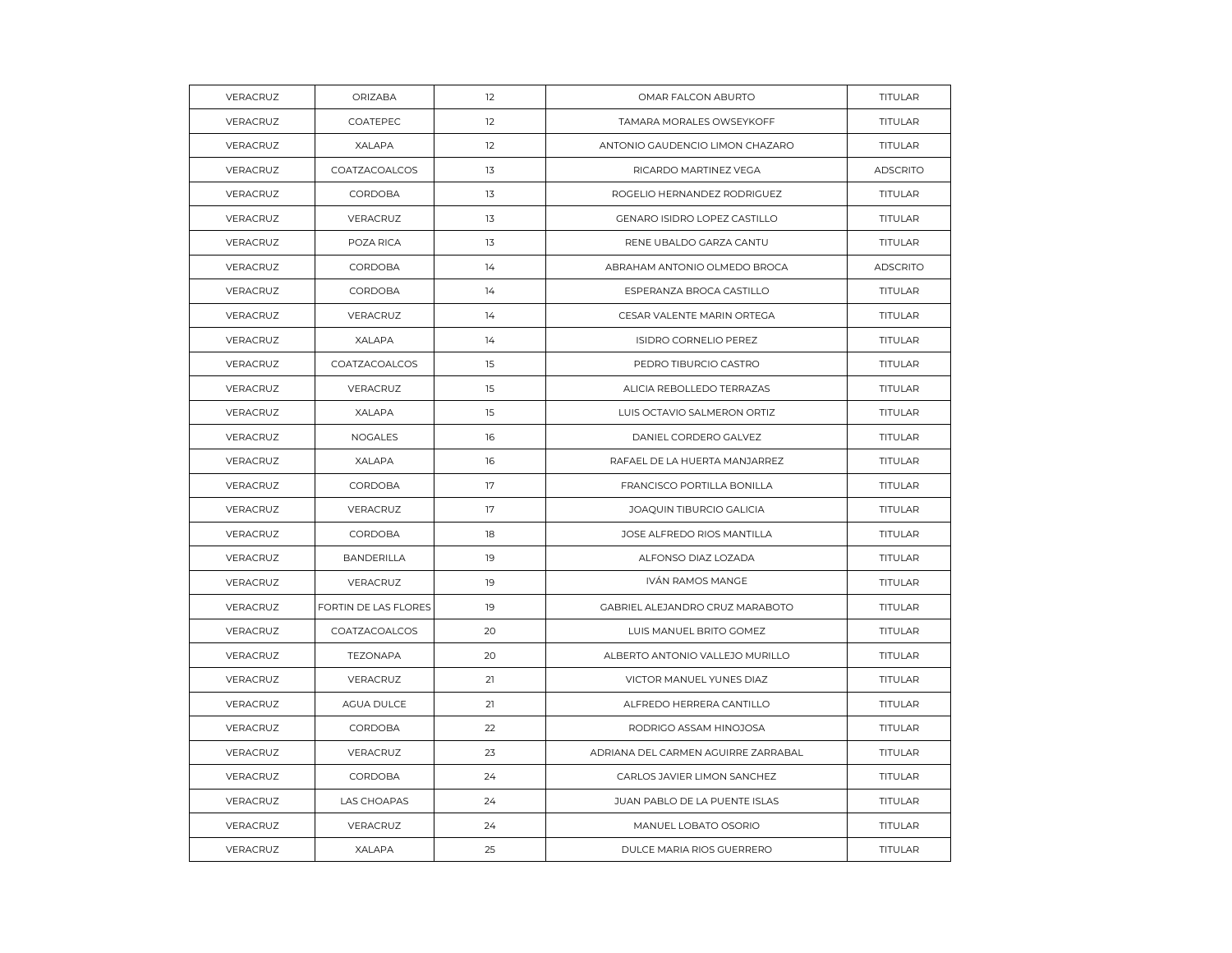| VERACRUZ | NANCHITAL DE L.C. DEL<br>RIO. | 25 | MIGUEL ARTURO YUEN RICARDEZ        | TITULAR         |
|----------|-------------------------------|----|------------------------------------|-----------------|
| VERACRUZ | VERACRUZ                      | 25 | JAIME CERDAN HIERRO                | <b>TITULAR</b>  |
| VERACRUZ | MINATITLAN                    | 26 | CARLOS ALBERTO BAUTISTA CANSIGNO   | <b>ADSCRITO</b> |
| VERACRUZ | <b>BANDERILLA</b>             | 26 | JORGE ARMANDO LINCE DE LA PEÑA     | TITULAR         |
| VERACRUZ | VERACRUZ                      | 26 | MARIA GUADALUPE VAZQUEZ MENDOZA    | TITULAR         |
| VERACRUZ | VERACRUZ                      | 27 | JAVIER HERRERA CANTILLO            | <b>TITULAR</b>  |
| VERACRUZ | <b>ATOYAC</b>                 | 27 | MINERVA COBOS LUCERO               | <b>TITULAR</b>  |
| VERACRUZ | XALAPA                        | 27 | EUGENIO ADALBERTO VASQUEZ MUÑOZ    | TITULAR         |
| VERACRUZ | VERACRUZ                      | 28 | MARIA DOLORES DESCALZO MARTIN      | <b>ADSCRITO</b> |
| VERACRUZ | VERACRUZ                      | 28 | FRANCISCO SAMUEL ARIAS GONZÁLEZ    | <b>TITULAR</b>  |
| VERACRUZ | VERACRUZ                      | 29 | JULIO ALEJANDRO HERNANDEZ GALLARDO | TITULAR         |
| VERACRUZ | VERACRUZ                      | 30 | ALEJANDRO ROCHE ERRASQUIN          | <b>TITULAR</b>  |
| VERACRUZ | VERACRUZ                      | 30 | NATALIO ALEJANDRO ARRIETA MARTÍNEZ | <b>TITULAR</b>  |
| VERACRUZ | XALAPA                        | 31 | LINDA CANO TRONCO                  | <b>ADSCRITO</b> |
| VERACRUZ | VERACRUZ                      | 31 | ALEJANDRO RENDON BUMAT             | <b>TITULAR</b>  |
| VERACRUZ | <b>EMILIANO ZAPATA</b>        | 32 | FRANCISCO JOAQUIN NAREDO GALINDO   | TITULAR         |
| VERACRUZ | TLALNELHUYOCAN                | 34 | ELVIRA VALENTINA ARTEAGA VEGA      | TITULAR         |
| VERACRUZ | EMILIANO ZAPATA               | 35 | ANGEL RAMIREZ BRETON               | TITULAR         |
| VERACRUZ | VERACRUZ                      | 36 | CARLOS CAMPOS ECHEVERRIA           | TITULAR         |
| VERACRUZ | XALAPA                        | 37 | GABRIEL ANTONIO MENDIOLA GARCIA    | TITULAR         |
| VERACRUZ | <b>BOCA DEL RIO</b>           | 38 | JORGE TIBURCIO DOMINGUEZ           | <b>TITULAR</b>  |
| VERACRUZ | VERACRUZ                      | 40 | FRANCISCO ARIAS MORALES DE SETIEN  | <b>TITULAR</b>  |
| VERACRUZ | VERACRUZ                      | 41 | <b>GERARDO GIL LASTRA</b>          | TITULAR         |
| VERACRUZ | <b>ALVARADO</b>               | 42 | PEDRO ENRIQUE GARCIA PENSADO       | TITULAR         |
| VERACRUZ | TLALIXCOYAN                   | 44 | ADOLFO MONTALVO PARROQUIN          | <b>TITULAR</b>  |
| VERACRUZ | ALVARADO                      | 45 | CARLOS REYNAUD AGISS               | TITULAR         |
| VERACRUZ | VERACRUZ                      | 48 | PABLO ZAMORA DIEZ                  | <b>TITULAR</b>  |
| VERACRUZ | MEDELLIN                      | 51 | BASILIO GONZALEZ OLIVEROS          | <b>ADSCRITO</b> |
| VERACRUZ | MEDELLIN                      | 51 | CARLA RODRIGUEZ GONZALEZ           | TITULAR         |
| VERACRUZ | <b>JAMAPA</b>                 | 52 | CARLOS ENRIQUE LEVET RIVERA        | TITULAR         |
| VERACRUZ | <b>BOCA DEL RIO</b>           | 55 | JOSE GUILLERMO HERRERA MENDOZA     | TITULAR         |
| VERACRUZ | <b>ALVARADO</b>               | 56 | DAVID FRANCISCO GARCIA LUNA        | TITULAR         |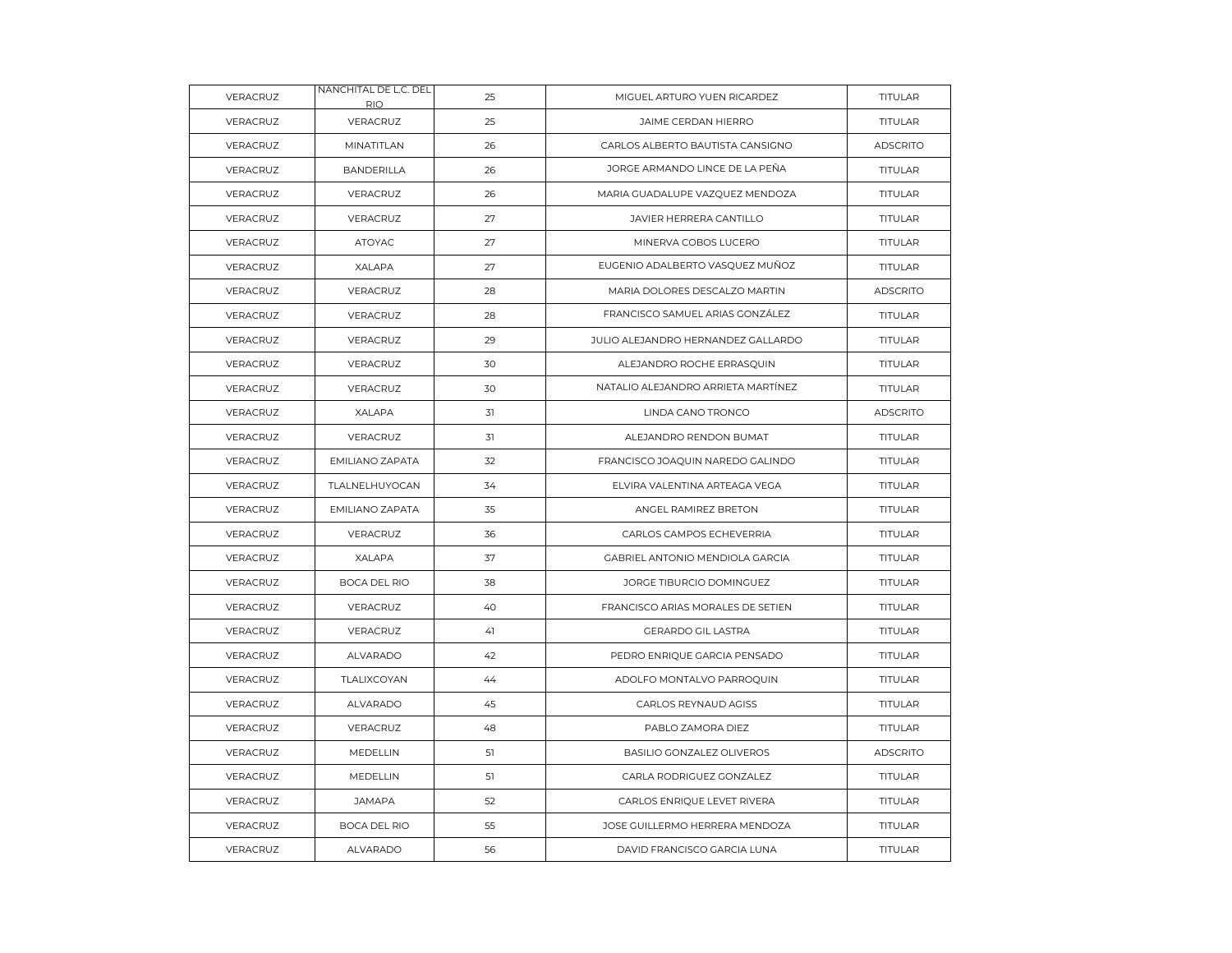| VERACRUZ | ALVARADO      | 59             | ISRAEL RAMOS MANGE                         | TITULAR        |
|----------|---------------|----------------|--------------------------------------------|----------------|
| VERACRUZ | VERACRUZ      | 65             | LEOPOLDO ANTONIO MUÑIZ DESCALZO            | TITULAR        |
| YUCATAN  | <b>MERIDA</b> | $\overline{2}$ | HECTOR JOSE VICTORIA MALDONADO             | TITULAR        |
| YUCATAN  | <b>MERIDA</b> | $\overline{4}$ | LILIA DEL CARMEN RIOS FERNANDEZ            | <b>TITULAR</b> |
| YUCATAN  | <b>MERIDA</b> | 6              | FERNANDO CASTELLANOS PACHECO               | <b>TITULAR</b> |
| YUCATAN  | <b>MERIDA</b> | 9              | JORGE CARLOS ESCALANTE ARCEO               | <b>TITULAR</b> |
| YUCATAN  | <b>MERIDA</b> | $\mathbf{1}$   | MARIO ENRIQUE GUZMAN VEGA                  | SUPLENTE       |
| YUCATAN  | <b>TICUL</b>  | 15             | ALEJANDRO JOSE MONSREAL RODRIGUEZ          | TITULAR        |
| YUCATAN  | <b>MERIDA</b> | 17             | ANA LUISA LOPEZ PAVON                      | <b>TITULAR</b> |
| YUCATAN  | <b>MERIDA</b> | 18             | SERGIO IVAN PRIEGO CARDENAS                | TITULAR        |
| YUCATAN  | <b>MERIDA</b> | 19             | FERNANDO VALES TENREIRO                    | TITULAR        |
| YUCATAN  | <b>MERIDA</b> | 21             | <b>GLADYS EUGENIA LOPEZ PAVON</b>          | <b>TITULAR</b> |
| YUCATAN  | <b>MERIDA</b> | 23             | LUIS ENRIQUE LOPEZ MARTIN                  | <b>TITULAR</b> |
| YUCATAN  | <b>MERIDA</b> | 24             | MANUEL CALERO ROSADO                       | TITULAR        |
| YUCATAN  | <b>MERIDA</b> | 25             | BERNARDO MARTIN RIVADENEYRA PEREZ          | TITULAR        |
| YUCATAN  | <b>MERIDA</b> | 31             | MARIO HUMBERTO CÁMARA SEBA                 | SUPLENTE       |
| YUCATAN  | <b>MERIDA</b> | 33             | MARIA DEL CARMEN BALTAZAR ARCEO            | TITULAR        |
| YUCATAN  | <b>MERIDA</b> | 35             | AYISA GOLIB FERRÓN                         | TITULAR        |
| YUCATAN  | <b>MERIDA</b> | 38             | ENNA BAQUEIRO RODRIGUEZ                    | TITULAR        |
| YUCATAN  | <b>MERIDA</b> | 40             | MELBA ROSA PENICHE PENICHE                 | <b>TITULAR</b> |
| YUCATAN  | <b>MERIDA</b> | 42             | ANTONIO RICARDO PASOS CANTO                | TITULAR        |
| YUCATAN  | <b>MERIDA</b> | 43             | JORGE EDUARDO CORREA MENA                  | TITULAR        |
| YUCATAN  | <b>MERIDA</b> | 44             | JUAN PABLO MONFORTE MENDEZ                 | TITULAR        |
| YUCATAN  | <b>MERIDA</b> | 45             | MAURICIO ALBERTO DE JESUS TAPPAN Y REPETTO | <b>TITULAR</b> |
| YUCATAN  | <b>MERIDA</b> | 46             | FERNANDO VILLANUEVA JORGE                  | TITULAR        |
| YUCATAN  | <b>MERIDA</b> | 47             | <b>GEORGINA DIAZ YZA</b>                   | <b>TITULAR</b> |
| YUCATAN  | <b>MERIDA</b> | 48             | JUAN CARLOS MONFORTE MENDEZ                | TITULAR        |
| YUCATAN  | <b>MERIDA</b> | 50             | SERGIO ALEJANDRO PATRON VILLEGAS           | TITULAR        |
| YUCATAN  | <b>MERIDA</b> | 52             | CARLOS ALIM BRICEÑO RAMIREZ                | <b>TITULAR</b> |
| YUCATAN  | <b>MERIDA</b> | 54             | CLAUDIA IVONNE CEBALLOS PANTOJA            | <b>TITULAR</b> |
| YUCATAN  | <b>MERIDA</b> | 58             | HERNAN CETINA LIZARRAGA                    | TITULAR        |
| YUCATAN  | <b>MERIDA</b> | 62             | RODRIGO DE ATOCHA FRANCO MENDOZA           | TITULAR        |